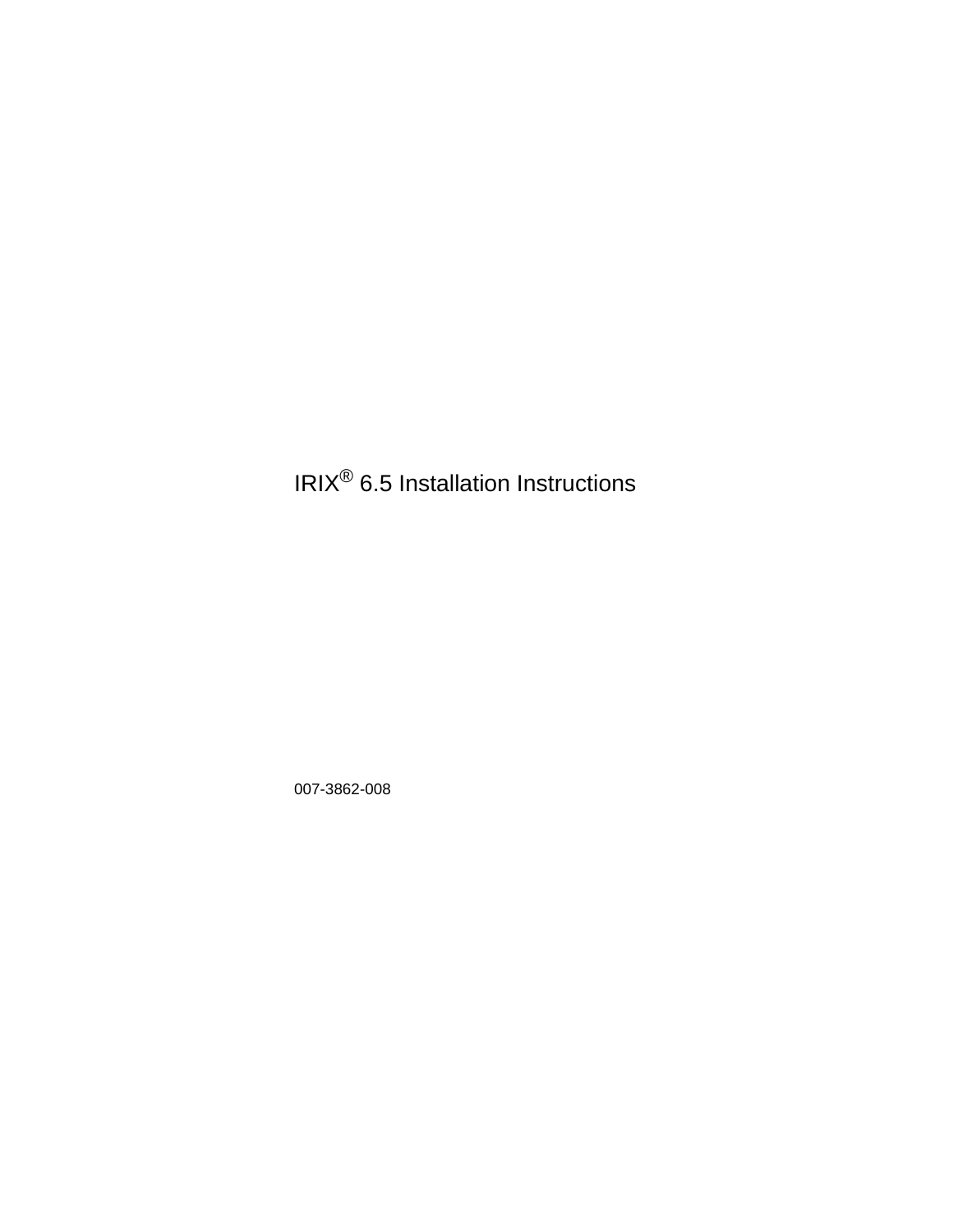CONTRIBUTORS Written by Liz Eastwood, Updated by Bob Bernard, Steven Levine Illustrated by Chris Wengelski Edited by Susan Wilkening Production by Karen Jacobson

#### COPYRIGHT

©1998- 2003 Silicon Graphics, Inc. All rights reserved; provided portions may be copyright in third parties, as indicated elsewhere herein. No permission is granted to copy, distribute, or create derivative works from the contents of this electronic documentation in any manner, in whole or in part, without the prior written permission of Silicon Graphics, Inc.

#### LIMITED RIGHTS LEGEND

The electronic (software) version of this document was developed at private expense; if acquired under an agreement with the USA government or any contractor thereto, it is acquired as "commercial computer software" subject to the provisions of its applicable license agreement, as specified in (a) 48 CFR 12.212 of the FAR; or, if acquired for Department of Defense units, (b) 48 CFR 227-7202 of the DoD FAR Supplement; or sections succeeding thereto. Contractor/manufacturer is Silicon Graphics, Inc., 1600 Amphitheatre Pkwy 2E, Mountain View, CA 94043-1351.

#### TRADEMARKS AND ATTRIBUTIONS

Silicon Graphics, SGI, the SGI logo, and IRIX are registered trademarks and XFS is a trademark of Silicon Graphics, Inc.

FLEXlm is a registered trademark of Macrovision Corporation. UNIX is a trademark of The Open Group in the United States and other countries.

Cover Design By Sarah Bolles, Sarah Bolles Design, and Dany Galgani, SGI Technical Publications.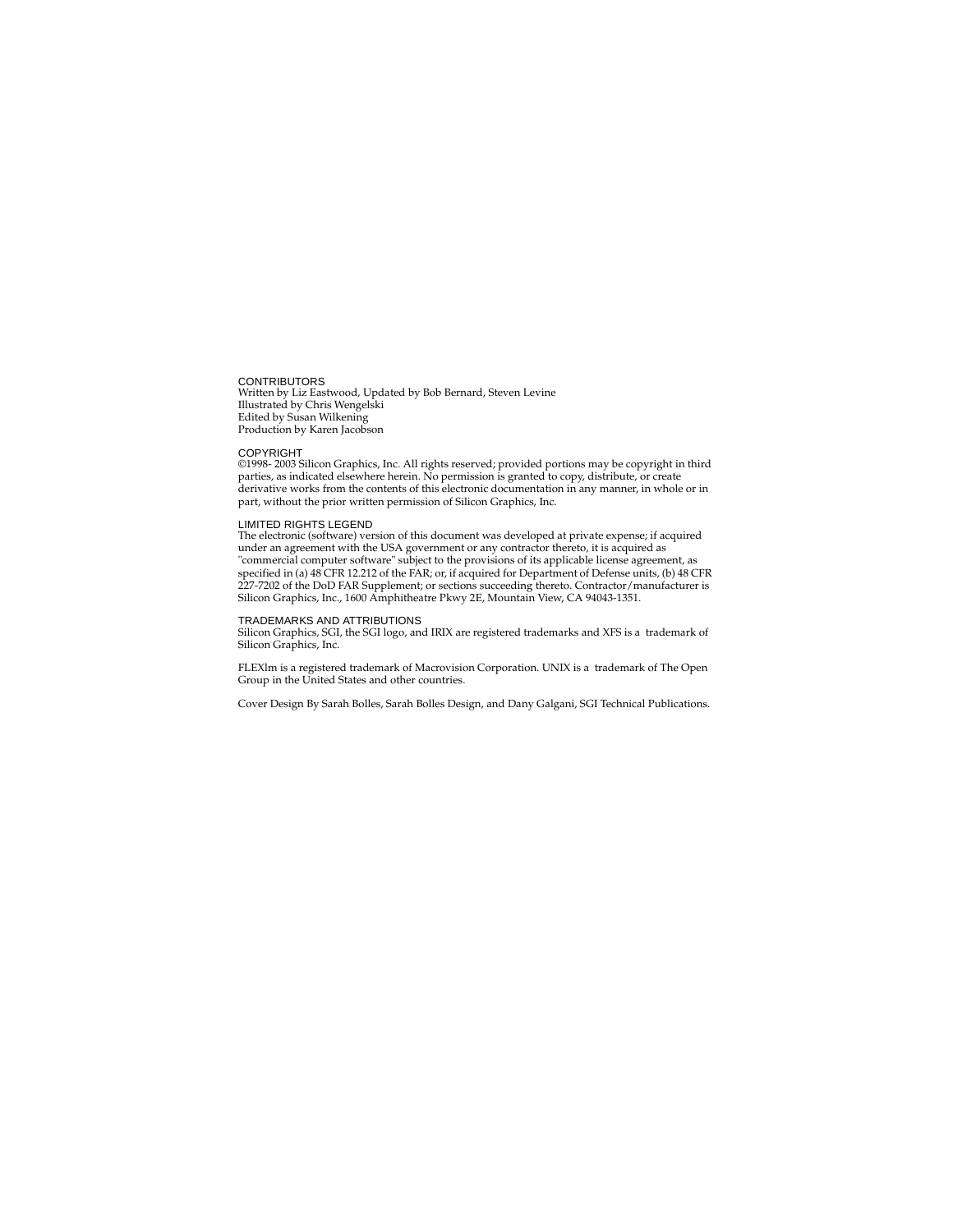#### ................................................................................................................................................................................ **Installation Instructions**

### **Contents**

| An introduction to the IRIX release process, release families, and release<br>streams                                                                                                                                                                            |
|------------------------------------------------------------------------------------------------------------------------------------------------------------------------------------------------------------------------------------------------------------------|
| <b>How to Install Operating System Software</b> 12<br>An introduction to the installation process. Includes a quick summary for<br>experienced users.                                                                                                            |
| How to Install IRIX 6.5.x on IRIX 6.5 or Later $\ldots \ldots \ldots \ldots \ldots 17$<br>How to install a 6.5. $x$ release on a system running a 6.5 or 6.5. $x$ version of IRIX.<br>Includes a summary for experienced users as well as detailed instructions. |

**How to Install IRIX 6.5.x on a Pre-6.5 Release or a Clean Disk** . . 29 How to install a 6.5.*x* release on a system running a pre-6.5 version of IRIX or on a clean disk. Includes a summary as well as detailed instructions.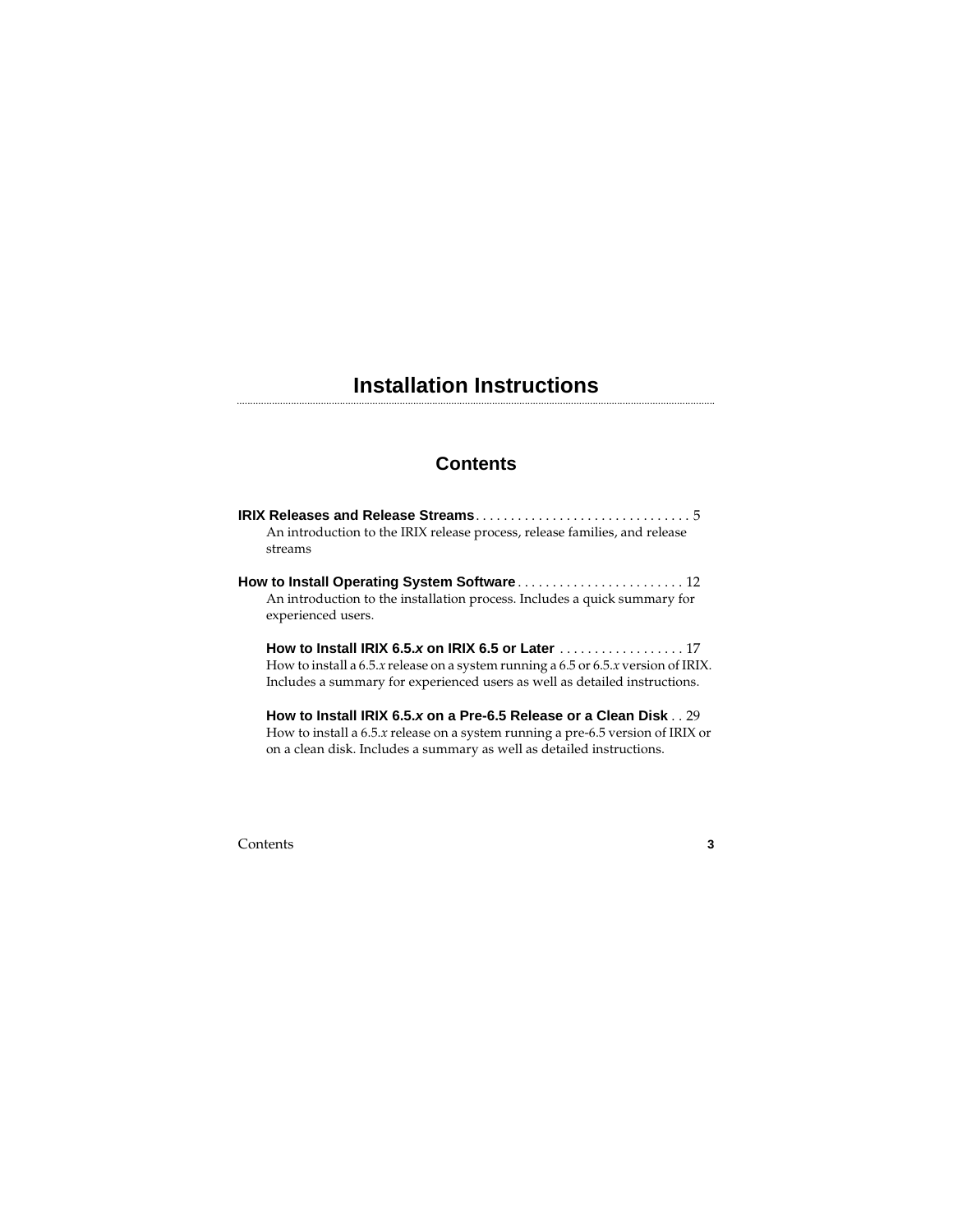| How to install operating system software on systems that do not have a<br>graphical user interface. This section also includes instructions for install-<br>ing applications. |
|-------------------------------------------------------------------------------------------------------------------------------------------------------------------------------|
| How to install specific applications on graphical systems from a local CD or a<br>remote location.                                                                            |
|                                                                                                                                                                               |
| Lists additional SGI publications, and shows you how to access Start Here,<br>troubleshooting information, and release notes.                                                 |
|                                                                                                                                                                               |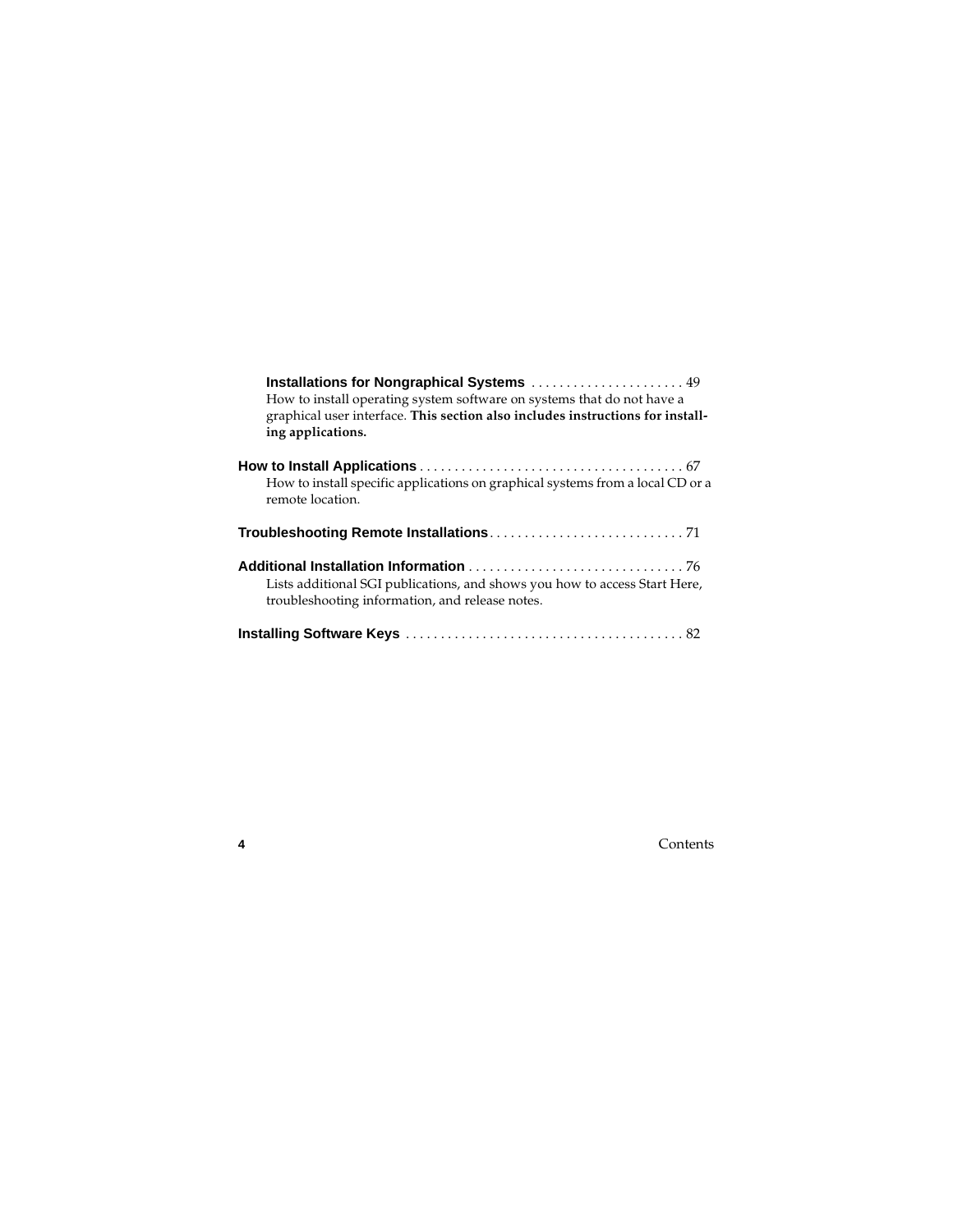# **IRIX Releases and Release Streams**

You do not need to read this section in order to install IRIX on your system. However, you may wish to refer to it if you have questions about release streams or the IRIX release process. If you are ready to install your software, see ["How to Install Operating System Software" on page 12](#page-11-0).

This section includes:

- • ["Understanding Release Streams" on page 6](#page-5-0)
- • ["Determining Your Current Release Stream" on page 9](#page-8-0)
- • ["Choosing Release Streams" on page 10](#page-9-0)
- • ["Switching Release Streams" on page 11](#page-10-0)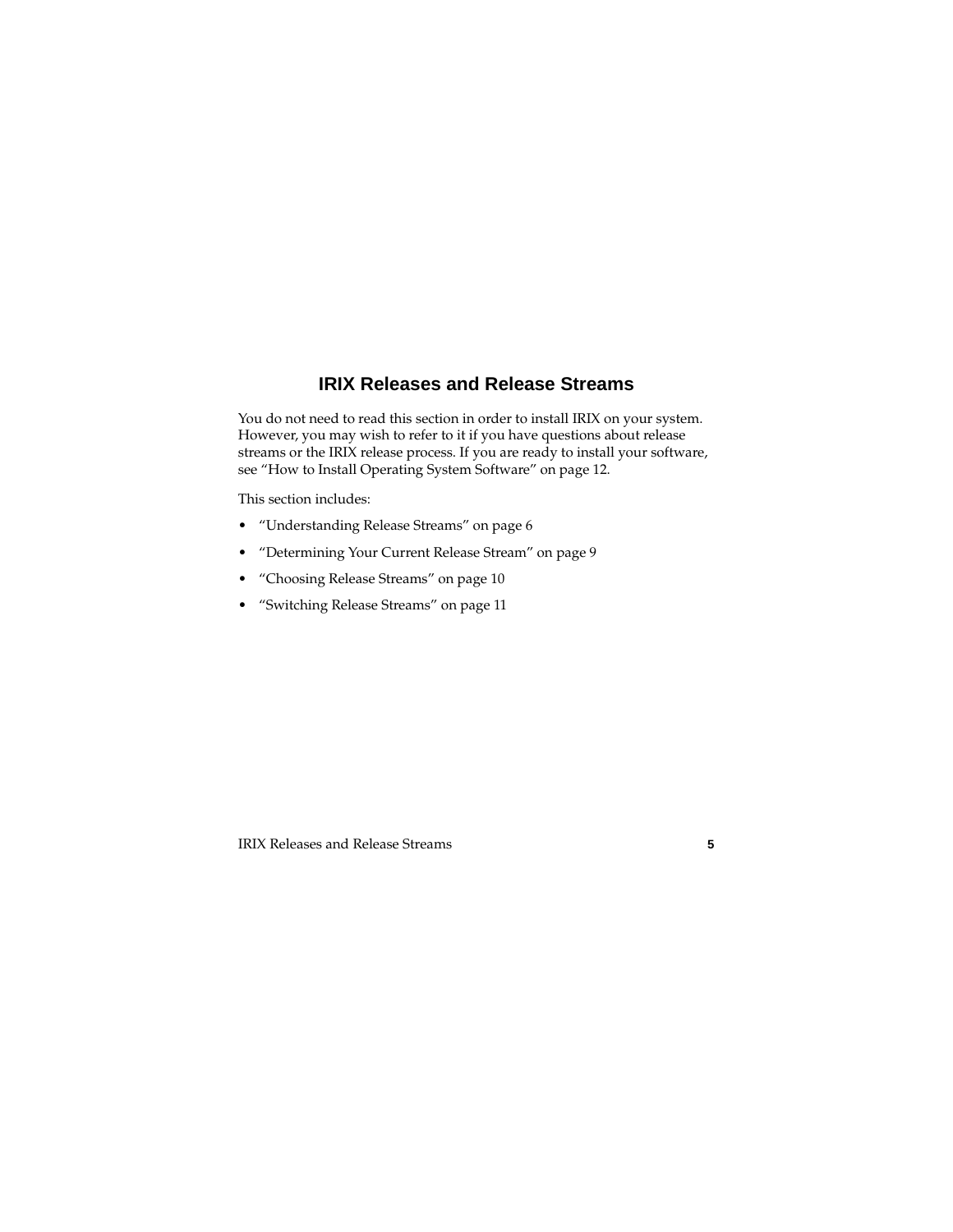#### **Understanding Release Streams**

<span id="page-5-0"></span>This section includes:

- • ["Overview" on page 6](#page-5-1)
- • ["Understanding the Release Family" on page 8](#page-7-0)

#### **Overview**

<span id="page-5-1"></span>Beginning with IRIX 6.5, a new software release process delivers IRIX upgrades to you in an easily manageable and consistent fashion. In this new process, intermediate releases are anchored to a base operating system release. Intermediate releases are also referred to as *overlays* because they lay on top of (but do not replace) the base operating system.

During your first upgrade to an intermediate release, you are asked to choose either of two *release streams*, the *maintenance* stream or the *feature* stream. The maintenance stream includes accumulated bug fixes and basic support for new hardware, if any. The feature stream includes everything in the maintenance stream, plus any new software features. (You are not asked to choose a stream in subsequent upgrades, but you will have the option of switching. See ["Choosing Release Streams" on page 10](#page-9-0) and ["Switching](#page-10-0)  [Release Streams" on page 11.](#page-10-0))

To help clarify the relationships and the elements in a release family, a diagram of the 6.5 release family is shown in [Figure 1.](#page-6-0)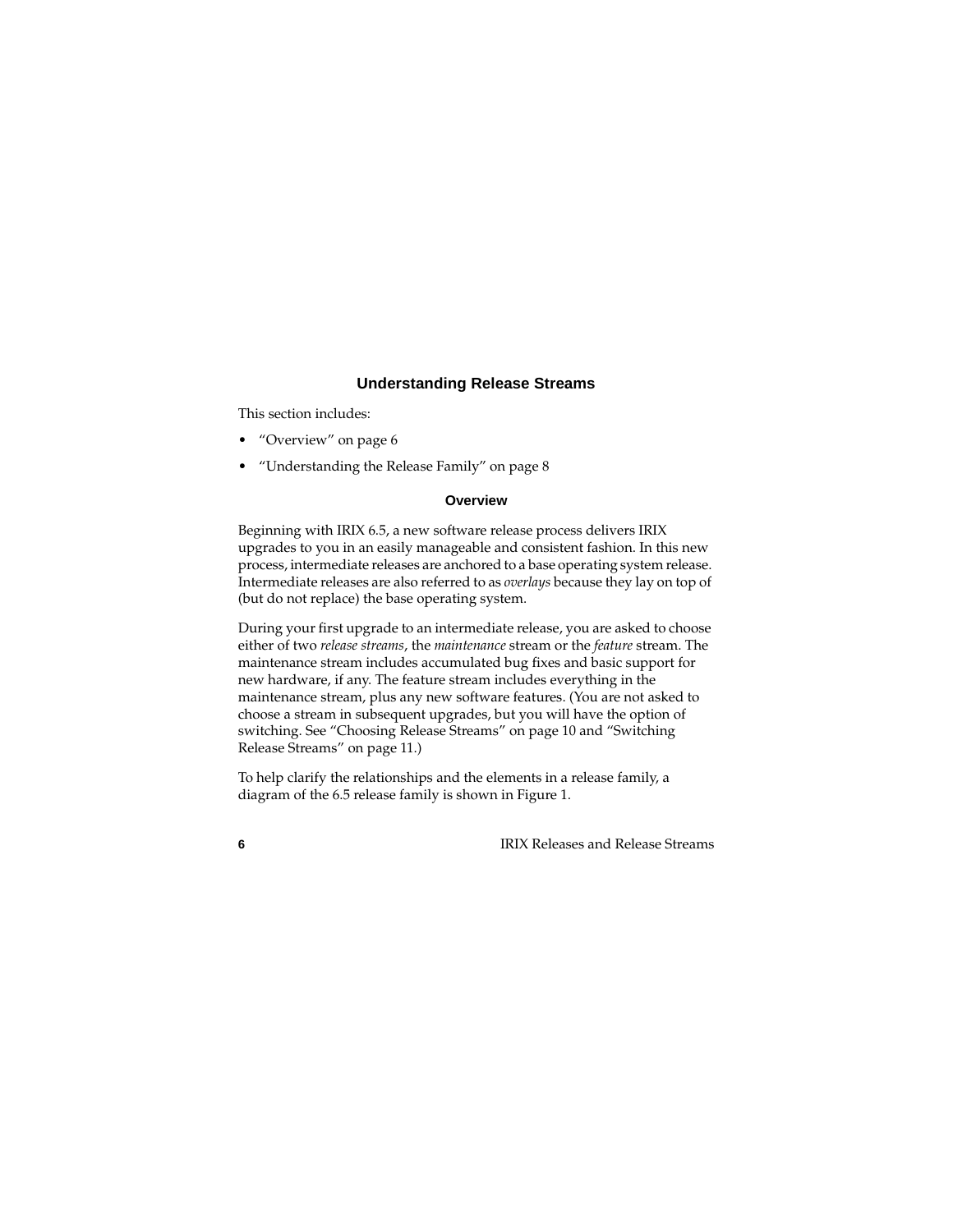

<span id="page-6-0"></span>

Note that each intermediate release includes the cumulative fixes and features of the previous intermediate releases.

The sections that follow describe these concepts in more detail.

\* There was no feature stream released with IRIX 6.5.1.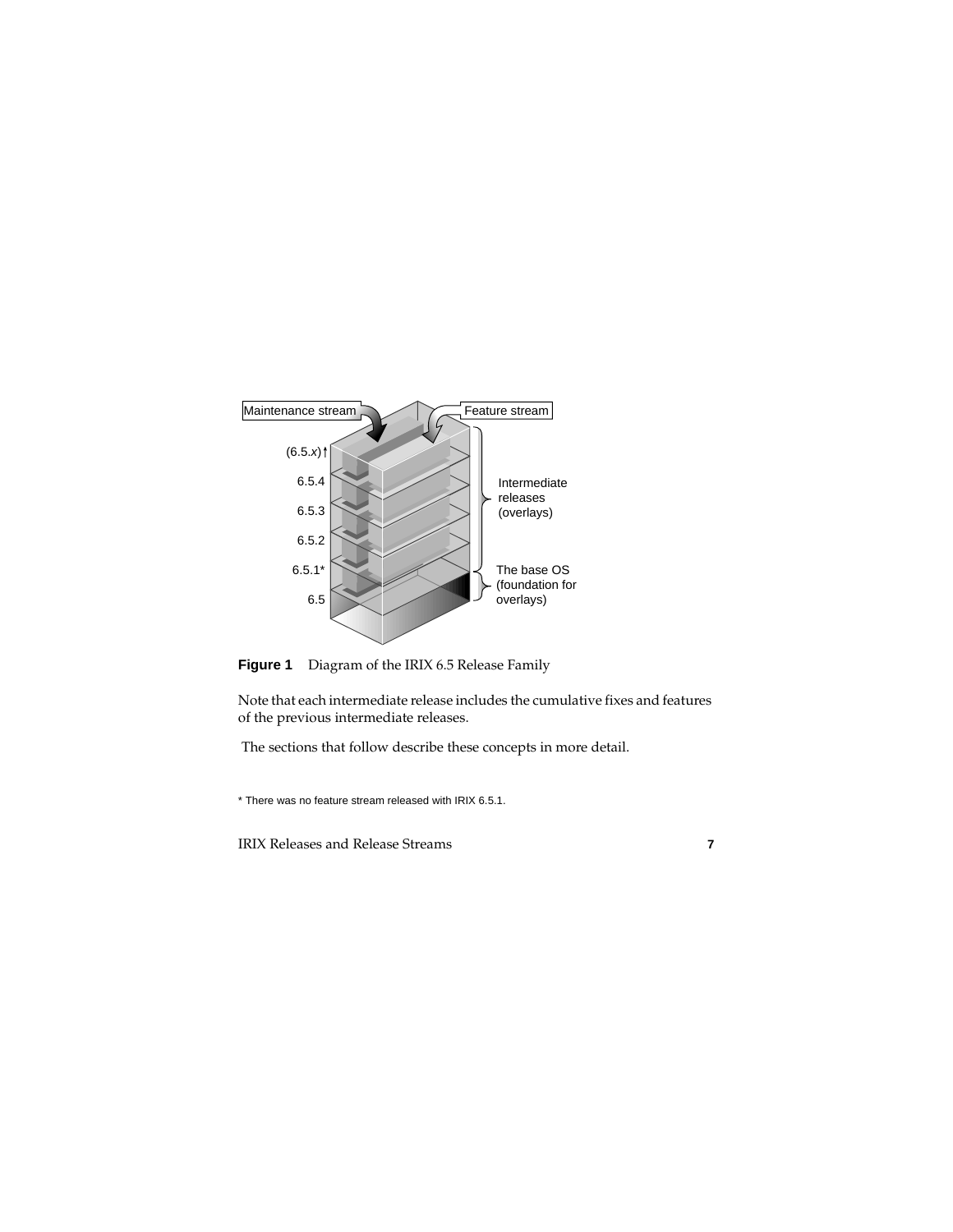#### **Understanding the Release Family**

<span id="page-7-0"></span>Base IRIX releases are those in which SGI performs major operating system work. They are released on all platforms that SGI supports at the time.

Intermediate releases (also called *overlays*) maintain backward and forward binary compatibility within their base release (currently IRIX 6.5). This means that applications built on any base release run correctly on all of its intermediate releases. Because intermediate releases are cumulative, overlays include fixes and features from all previous intermediate releases. This allows you to upgrade to the most current release in one step.

#### **Overlays (intermediate releases) contain:**

- Maintenance stream products
- Feature stream products
- Cumulative upgrades from previous intermediate releases

See also [Figure 1](#page-6-0), "Diagram of the IRIX 6.5 Release Family," on [page 7](#page-6-0).

**8** IRIX Releases and Release Streams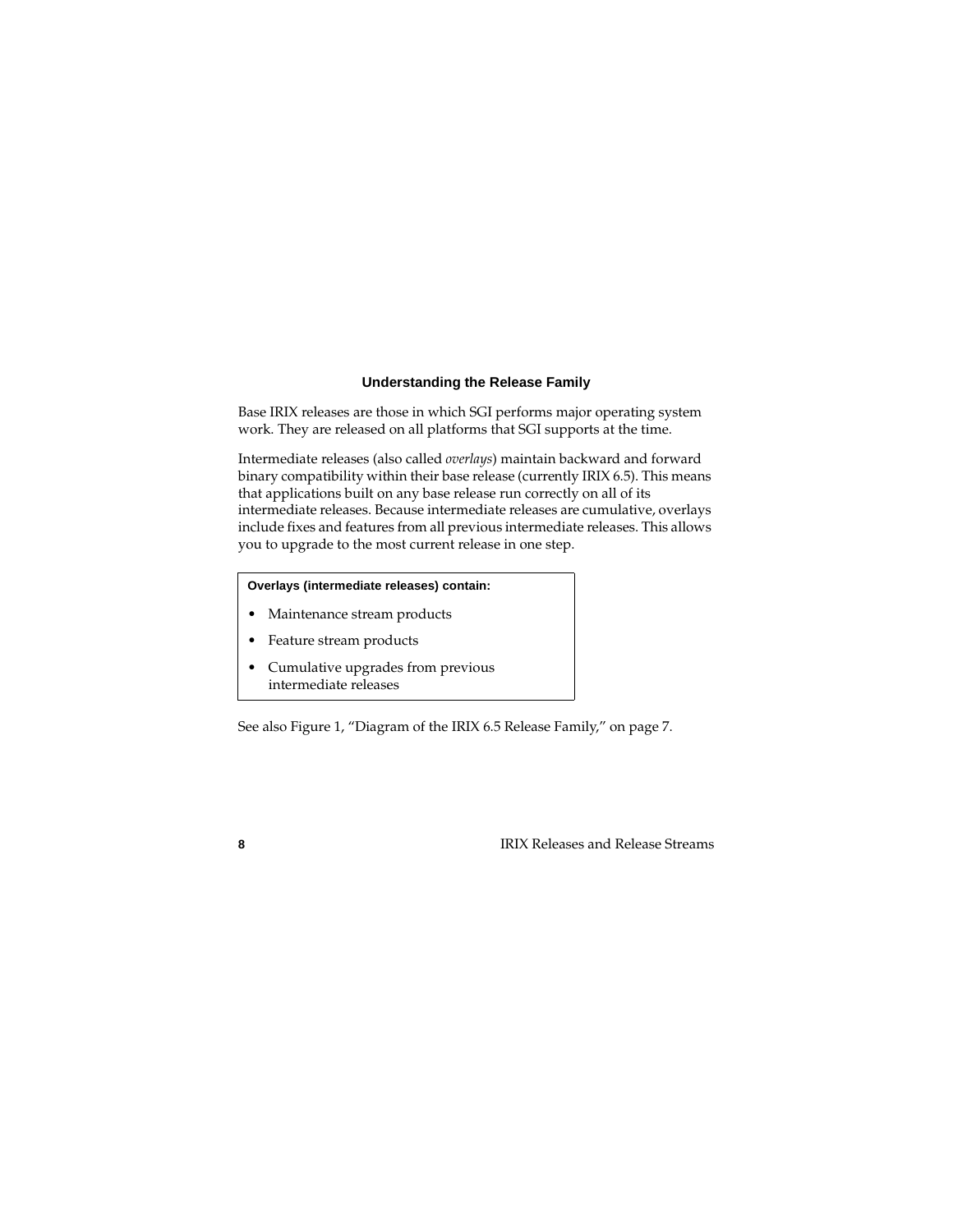### **Determining Your Current Release Stream**

<span id="page-8-0"></span>If your system is running a 6.5.*x* version of IRIX, it is on the maintenance or feature release stream.

You can determine a system's current release stream in two different ways:

| In Software Manager                                       | In a Shell                                                          |
|-----------------------------------------------------------|---------------------------------------------------------------------|
| Open Software Manager by                                  | Enter uname $-R$ .                                                  |
| choosing System > Software<br>Manager from the Toolchest. | The output line includes an IRIX<br>version number that ends with f |
| Below the <b>Lookup</b> button you see                    | or m, where m indicates                                             |
| either Stream: Maint or Stream:                           | maintenance and f indicates                                         |
| Feature. "Maint" indicates                                | feature.                                                            |
| maintenance stream.                                       |                                                                     |

**Note:** If the system is running base release IRIX 6.5 or earlier, a release stream has not yet been designated. You are asked to choose either a maintenance or feature release stream the first time you install an intermediate release. For further information, proceed to ["Choosing Release Streams" on page 10](#page-9-0).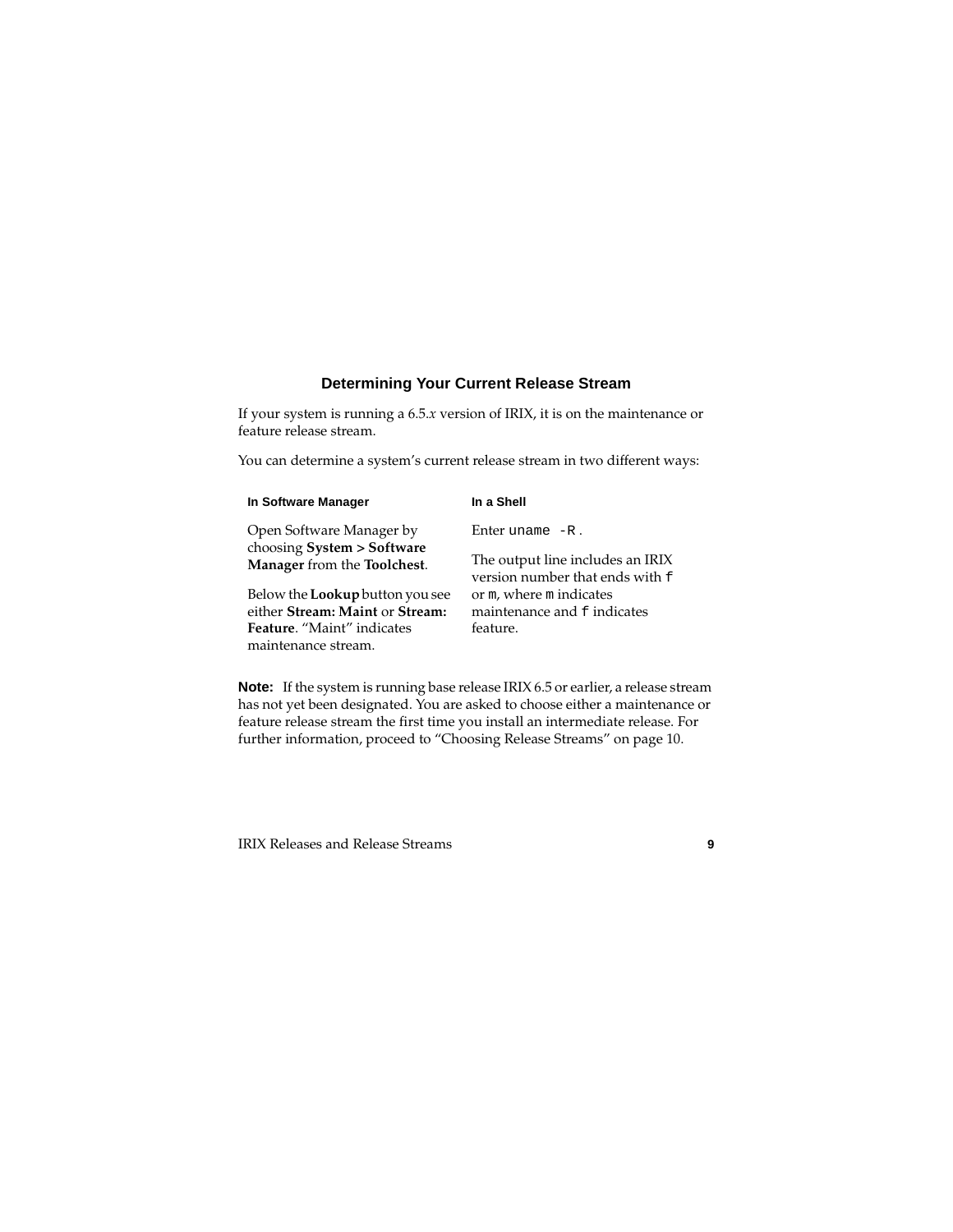### **Choosing Release Streams**

<span id="page-9-0"></span>Intermediate releases are divided into two sets of products, called release streams, as outlined in the box below.

| A maintenance stream contains:                 | A feature stream contains:                       |
|------------------------------------------------|--------------------------------------------------|
| • Accumulated bug fixes                        | • Accumulated bug fixes                          |
| Basic support for new and<br>upgraded hardware | • Basic support for new and<br>upgraded hardware |
|                                                | • New software features                          |

Choose the **maintenance stream** if you want to upgrade your system only with fixes for maintaining stability and compatibility.

Choose the **feature stream** if you want the maintenance stream content *plus* new software features.

Both the maintenance and the feature stream products are on the same CDs, but once you choose a stream, you can install only that stream's products. (You will not be asked to choose a stream in subsequent upgrades.) Proceed to ["Switching Release Streams" on page 11](#page-10-0) if you wish to switch streams.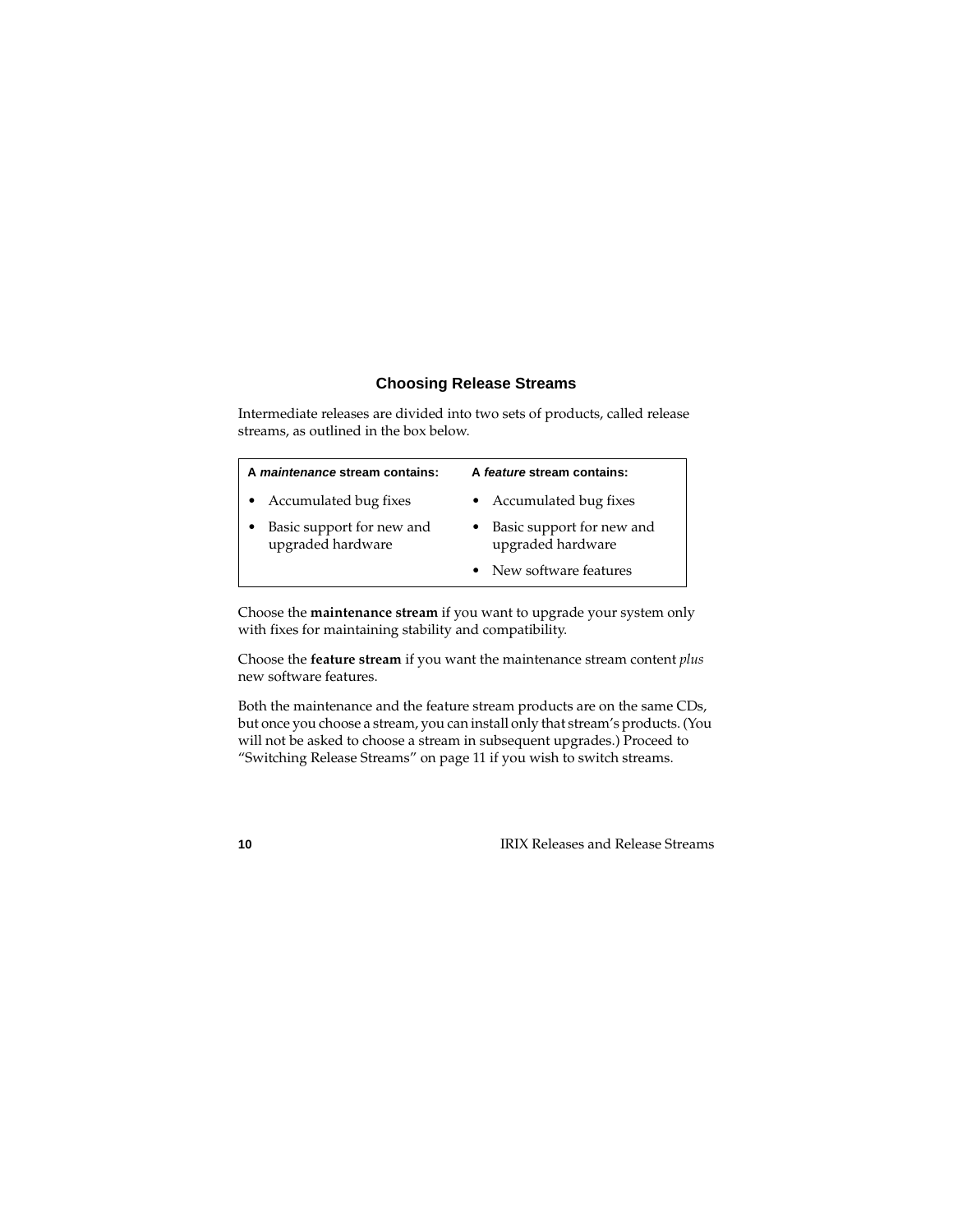### **Switching Release Streams**

<span id="page-10-0"></span>You can switch release streams under either of the following conditions:

- When upgrading from one IRIX 6.5.*x* intermediate release to another.
- When you have already installed an IRIX 6.5.*x* release using one stream, but would like to switch to the other stream after installation.

The installation procedures described in ["How to Install Operating System](#page-11-0)  [Software" on page 12](#page-11-0) include information on switching release streams.

**Note:** You cannot switch streams if your system is running the IRIX 6.5.1m intermediate release (or the IRIX 6.5 base release). Maintenance and feature streams were not available in a single release until IRIX 6.5.2.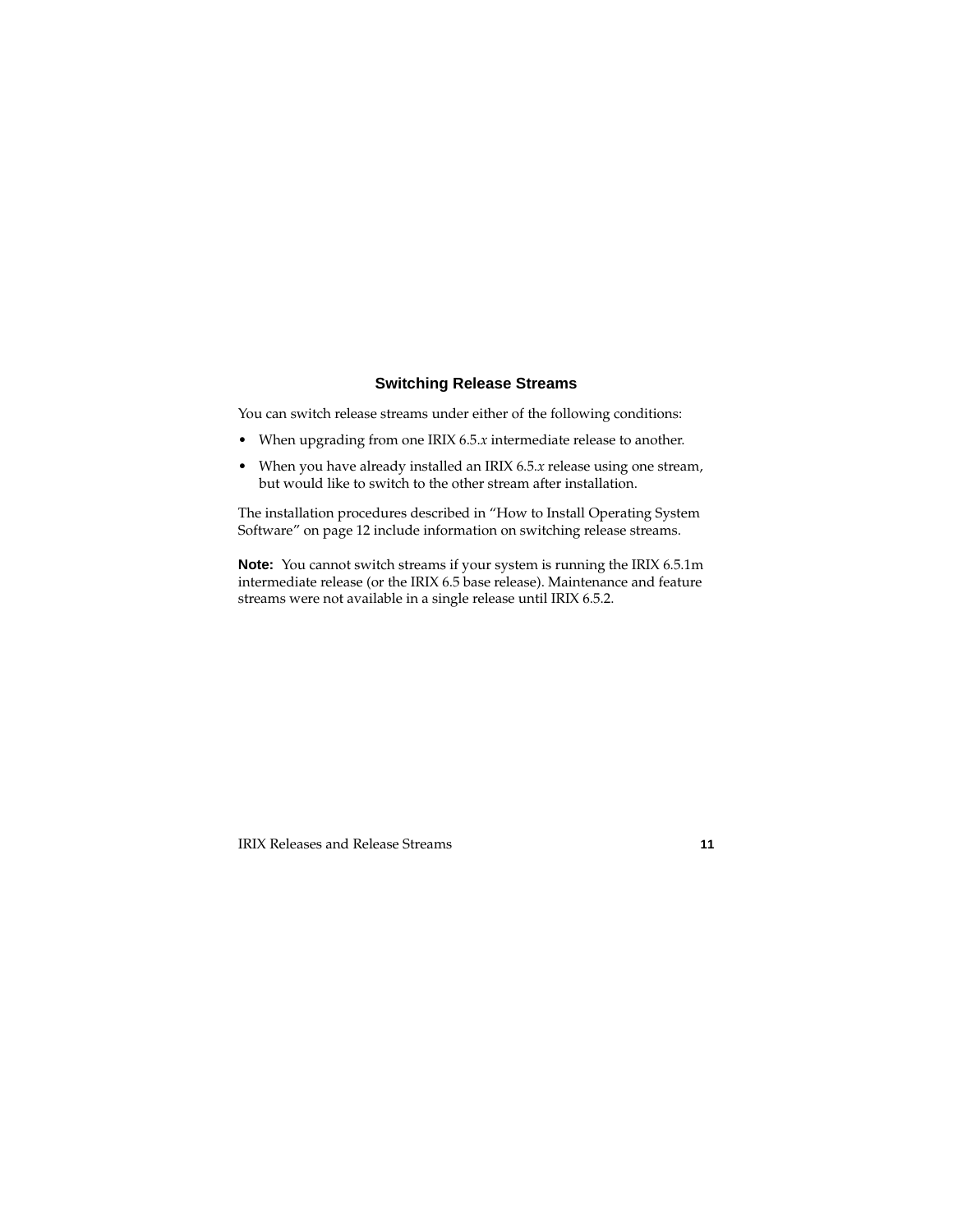# **How to Install Operating System Software**

<span id="page-11-0"></span>Choose from the following procedures, depending on the type of installation you need to perform:

- • ["How to Install IRIX 6.5.x on IRIX 6.5 or Later" on page 17](#page-16-0)
- • ["How to Install IRIX 6.5.x on a Pre-6.5 Release or a Clean Disk" on page 29](#page-28-0)

See also:

- • ["How to Install Applications" on page 67](#page-66-0) (not for operating system installations)
- • ["Installations for Nongraphical Systems" on page 49](#page-48-0)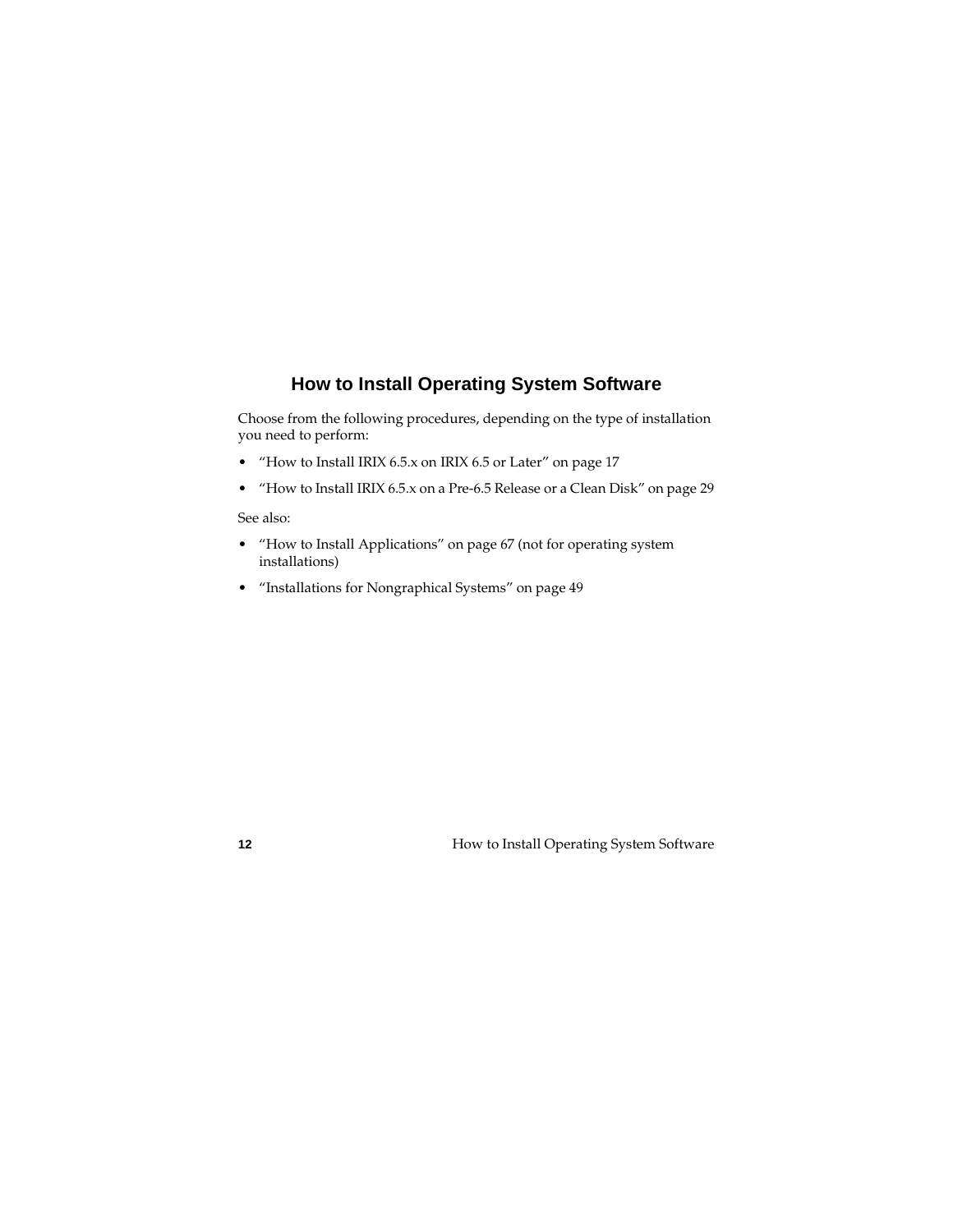### **Introduction**

#### **Who should use these instructions?**

Use these instructions if your system has a graphical user interface and is running an IRIX 6.5 base release or an IRIX 6.5*.x* intermediate release.

**Note:** Because intermediate releases are cumulative they do not need to be installed consecutively. For example, you can upgrade from 6.5.1 to 6.5.3 without installing 6.5.2.

If you need to find out what version of IRIX you are running, enter uname -R in a shell window.

If you are installing on top of a pre-6.5 release of IRIX, or on a clean disk, see ["How to Install IRIX 6.5.x on a Pre-6.5 Release or a Clean Disk" on page 29.](#page-28-0)

#### **How long will it take?**

This procedure should take approximately one to two hours, depending on your installation knowledge and the speed of your system processor.

This section includes:

- • ["Quick Summary for Experienced Users" on page 14](#page-13-0)
- • ["How to Install IRIX 6.5.x on IRIX 6.5 or Later" on page 17](#page-16-0)
- • ["How to Install IRIX 6.5.x on a Pre-6.5 Release or a Clean Disk" on page 29](#page-28-0)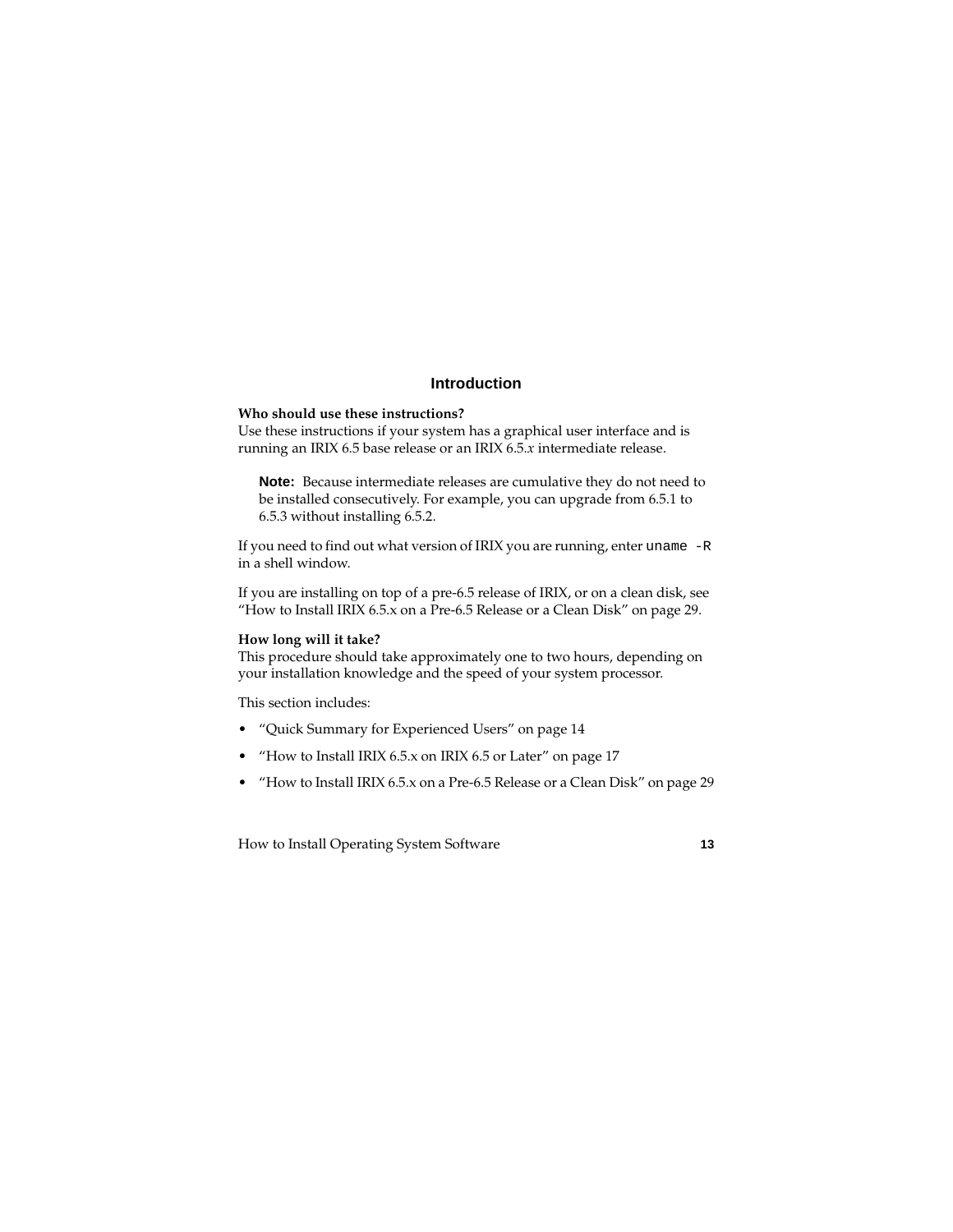#### **Quick Summary for Experienced Users**

<span id="page-13-0"></span>SGI recommends that all users follow the instructions in ["How to Install](#page-16-0)  [IRIX 6.5.x on IRIX 6.5 or Later" on page 17](#page-16-0). However, this section provides a quick summary for experienced **Inst** users.

#### **1. Preparation Summary**

- Print or check the Start Here pages for information you need before you begin, such as minimum system requirements and any relevant installation caveats for this release. (Save your place here and see ["How to Access the Start Here Pages" on page 77.](#page-76-0))
- Gather the CDs you will use for this upgrade. If you want to switch to the other release stream during this installation, you should have the core CDs from the base operating system release on hand. (You may need them because the files that are replaced in a release stream are removed.)
- **2. Patch Installation Summary**  *(required before overlay installation)*

For a live (not miniroot) upgrade, you need the "Installation tools support for overlays" patch. Install it from the /CDROM/installtools directory on the Installation Tools and Overlays CD. To use the new tools you must exit Inst or Software Manager after you install the patch.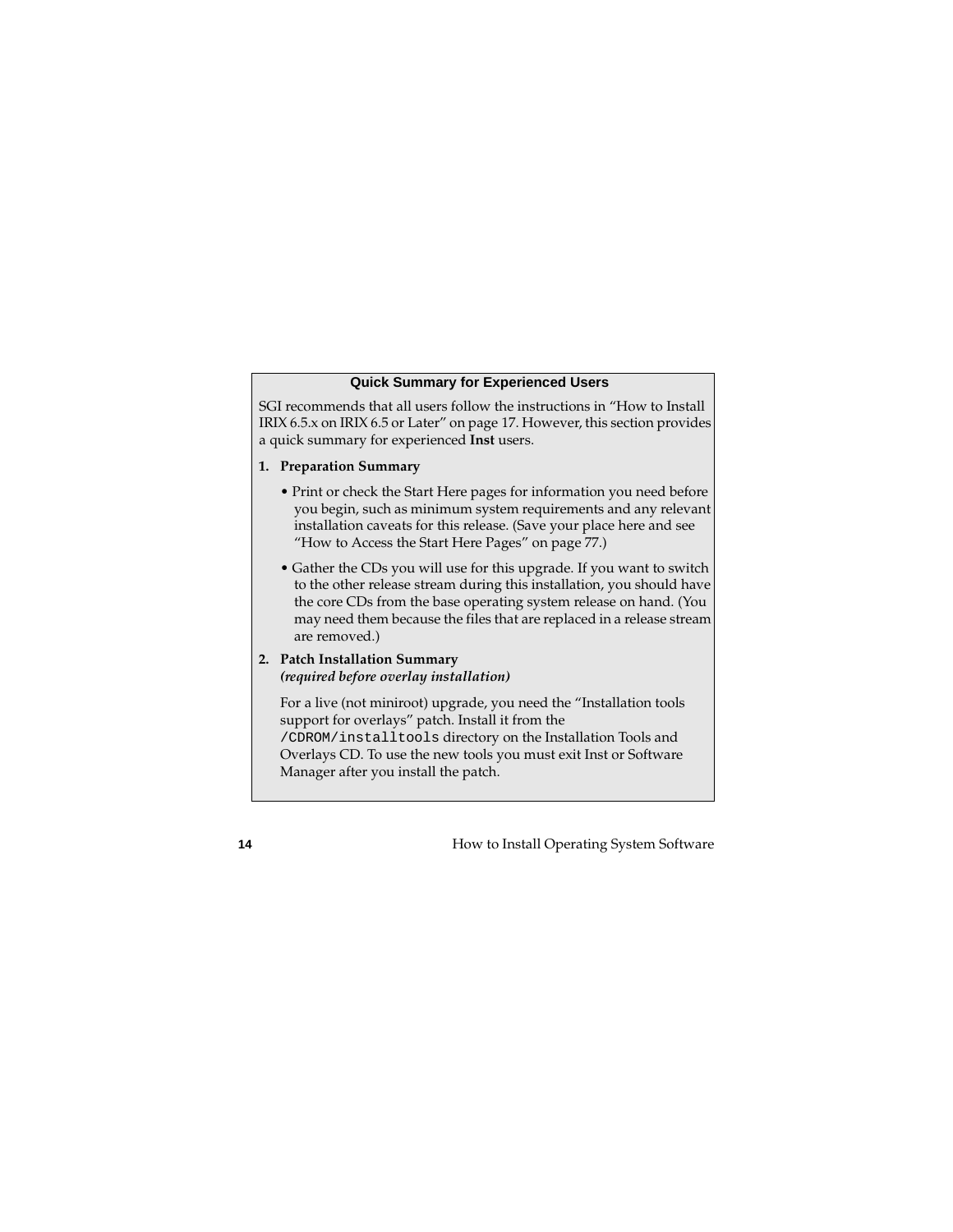#### **3. Overlay Installation Summary**

Install products from the CDs you received in your release package. Important:

- Open IRIX 6.5.*x* Installation Tools and Overlays first.
- Each CD must be opened and read before you begin the installation selections. **If you are switching release streams**, open the core IRIX 6.5 CDs in addition to the other CDs.
- To install upgrades and related (prerequisite) products, use the appropriate command, depending on the type of installation:

| In Software Manager                                 | In Inst                    |
|-----------------------------------------------------|----------------------------|
| Choose Install > Select<br>Recommended Upgrades     | keep *<br>install standard |
| Choose Install > Switch to<br>Maintenance Stream    | install maint              |
| Choose Install > Switch to<br><b>Feature Stream</b> | install feature            |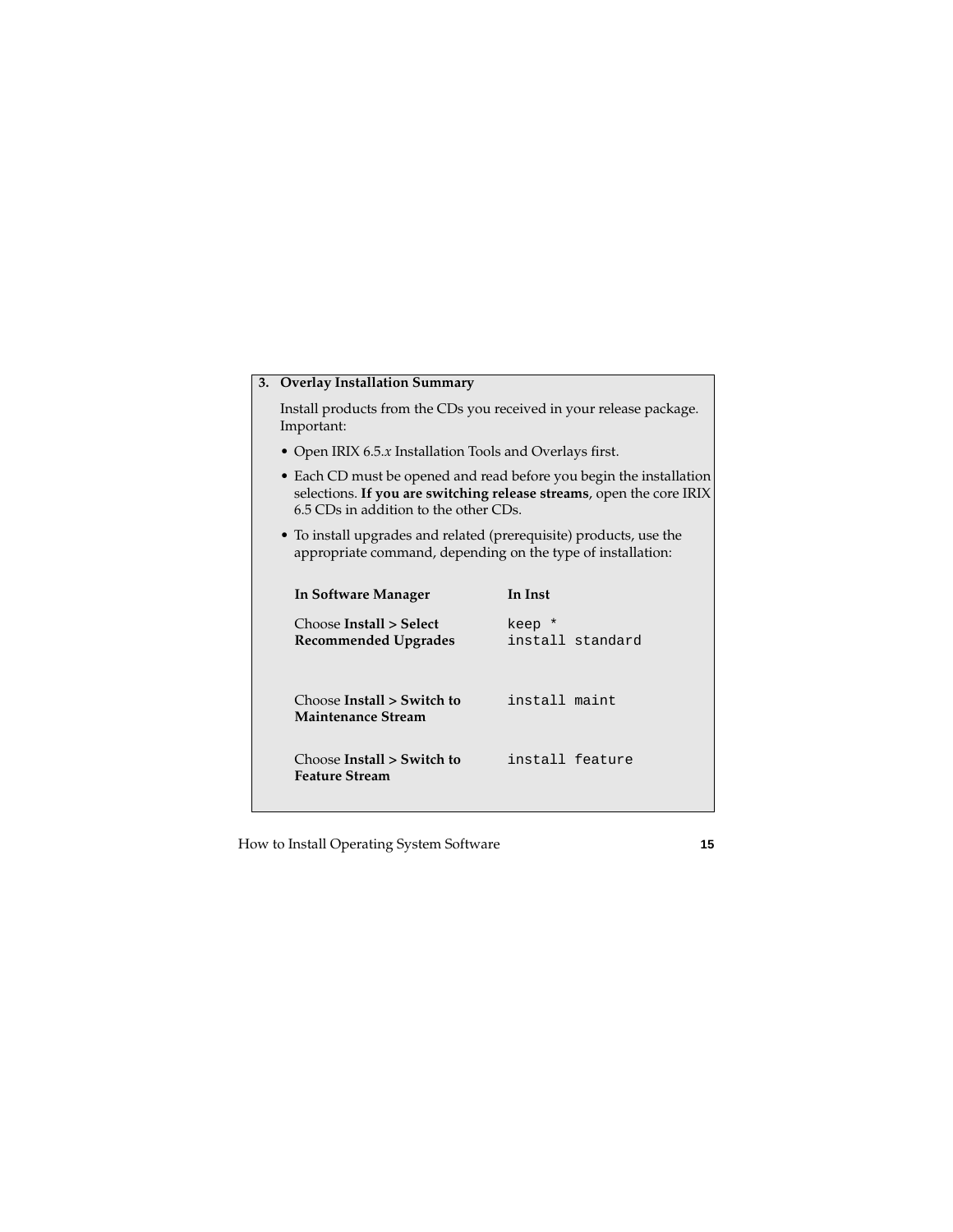#### **4. Postinstallation Summary**

Although every product has an associated release note that informs you of major bugs and workarounds, SGI has collected information on bugs that could most *significantly* affect your experience once you upgrade and has posted it as "Caveats to Read After Upgrading." This document is installed on your system by default as part of the Welcome product. To view it, bring up a Web browser and enter this address: file:///var/www/htdocs/WhatsNew/precaveats.html

In addition to reviewing this document, you may want to check "Caveat and Release Note Updates" for this release on Supportfolio Online at http://support.sgi.com/irix/6.5/ for any late-breaking information.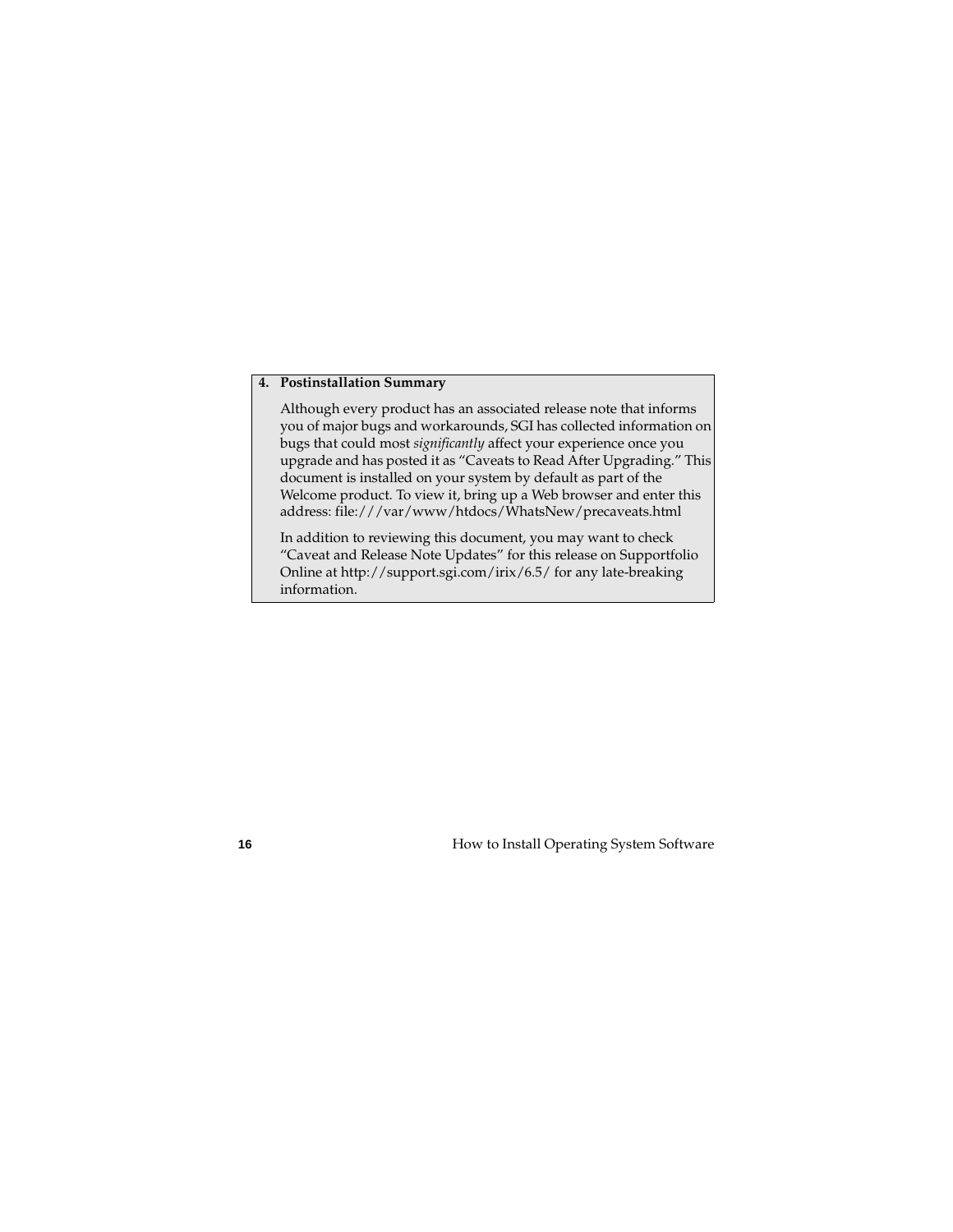# **How to Install IRIX 6.5.x on IRIX 6.5 or Later**

<span id="page-16-0"></span>Follow this procedure closely. Each subsection is *critical* to a successful installation.

#### **Preparation**

- 1. Print or check the Start Here pages for information you need before you begin, such as:
	- Minimum system requirements for this release
	- Major installation caveats

Save your place here and see ["How to Access the Start Here Pages" on](#page-76-0)  [page 77.](#page-76-0) The Start Here pages include additional useful information, such as descriptions of each CD.

2. Gather the CDs you will use for this upgrade. If you want to switch to the other release stream during this installation, you should have the core CDs from the base operating system release on hand. (You may need them because the files that are replaced in a release stream are removed.)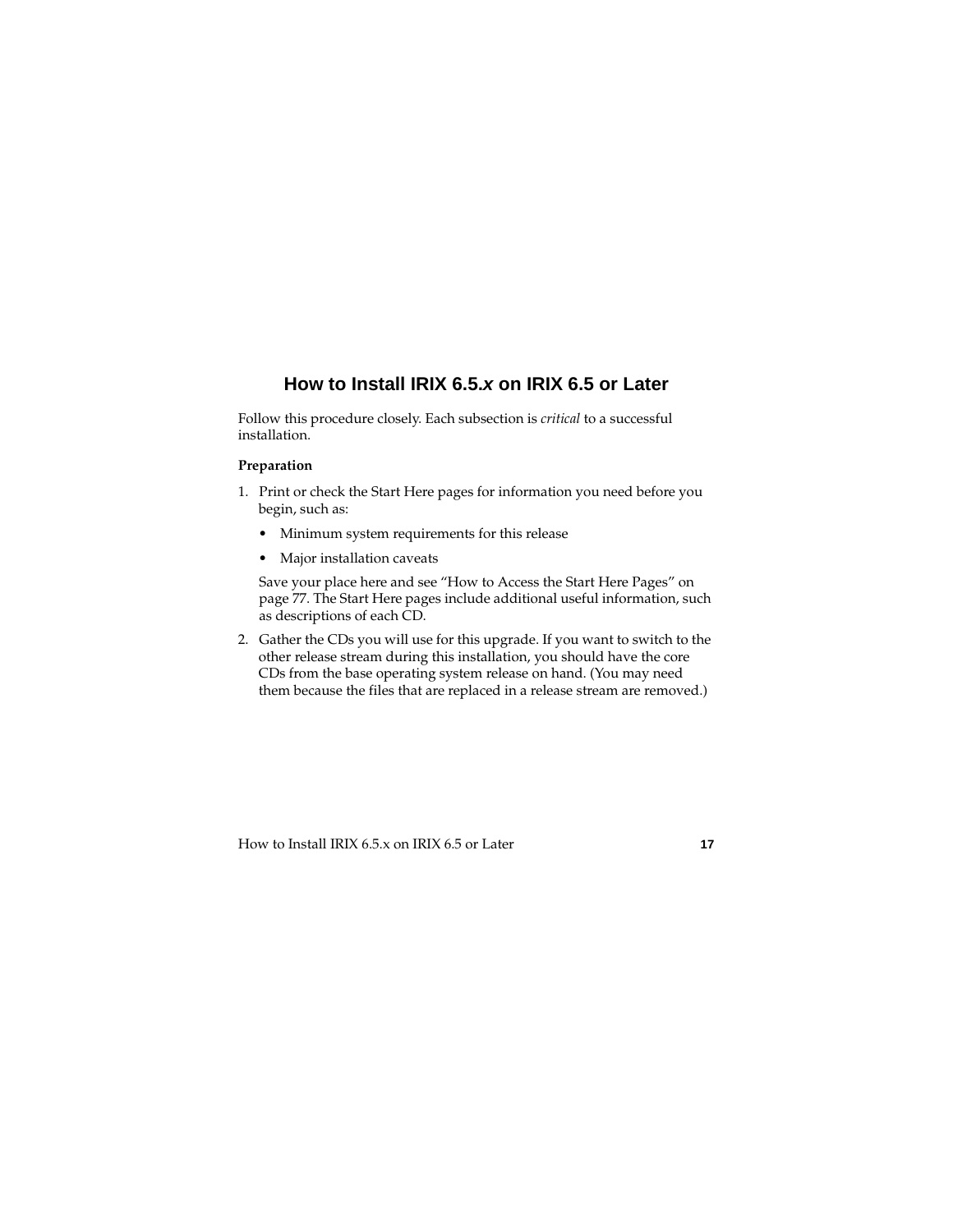#### **Patch Installation** *(required before overlay installation)*

To obtain necessary installation software and to be able to perform a live (as opposed to miniroot) installation, install the "Installation tools support for overlays" patch as described in the following steps.

**Note:** Do not install this patch on systems running a pre-6.5 version of IRIX. (If your system is not running 6.5 or later, you should be following the procedure in ["How to Install IRIX 6.5.x on a Pre-6.5 Release or a Clean](#page-28-0)  [Disk" on page 29](#page-28-0) instead.)

3. Insert the 6.5.*x* Installation Tools and Overlays CD in the CD-ROM drive. (If you are using a remote directory instead of a CD, skip this step—you will open the directory in the next step.)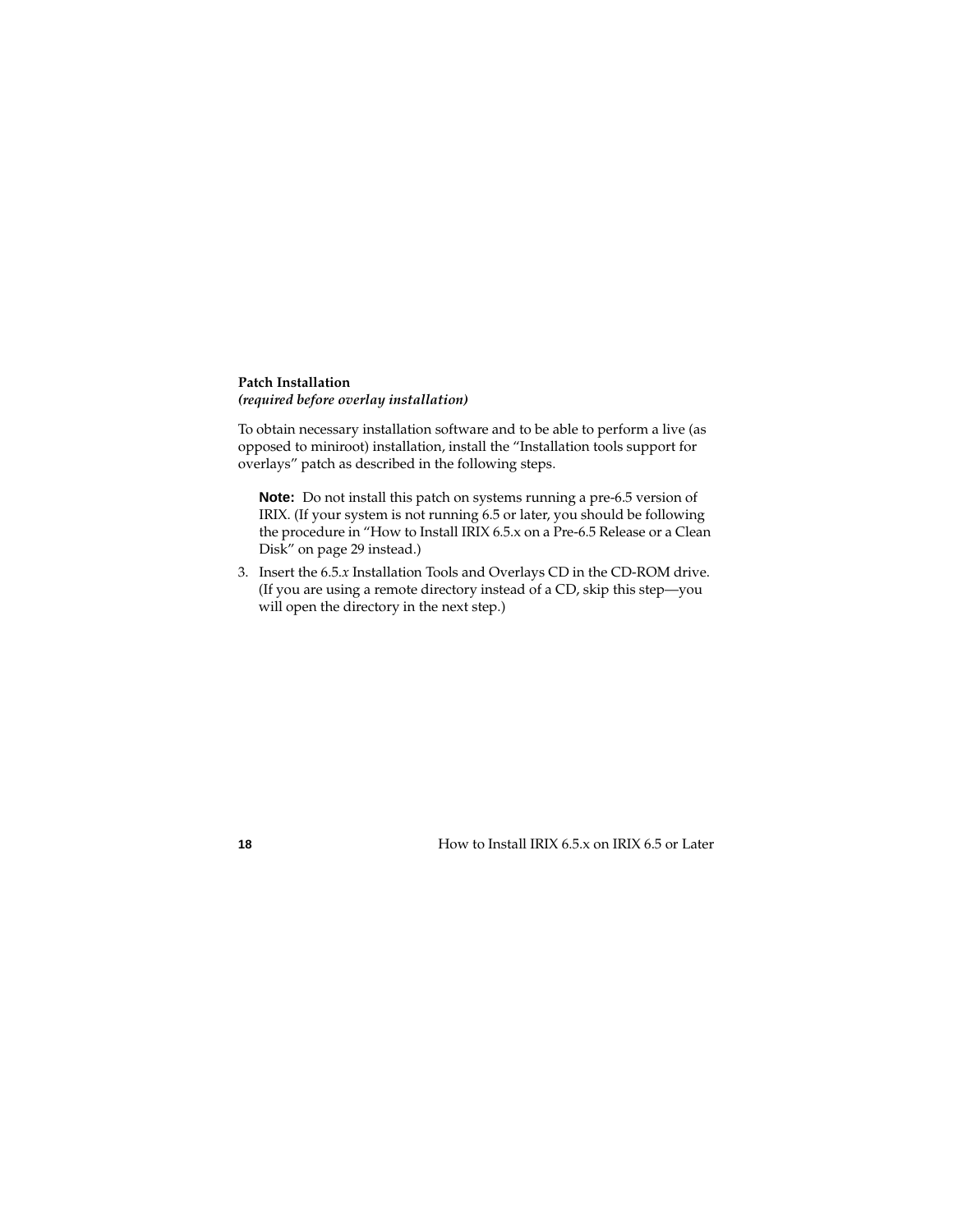4. Follow the instructions below to bring up Software Manager and the distribution that contains the patch.

#### **If installing from a CD connected to** *your system***:**

- Double-click the **CDROM** icon on your desktop.
- The **Installation Startup Message** window appears. Read it and click **Dismiss***.*
- Edit the **Available Software** field in Software Manager so that it displays the installtools directory. Enter:

/CDROM/installtools

#### **If installing from a** *remote system***:**

- From your **Toolchest**, choose **System > Software Manager**.
- In the **Available Software** field, enter the remote system's name and the location of the installtools directory of the Installation Tools and Overlays distribution.

For example, if you are using a CD on a remote system named mars, enter:

mars:/CDROM/installtools

■ If an Installation Startup Message appears, read it and click **Dismiss***.*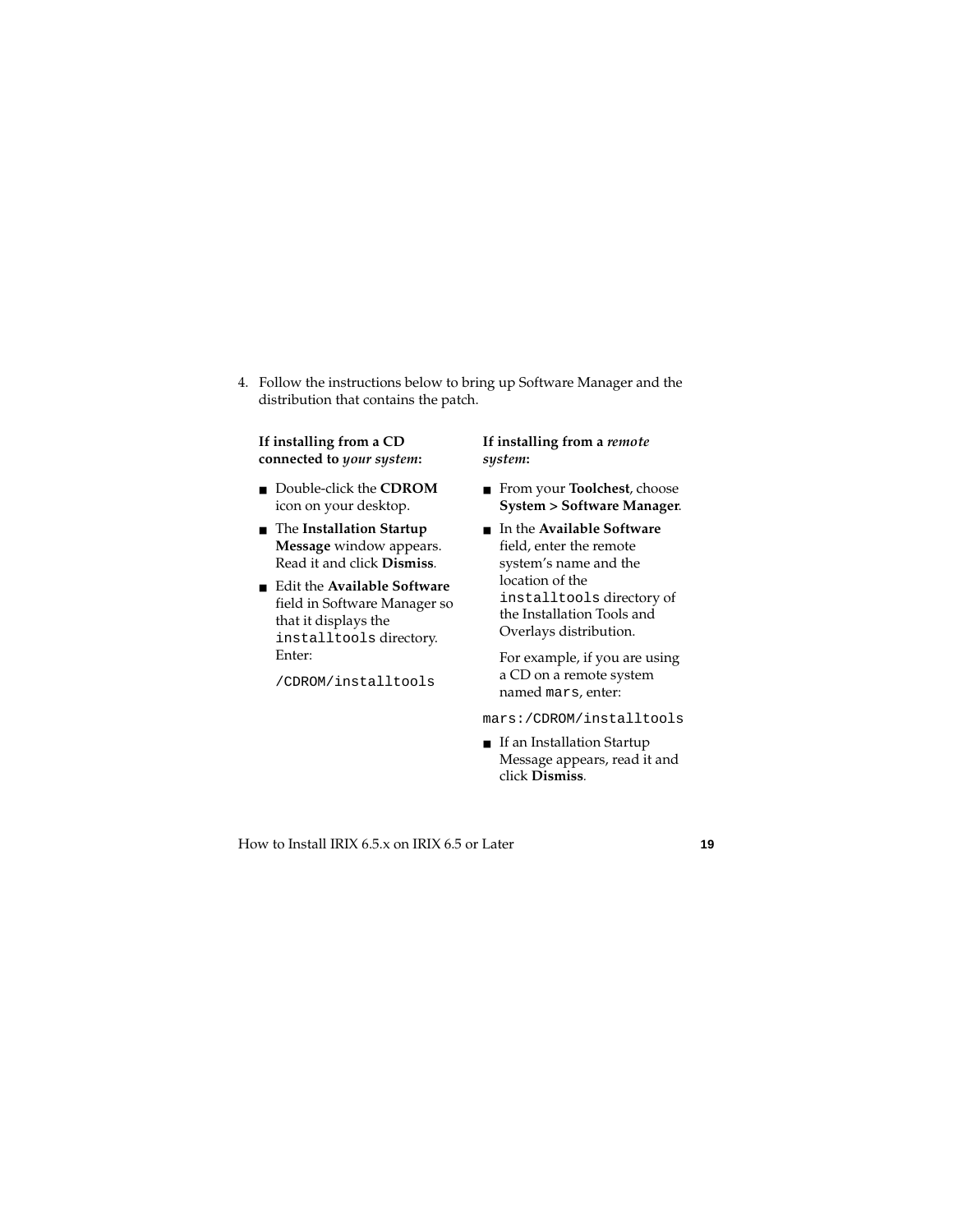**Note:** If a network error message appears, refer to ["Troubleshooting](#page-70-0)  [Remote Installations" on page 71](#page-70-0).

- 5. Click the **Customize Installation** button.
- 6. Open the **Software** menu and make sure that **Short Product Names** *is not* selected. (A check mark indicates that it *is* selected.)
- 7. Confirm that your system needs this patch:
	- If, in the **Software Inventory** list, next to "Patch SG*#######*: Installation tools support for overlays," under the **Status** heading, you see **New** or **Upgrade**, proceed to Step 8 to install the patch.
	- If you see the phrase **Older Version** or **Same Version** next to "Patch SG*#######*: Installation tools support for overlays," this patch is already installed. Select **File > Exit** (or press Ctrl+Q) to exit Software Manager. Then skip Steps 8, 9, and 10, and proceed to Step 11 on [page 21](#page-20-0) to begin the overlay installation.
- 8. Make sure that the "Installation tools support for overlays" patch is selected.
- 9. Click the **Start** button.
- 10. When the patch installation is complete, an "exit or continue" dialog appears:

Choose **Exit**. (Do not install any other products yet.)

You will see the following message:

Requickstarting ELF files (see rqsall(1))

**20** How to Install IRIX 6.5.x on IRIX 6.5 or Later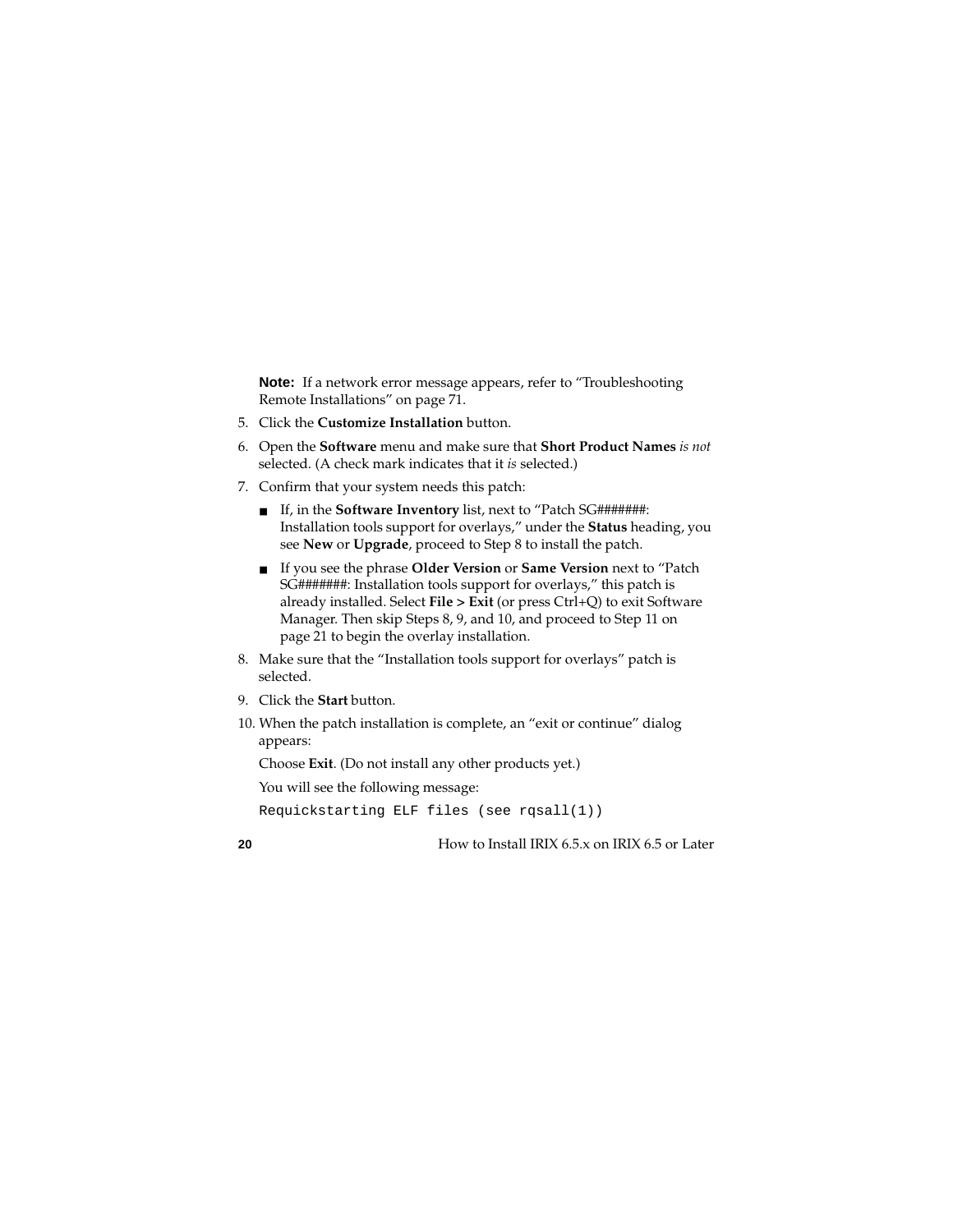The requickstarting process improves startup times for applications that use shared libraries. It may take several minutes.

#### **Overlay Installation**

<span id="page-20-0"></span>11. Follow the instructions below to bring up Software Manager and the software distribution:

#### **If installing from a CD connected to** *your system***:**

- The Installation Tools and Overlays CD should still be in the CD-ROM drive. If it is not, insert it in the drive now.
- Open Software Manager by double-clicking the **CDROM** icon on your desktop.

The **Installation Startup Message** window appears. Read it and click **Dismiss**.

If /CDROM/dist does not display in the **Available Software** field, change it so that it does.

#### **If installing from a distribution or CD on a** *remote system***:**

- From your **Toolchest**, choose **System > Software Manager**.
- Enter the remote system's name and the location of the Installation Tools and Overlays distribution in the **Available Software** field.

For example, if it is in a CD-ROM drive on a remote system named mars, enter:

mars:/CDROM/dist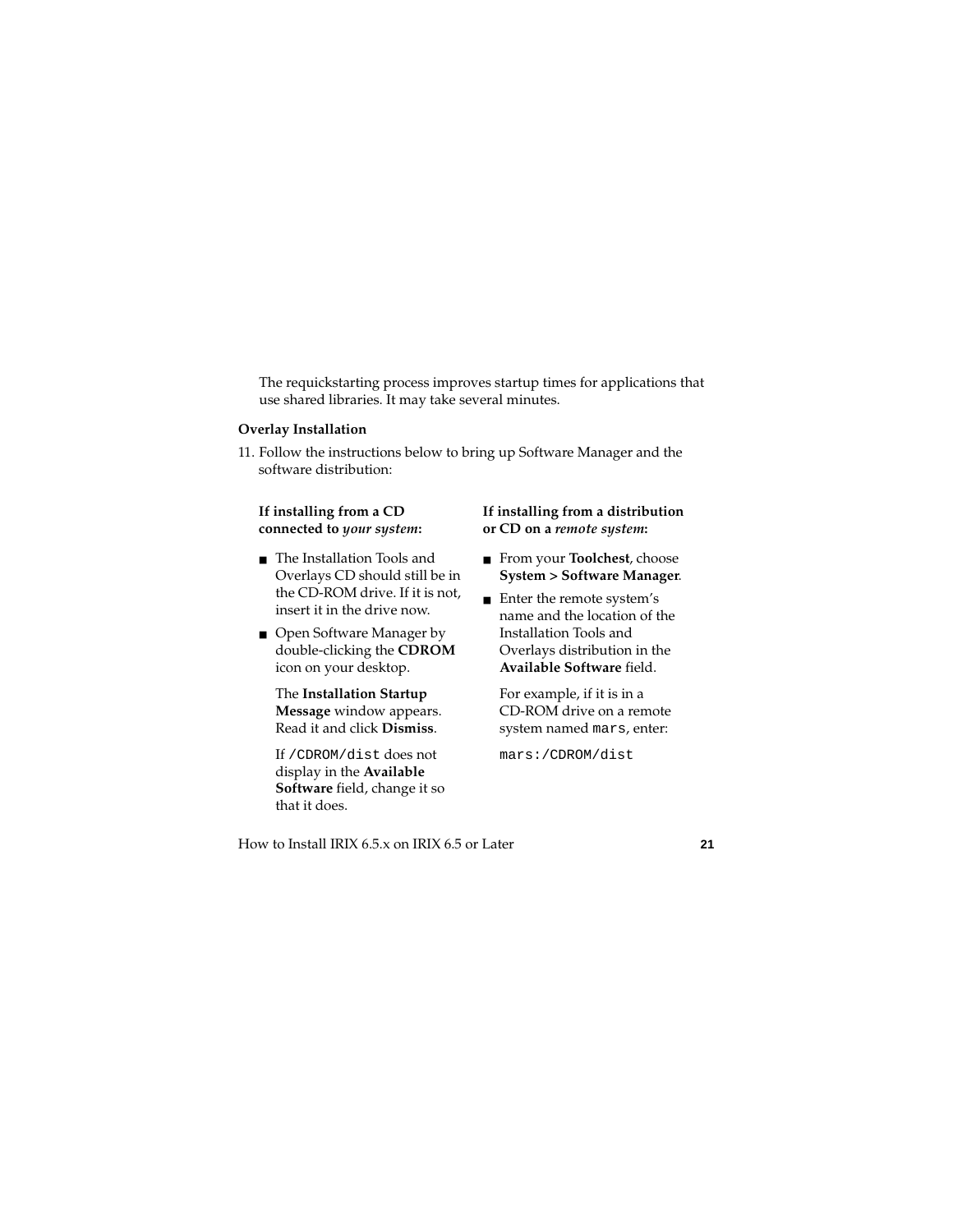**Note:** If a network error message appears, refer to "Troubleshooting [Remote Installations" on page 71](#page-70-0).

- 12. Click the **Customize Installation** button.
- 13. If you have not done so in a previous installation, a dialog asks you to select a stream. (If you are not sure what to choose, see ["Choosing Release](#page-9-0)  [Streams" on page 10](#page-9-0).)

**Note:** Skip this step if you are *switching* streams. Switching is performed later in this procedure.

14. A dialog prompts you to insert any other CDs that were included in the IRIX overlay package (for example, any WorldView language support CDs). To do so, eject the current CD and insert the next one. See the following table for location-specific instructions.

**Note:** If the **Conflicts** button highlights, ignore it until Step 16.

You must open all CDs or distributions now if:

- You are upgrading from a release *before* IRIX 6.5, or,
- You are switching release streams

If this is an upgrade from IRIX 6.5 or IRIX 6.5.*x*, however, you need only open the Installation Tools and Overlays and Applications CDs. (The Base Documentation CD is designed to be used as stand-alone reference media. You cannot install it.)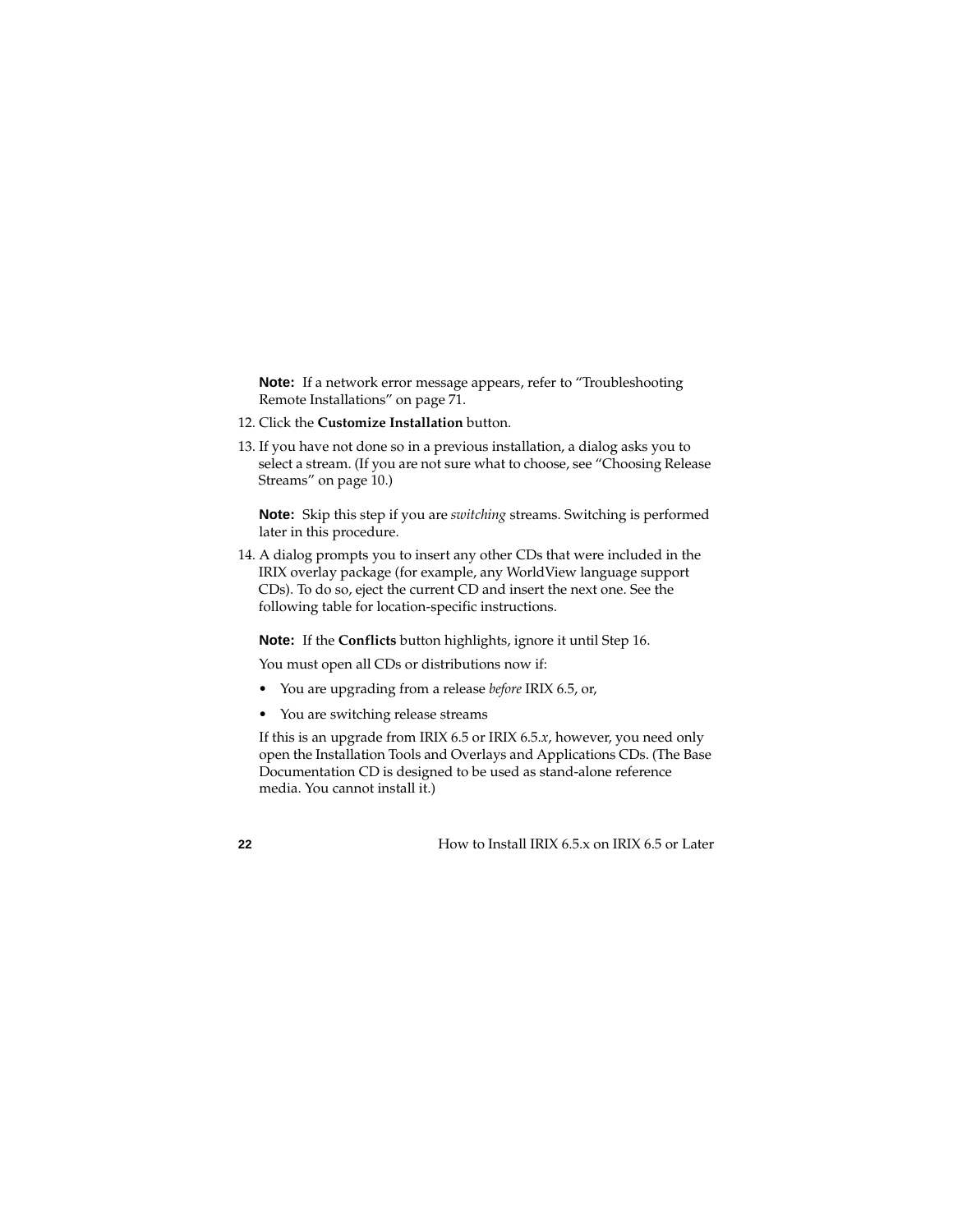<span id="page-22-0"></span>

| Software     | How to Open a                                                                                                                                                                                                                                                                             |
|--------------|-------------------------------------------------------------------------------------------------------------------------------------------------------------------------------------------------------------------------------------------------------------------------------------------|
| Location     | <b>CD</b> or Distribution                                                                                                                                                                                                                                                                 |
| ח־           | Select System > Software Manager from your<br>desktop Toolchest. Use the Software Manager Eject<br>button if it appears in a dialog.                                                                                                                                                      |
|              | If you do not see an Eject button, select the desktop<br><b>CDROM</b> icon (on the system connected to the<br>CD-ROM drive), hold down the right mouse<br>button, and choose Eject CDROM. (Alternatively,<br>enter eject / CDROM in a shell.)<br>Insert the CD.<br>Close the CD carriage. |
| Distribution | Open the next directory, for example:                                                                                                                                                                                                                                                     |
| directory    | open systemname: /irix/cd2                                                                                                                                                                                                                                                                |

■ Click the **Add** button.

.

■ When all CDs have been added, click **Done**.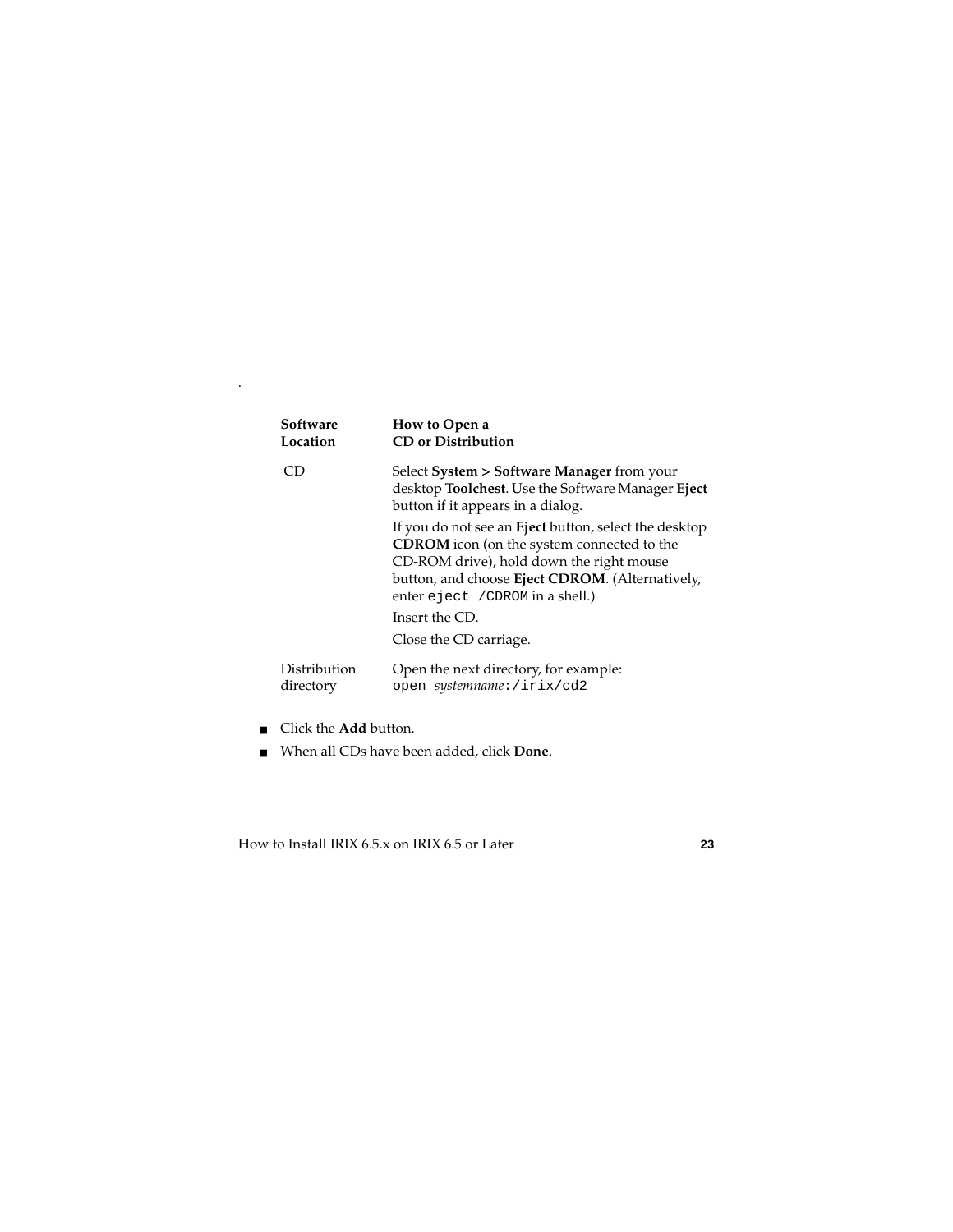<span id="page-23-0"></span>15. Make your installation selections, based on the type of upgrade you are performing:

| <b>Type of Upgrade</b>                             | <b>How to Make Selections in Software</b><br>Manager    |
|----------------------------------------------------|---------------------------------------------------------|
| Typical upgrade (no<br>stream switch)              | Choose Install > Select Recommended<br><b>Upgrades</b>  |
| Switching from<br>feature to<br>maintenance stream | Choose Install > Switch to Maintenance<br><b>Stream</b> |
| Switching from<br>maintenance to<br>feature stream | Choose Install > Switch to Feature<br><b>Stream</b>     |

You may see no matches messages. This does not indicate an error.

**Note:** These commands are recommended because they significantly reduce installation conflicts. Alternatively, you can click to select or deselect products. A red check mark indicates that the product is selected for installation.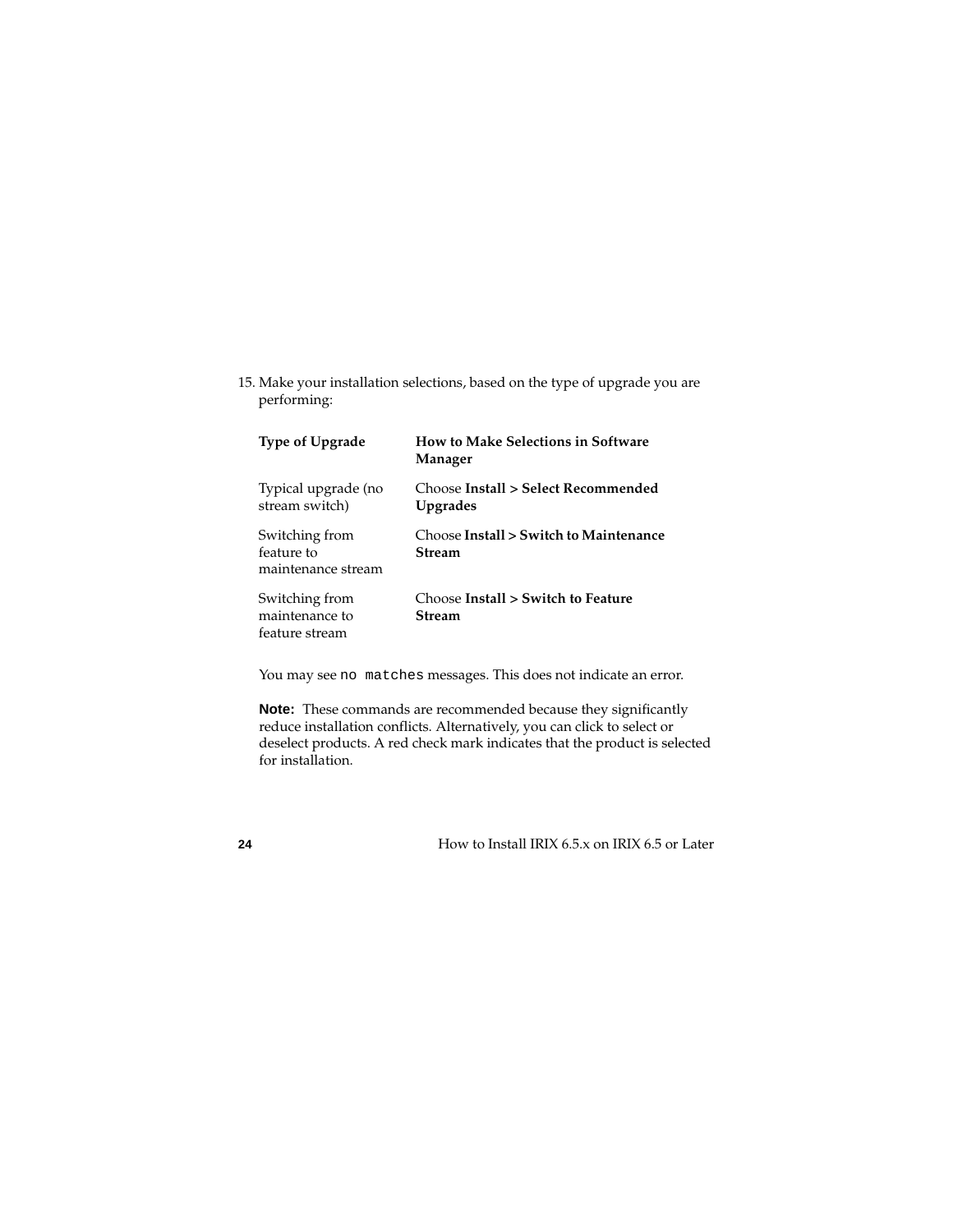16. If there are installation conflicts, the **Conflicts** button (two buttons to the right of the **Start** button) turns red. (If there are no conflicts, proceed to the next step.) To display and resolve conflicts, click the **Conflicts** button.

#### **Too Many Conflicts?**

If you have a surprising number of conflicts (for example, over twenty):

- You may not have opened all the CDs or remote distributions you needed to open. This may be because you did not click the **Add** button with each CD. Try reopening the CDs that came with your release package (and, if you are switching release streams, open the core IRIX 6.5 CDs as well). To reopen, choose **File > Open Additional Distribution**, and carefully follow the "How to Open a CD or Distribution" instructions in Step 14 [\(page 23\)](#page-22-0), then proceed to Step 15.
- You may not have used the appropriate selection command. Try repeating Step 15.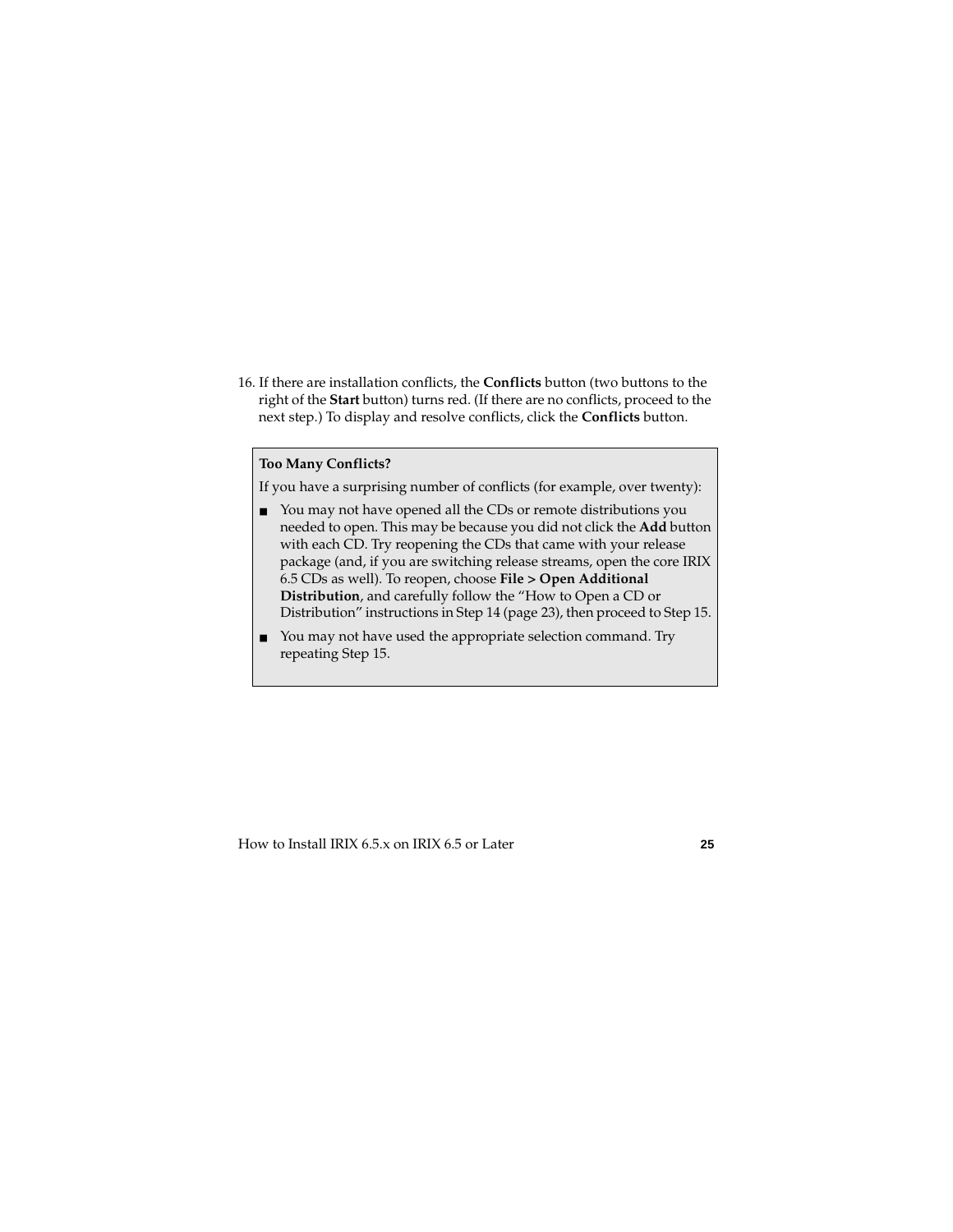#### **Critical Notes on Resolving Conflicts**

- If you need to resolve conflicts by opening a CD, any installation selections you previously made on that CD may be altered. Review what is selected on the CD and deselect or reselect as needed, or repeat the command you used in Step 15, [page 24.](#page-23-0)
- If a conflict gives you the option of deselecting a product with "eoe" or "Execution Environment" in the product name, *do not* choose to deselect the product. The operating system needs "eoe" products in order to function properly. *Exception: You do not have to install "eoe" products that are man (manual) pages, relnotes (release notes), or books.*
- If you deselected subsystems, conflicts may be generated by dependencies on those subsystems.
- If you deselected subsystems, conflicts may be generated by remaining patches that go with the deselected subsystems. However, because such patches go with subsystems you are not installing, you do not need to install those patches.
- If you are switching release streams, you may need to open one or more of the base operating system CDs. If this occurs, you are prompted with conflict messages that say which products cannot be installed. These messages begin with the following (or a similar warning):

Overlay product *product.name* (##########)cannot be installed...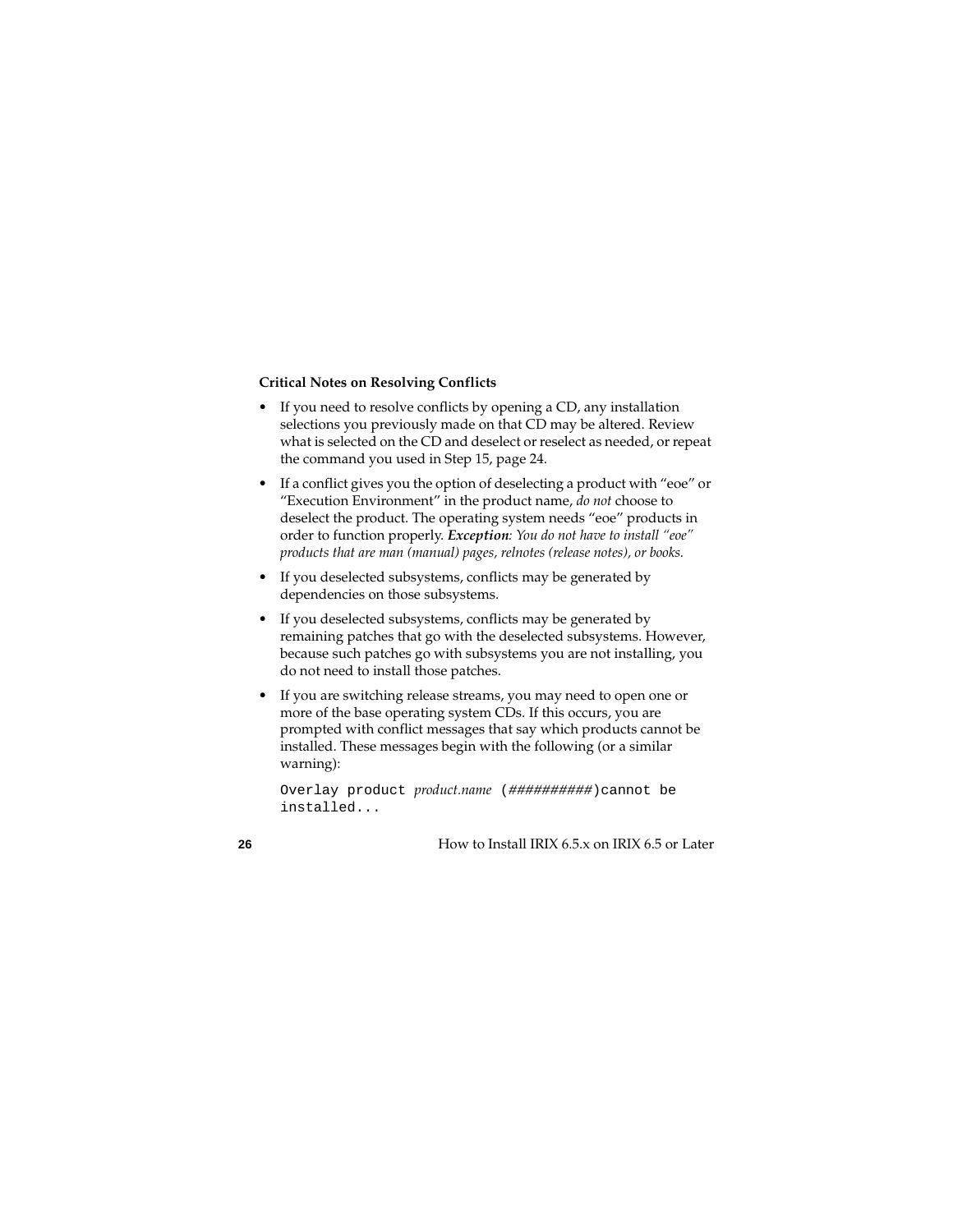Open the distribution or CD that contains the missing product, select the product for installation from the displayed list, then click the **Add** button. If you do not know which CD contains the product in question, a list of the CD contents can be found on the Start Here pages. (See ["How to Access the Start Here Pages" on page 77\)](#page-76-0).

17. Click the **Start** button.

Installation begins. You are prompted to open one or more specific CDs (or distribution directories) as needed by the installation program.

Installation dialogs will include an **Eject** button. Click it to eject a CD. Then load the requested CD, and close the CD carriage to continue.

18. When a dialog appears that says "Installations and removals were successful," select **Restart the system now** and click **OK**.

You will see:

```
Requickstarting ELF files (see rqsall(1))
```
It may take several minutes.

Restarting is automatic. This completes the installation process.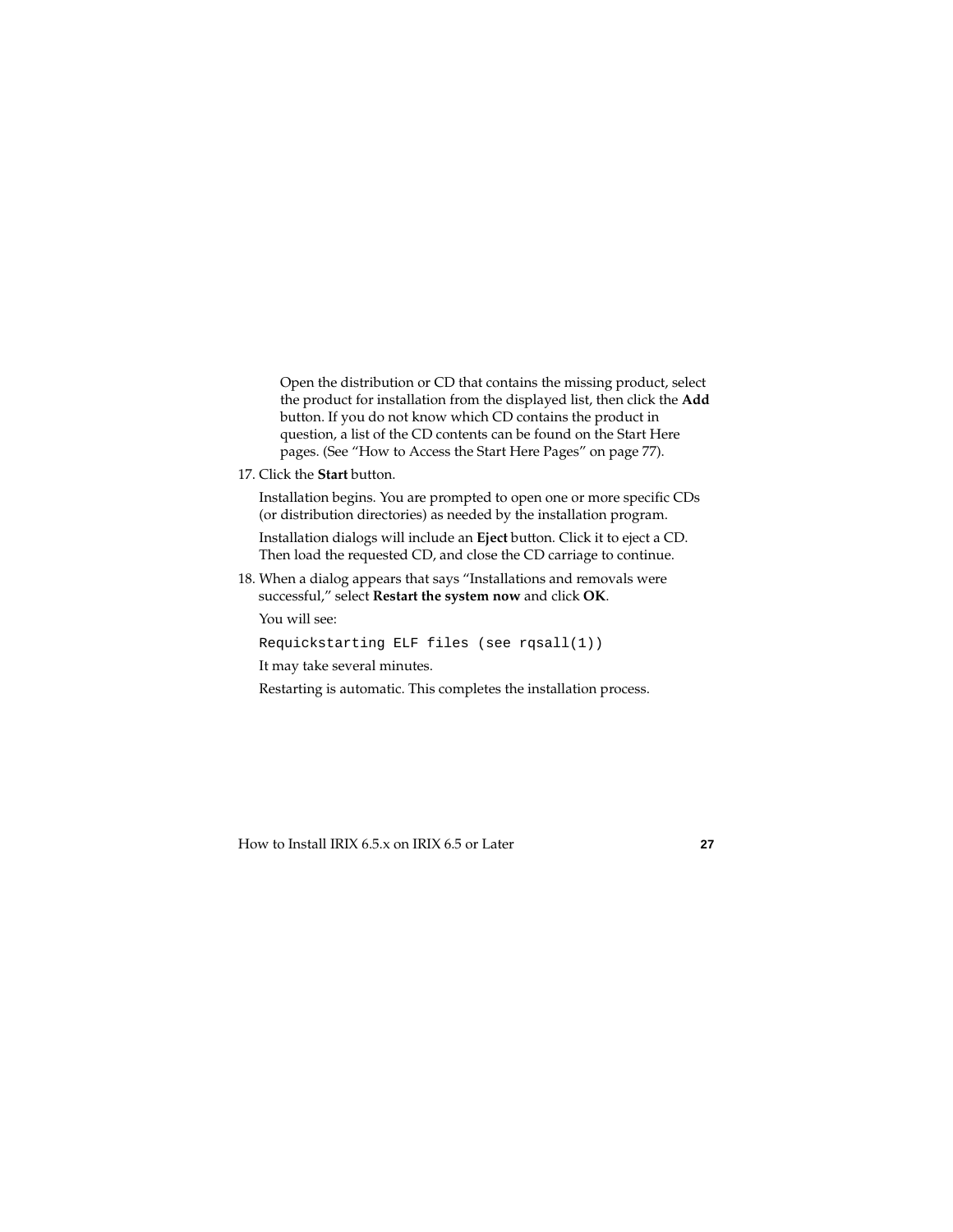#### **Postinstallation**

Now that the IRIX operating system is upgraded, you can use Software Manager to select and install any new products that were included with your upgrade package. See ["How to Install Applications" on page 67.](#page-66-0)

Although every product has an associated release note that informs you of major bugs and workarounds, SGI has collected information on bugs that could most *significantly* affect your experience once you upgrade and has posted it as "Caveats to Read After Upgrading." This document is installed on your system by default as part of the Welcome document. To see it, bring up a Web browser and enter this address:

file:///var/www/htdocs/WhatsNew/precaveats.html

In addition to reviewing this document, you may want to check "Caveat and Release Note Updates" for this release on Supportfolio Online at http://support.sgi.com/irix/6.5/ for any late-breaking information.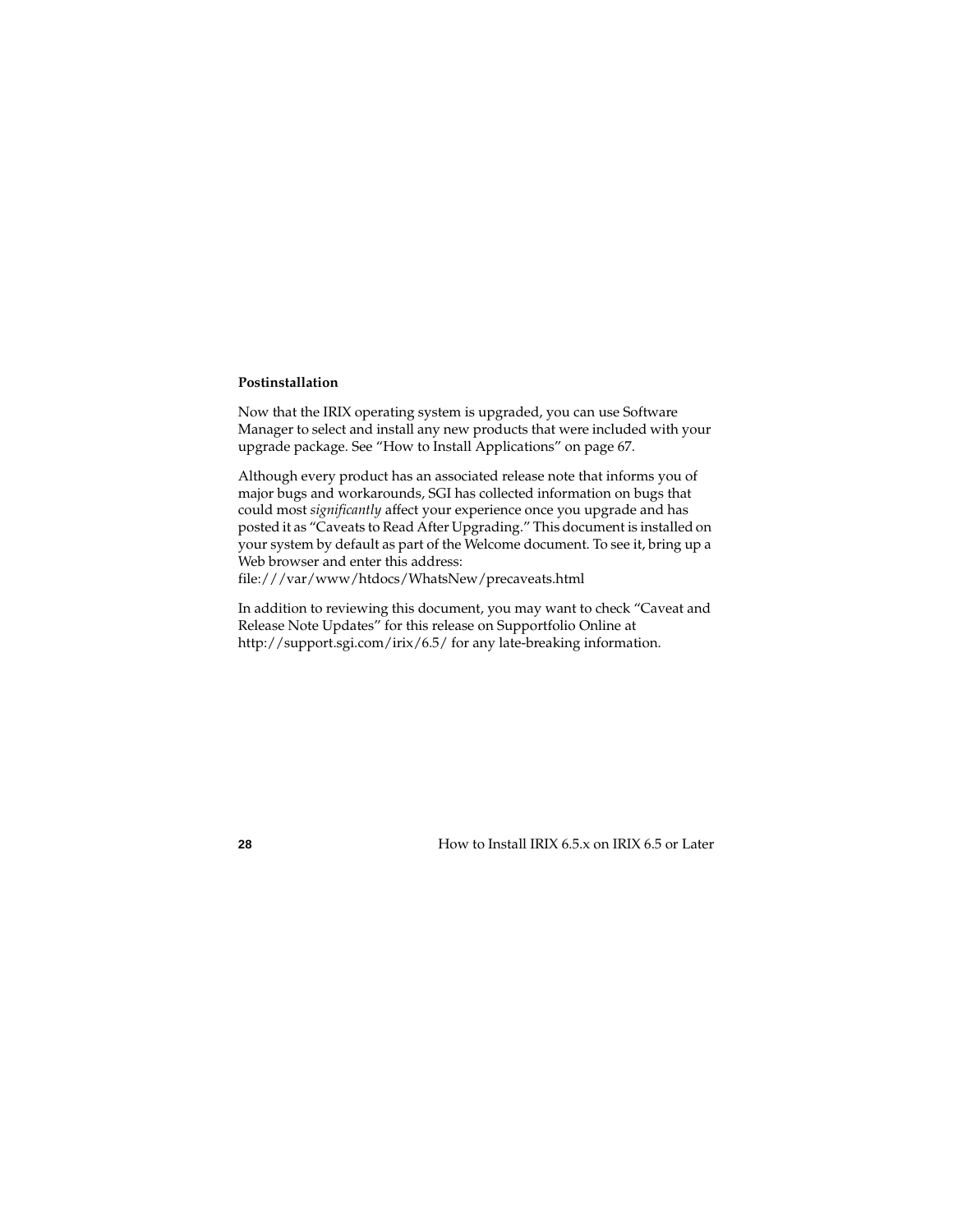## **How to Install IRIX 6.5.x on a Pre-6.5 Release or a Clean Disk**

#### **Summary**

#### <span id="page-28-0"></span>**In this procedure, you will install the IRIX 6.5 base operating system and the IRIX 6.5.x intermediate release concurrently on a pre-6.5 release of IRIX, or on a clean disk.**

#### **Who should use these instructions?**

Use this procedure if your system has a graphical interface and has not yet been upgraded to IRIX 6.5, or if your system has a clean disk. If your system does not have a graphical interface, see ["Installations for Nongraphical](#page-48-0)  [Systems" on page 49](#page-48-0).

If you are unsure if your system is running a pre-6.5 release of IRIX, enter uname  $-R$  in a shell window. If this does not work, enter uname  $-r$  (if you need to enter this command, you have a pre-6.2 release of IRIX).

#### **How long will it take?**

This procedure should take one to two hours, depending on your system (faster processors mean faster installations).

This section includes:

- • ["Quick Summary for Experienced Users" on page 30](#page-29-0)
- • ["Installation Procedure" on page 34](#page-33-0)

How to Install IRIX 6.5.x on a Pre-6.5 Release or a Clean Disk **29**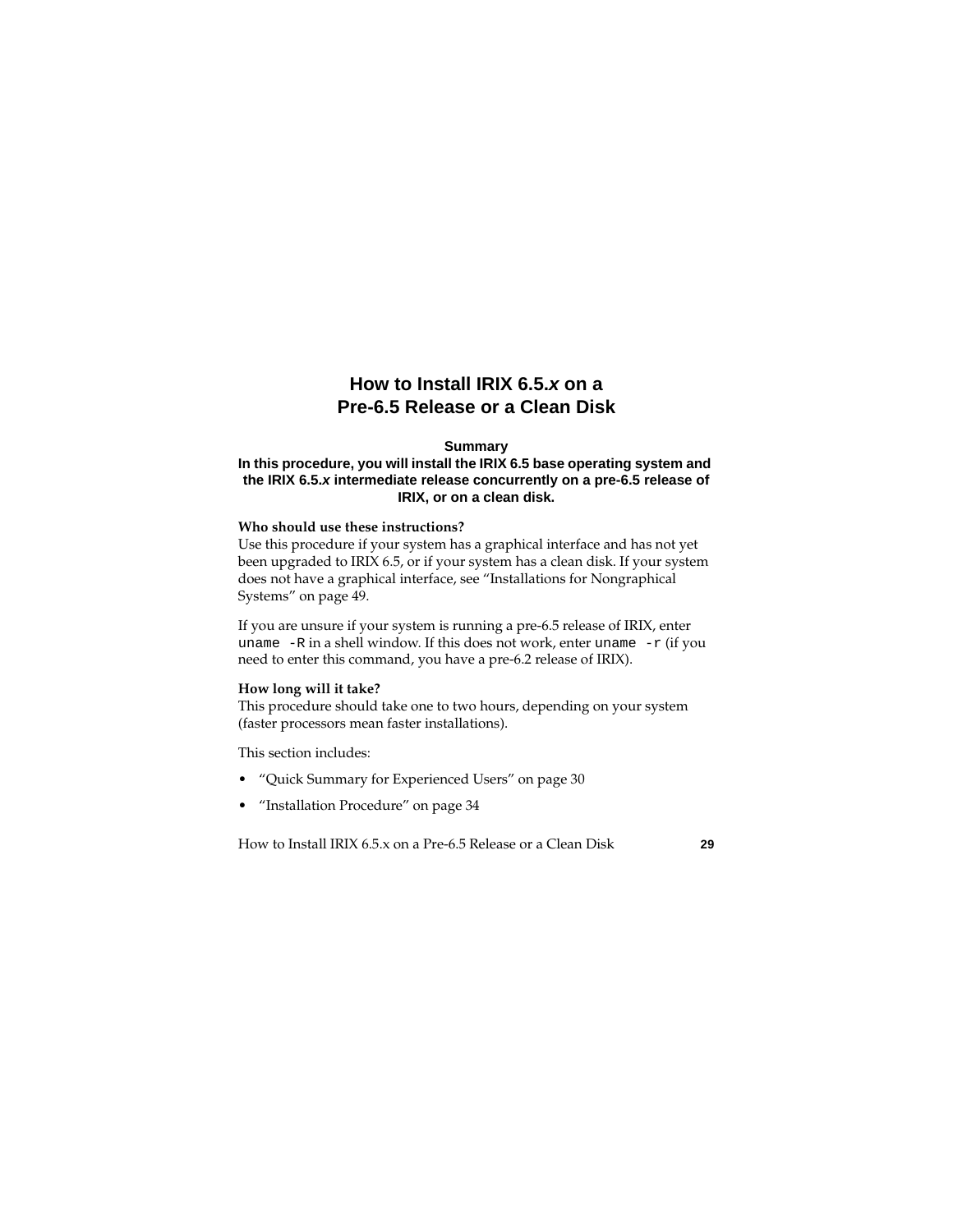#### **Quick Summary for Experienced Users**

<span id="page-29-0"></span>SGI recommends that all users follow the steps in ["Installation](#page-33-0)  [Procedure" on page 34.](#page-33-0) However, this section provides a quick summary of the process for experienced Inst users.

#### **1. Preparation Summary**

- Print or check the Start Here pages for information you need before you begin, such as minimum system requirements, CD contents, and any major installation caveats for this release. (See ["How to](#page-76-0)  [Access the Start Here Pages" on page 77](#page-76-0).)
- Collect the CDs you need (listed in Step 1 of ["Installation](#page-33-0)  [Procedure" on page 34](#page-33-0)).

#### **2.Preinstallation Summary**

- If you are using CDs, insert the IRIX 6.5.*x* Installation Tools and Overlays CD now.
- Go to the miniroot.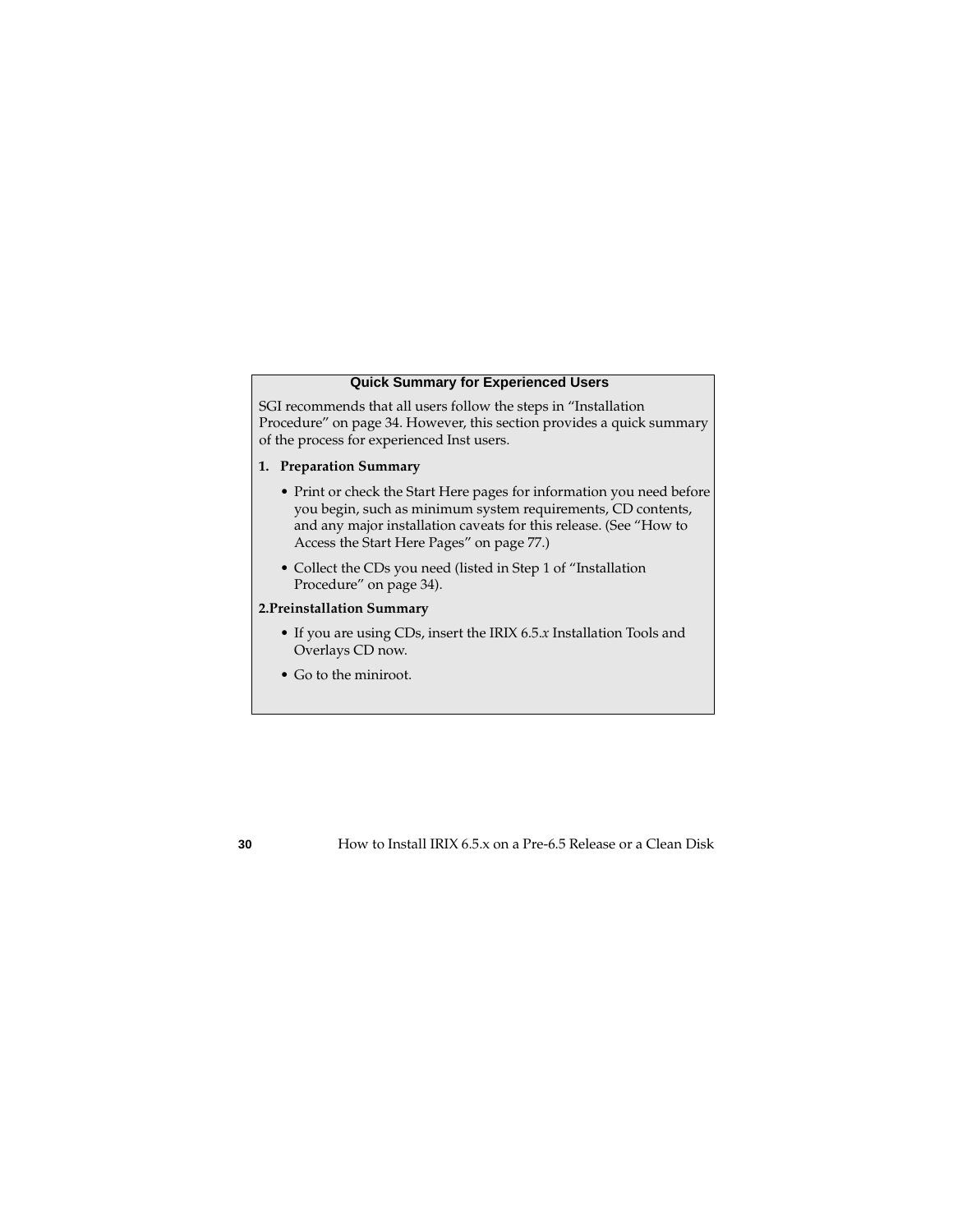#### **3. CD or Distribution Reading Summary**

Before you make any selections, **you must open all CDs** (as described in Steps 7 through 12 of the ["Installation Procedure"](#page-33-0) that begins on [page 34\)](#page-33-0) so that Inst can read the product descriptions on *each* of the CDs or distribution directories. (This prevents *many* installation conflicts.)

Important:

- Open IRIX 6.5.*x* Installation Tools and Overlays first. (It should already be in the drive.)
- If you have not previously done so, you are prompted to choose a release stream. See ["Choosing Release Streams" on page 10](#page-9-0) for details.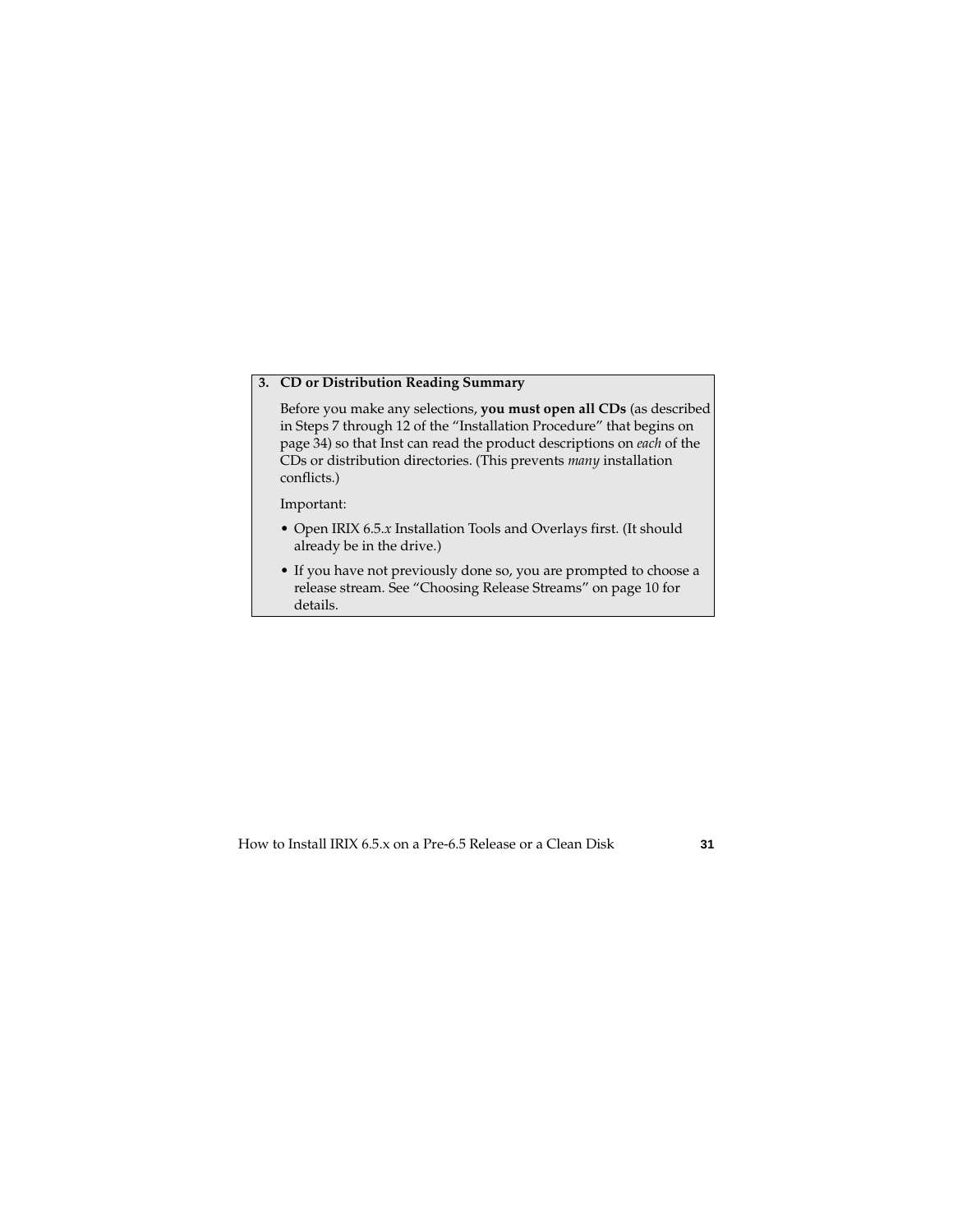|    | 4. Product Selection Summary                                                         |                            |  |
|----|--------------------------------------------------------------------------------------|----------------------------|--|
|    | Refer to the following to install upgrades and related (prerequisite)<br>products:.  |                            |  |
|    | <b>Type of Upgrade</b>                                                               | <b>Commands to Enter</b>   |  |
|    | Typical upgrade with no stream<br>switch (not used in base release<br>installations) | keep *<br>install standard |  |
|    | Switching from feature to<br>maintenance stream                                      | install maint              |  |
|    | Switching from maintenance to<br>feature stream                                      | install feature            |  |
| 5. | <b>Installation Summary</b>                                                          |                            |  |

Enter go, and resolve conflicts if necessary. Inst prompts you to open specific CDs when they are needed.

In some cases, the message that indicates which CD to insert may include Error/Interrupt Menu—this does not signify a problem. Load the requested CD, and at the prompt enter 3 (that is, continue).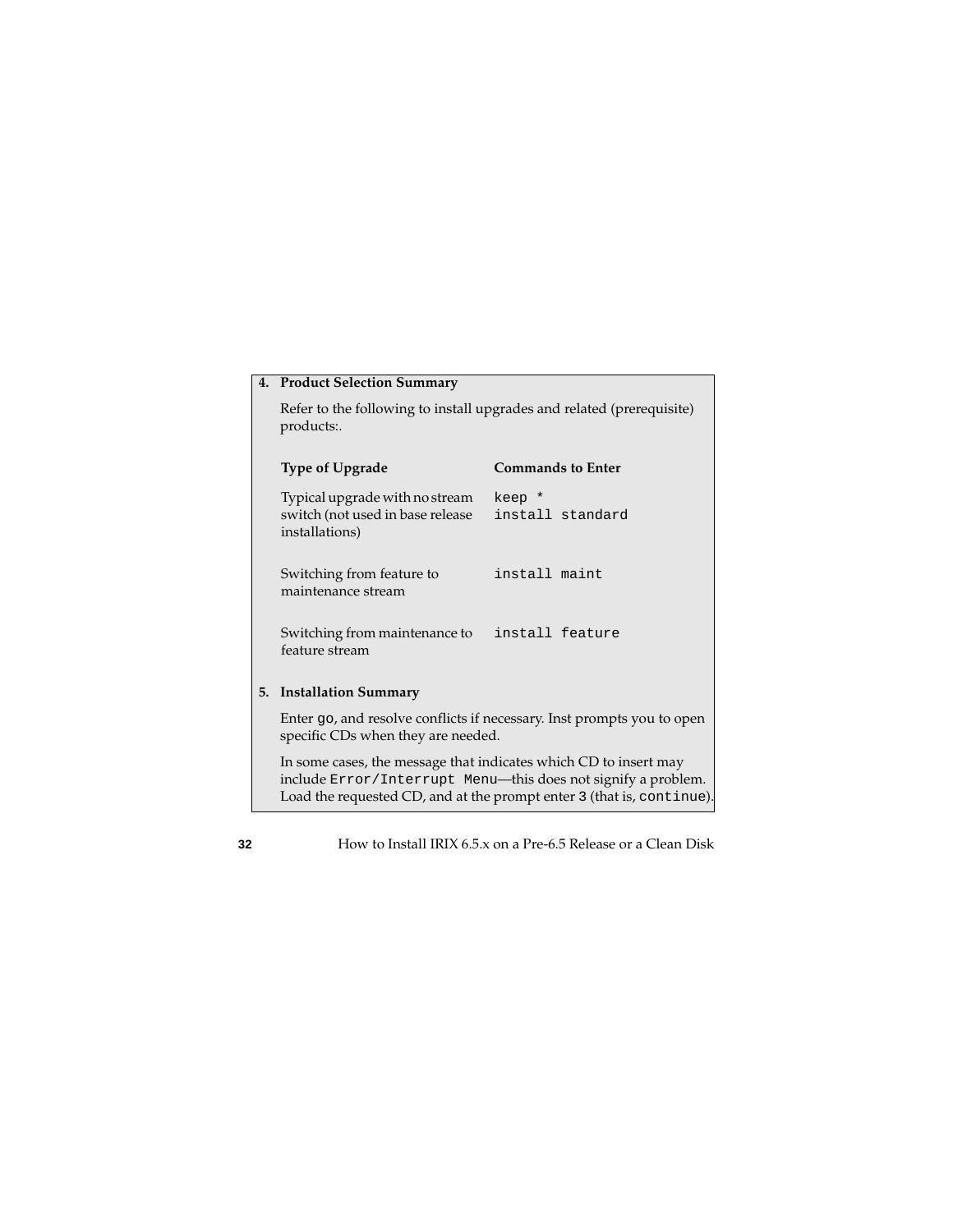#### **6. Postinstallation Summary**

Although every product has an associated release note that informs you of major bugs and workarounds, SGI has collected information on bugs that could most *significantly* affect your experience once you upgrade and has posted it as "Caveats to Read After Upgrading." This document is installed on your system by default as part of the Welcome document. To see it, bring up a Web browser and enter this address: file:///var/www/htdocs/WhatsNew/precaveats.html.

In addition to reviewing this document, you may want to check "Caveat and Release Note Updates" for this release on Supportfolio Online at http://support.sgi.com/irix/6.5/ for any late-breaking information.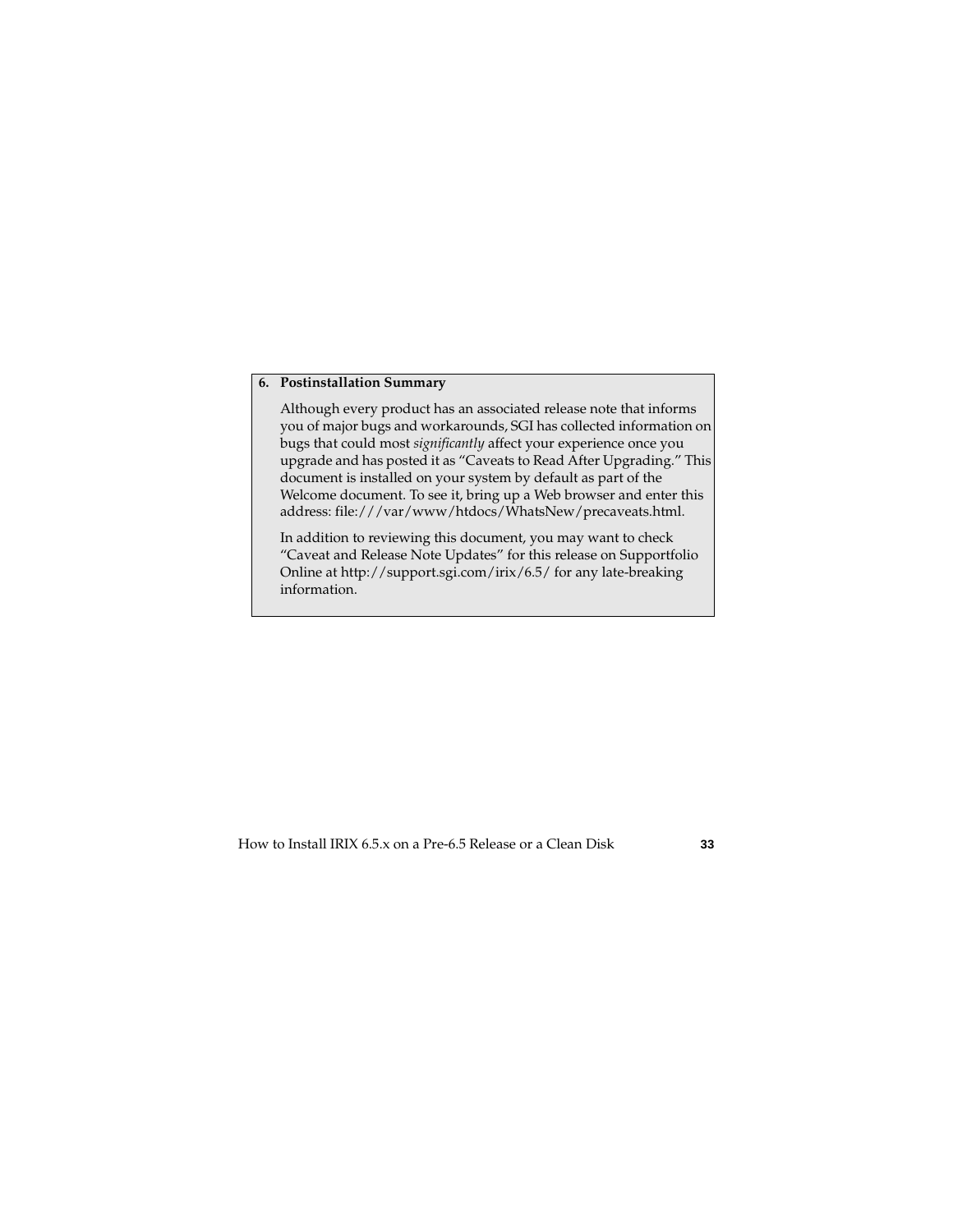#### **Installation Procedure**

<span id="page-33-0"></span>Follow this procedure closely. Each subsection is *critical* to a successful installation.

**Note:** Since you are upgrading from a pre-6.5 release of IRIX, you cannot perform a live install. Therefore, you will be installing from miniroot, the core operating system included on the installation CDs (or installation distribution).

#### **Preparation**

- 1. Confirm that you have the right CDs (or distributions). At the minimum, you need:
	- The latest IRIX 6.5.*x* Installation Tools and Overlays CDs (Use this *instead* of the IRIX 6.5 Installation Tools CD.)
	- Any other CDs that came with the IRIX 6.5.*x* release package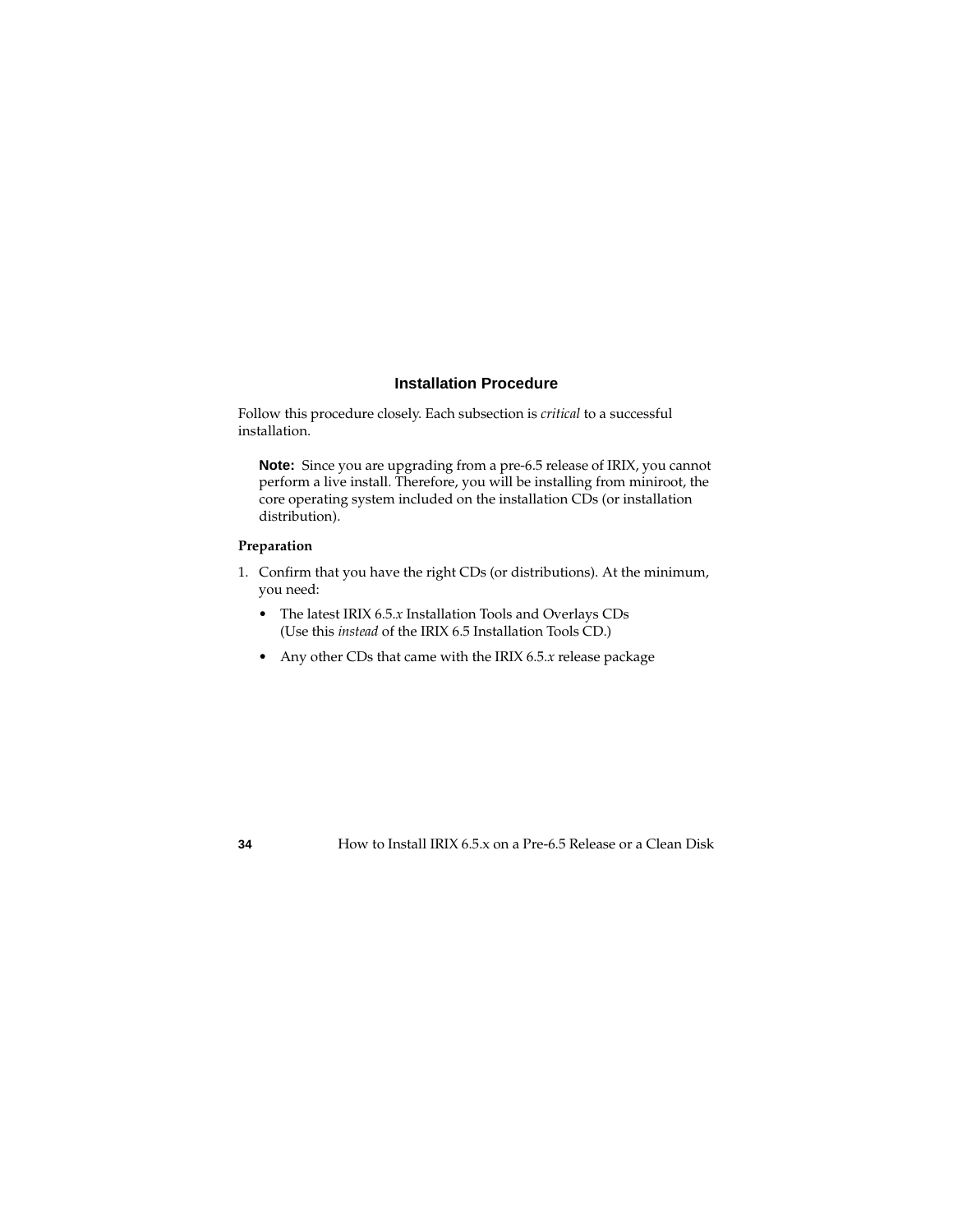- From the IRIX 6.5 base release package:
	- IRIX 6.5 Foundation 1
	- IRIX 6.5 Foundation 2
	- IRIX 6.5 Applications (use only if a newer Applications CD was not included in the intermediate release package)
	- IRIX 6.5 Development Foundation (use if you are a developer)
	- IRIX 6.5 Development Libraries (use if you are a developer)
- In addition to the CDs listed above, you probably received other CDs with your IRIX 6.5 package, depending on your configuration. For example, there are separate CDs for NFS and SoftWindows. If you have already installed older versions of any of these products, upgrade them during this installation. If you do not open a CD that contains a product you have previously installed, "conflict" messages during installation prompt you to open it.
- 2. Print or check the Start Here pages for information you need before you begin, such as major installation caveats and the contents of each CD.

See ["How to Access the Start Here Pages" on page 77.](#page-76-0)

#### **Note:** Because this is a miniroot installation, **do not install the "Installation tools support for overlays" patch.**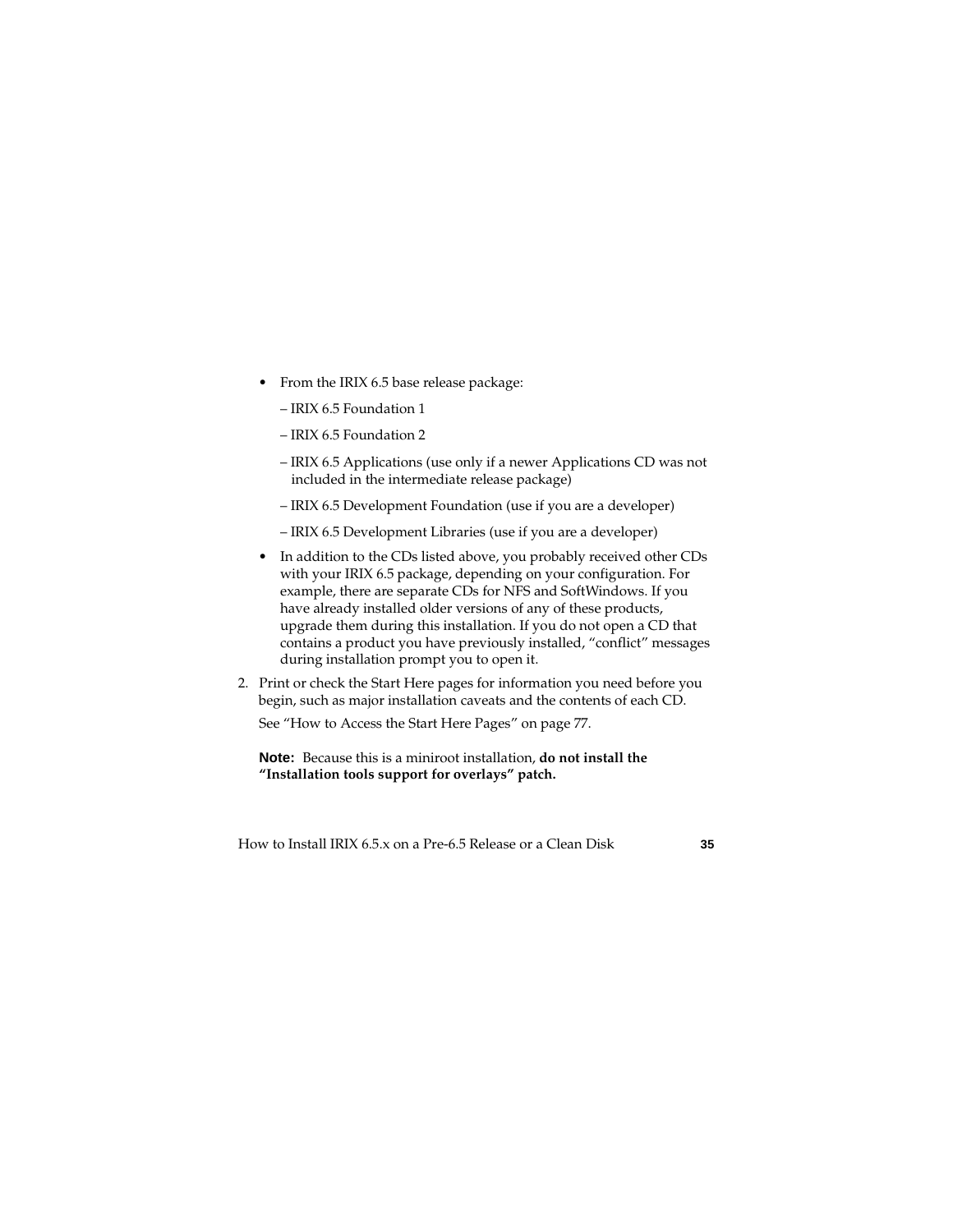#### **Preinstallation**

- 3. (Skip this step if you are installing from a remote or tape distribution.) Load the first IRIX 6.5.*x* Installation Tools and Overlays CD in the CD carriage. (Press the CD carriage release button to open.)
- 4. In this step, you will boot the system then bring up the System Maintenance Menu:
	- **• If you are installing on a clean disk:**

Boot up the system (if applicable, it will boot up automatically following a reformat/repartition by the  $f$ x disk utility).

Press Esc when you seethe message Starting up the system.

#### **• If you are installing on a pre-6.5 release of IRIX.**

From the **Toolchest**, choose **System > System Shutdown**.

If a **Shutdown** dialog appears, click **OK**.

When you seethe message Okay to power off, press the Esc key.

Then, **quickly** press the Esc key again when you see the message Starting up the system

The **System Maintenance Menu** displays. (If it does not, you did not press the Esc key when prompted: reboot your system to redo this step by selecting **System > Restart System**.)

5. Click **Install System Software** on the menu screen.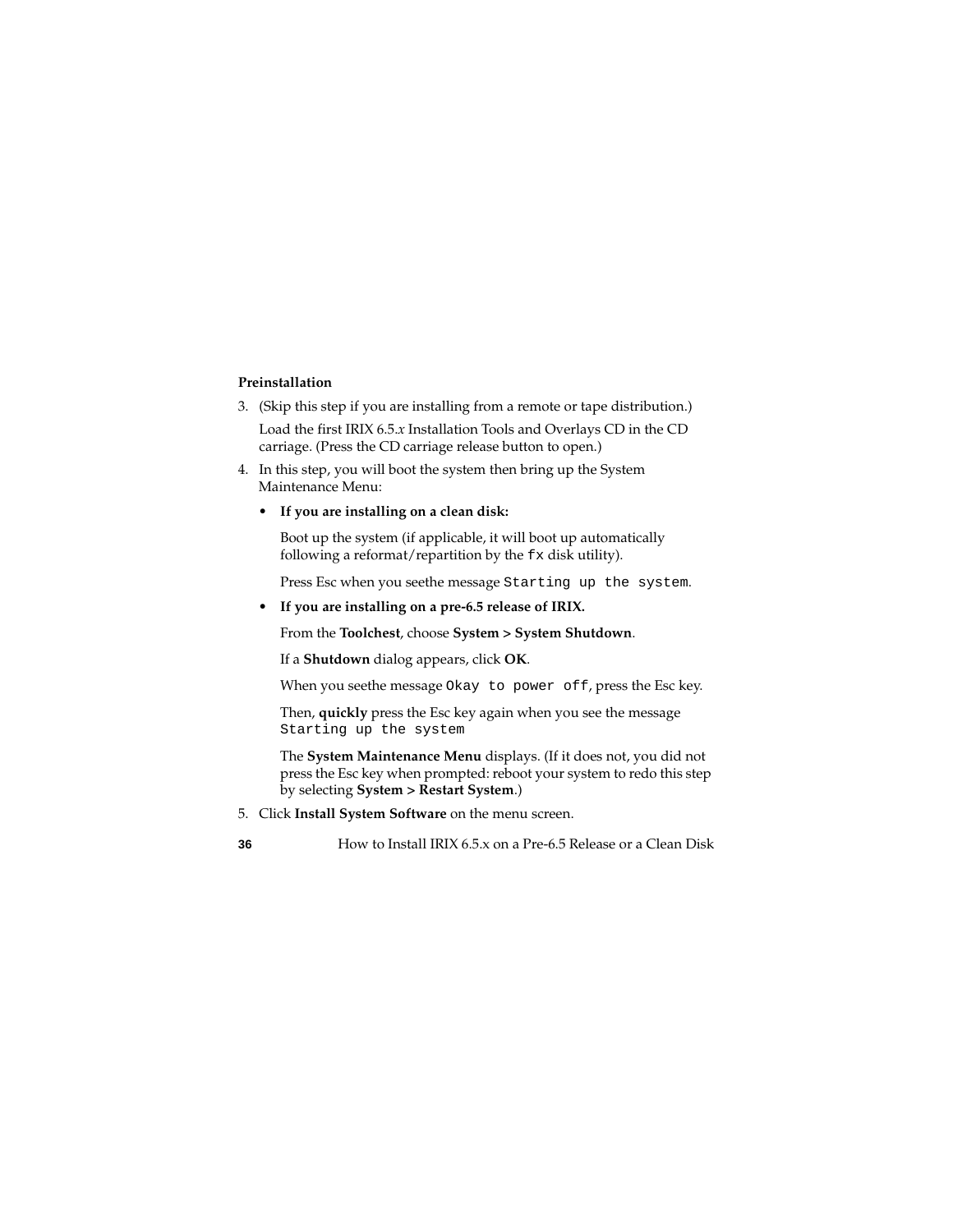6. Specify the location of the new software to install.

**If installing from a CD connected to** *your system***:** 

- Click **Local CDROM**.
- Click **Install***.*
- Click **Continue** in the dialog box that appears.
- If you are installing onto a clean disk, see the following Note.

**If installing from a** *remote system***:**

- Click **Remote Directory**.
- Enter the name of the remote system that contains the distribution.
- Enter the pathname of the distribution source on the remote system. For example, if the source is a CD, enter /CDROM/dist.

## ■ Click **Install***.*

If a network error message appears, refer to ["Troubleshooting Remote](#page-70-0)  [Installations" on page 71](#page-70-0).

The installation tools are loaded and the Inst command-line interface appears.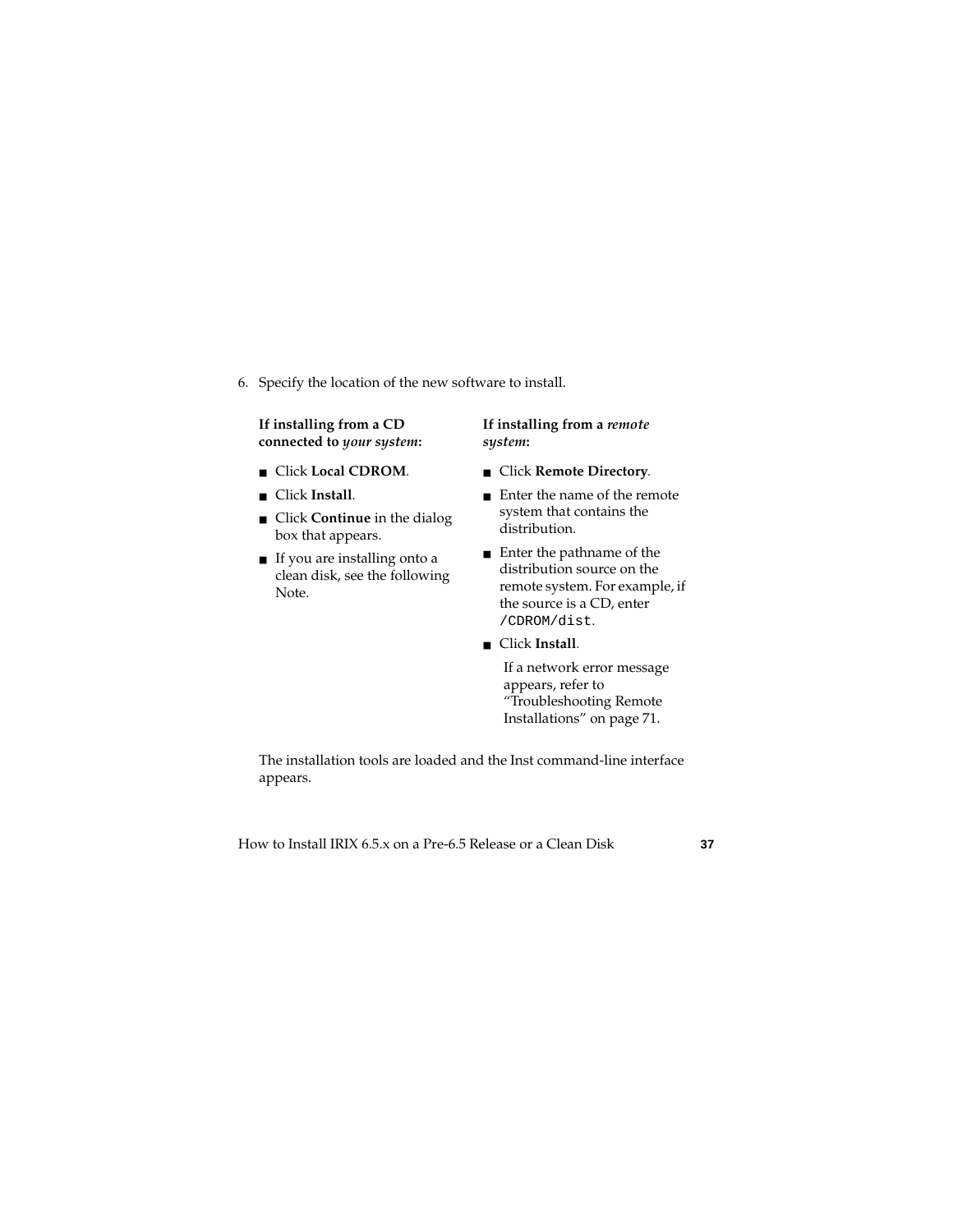**Note:** If you are installing on a *clean disk,* a message appears that includes make new filesystem, and ends with [yes/no/sh/help]. Enter yes to make the new filesystem. When asked to confirm this, enter y. You are then asked to enter a block size. If you do not know your block size, enter 4096. Once you have confirmed for the new filesystem, the **Inst** *X.X* **Main Menu** displays.

### **CD or Distribution Reading**

Before you select any products for installation, **you must follow Steps 7 through 12 (beginning next page) to open all the CDs or distribution directories** so that Inst can read the product descriptions.

**Note:** If you have not yet determined which CDs you need, refer to Step 1 of this procedure.

## **You must open all CDs listed in Step 1.**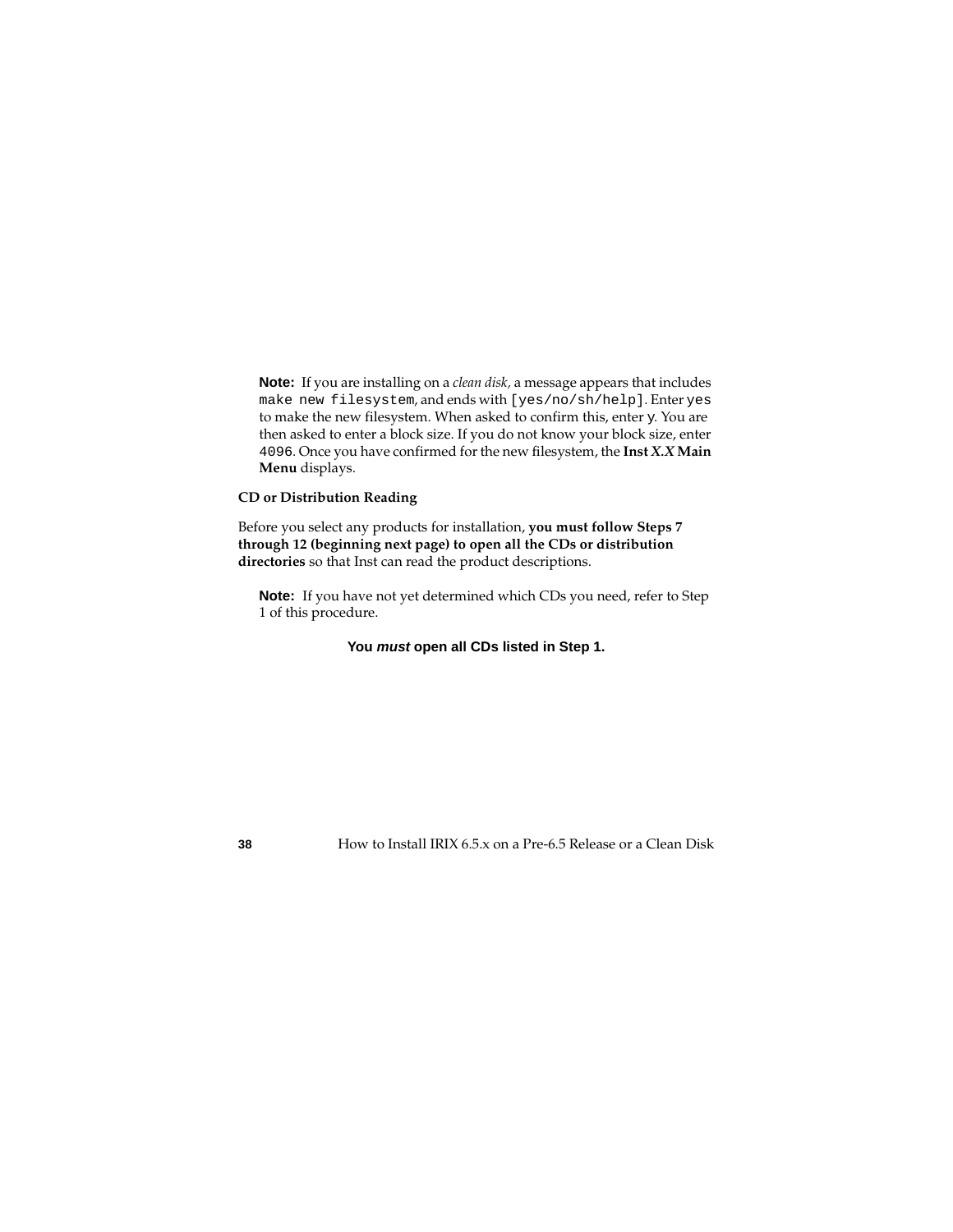<span id="page-38-0"></span>7. Enter the correct command at the Inst prompt to instruct Inst to open the Installation Tools and Overlays distribution first. This is determined by where the software is located.

| Location                  | <b>How to Open</b>                                                                                                                                 |
|---------------------------|----------------------------------------------------------------------------------------------------------------------------------------------------|
| Local CD                  | Enter open / CDROM/dist.                                                                                                                           |
| Remote CD                 | Open the CD distribution directory on the remote<br>system. For example, if the system is named mars,<br>enter open mars:/CDROM/dist.              |
| Distribution<br>directory | Open the pathname for the Installation Tools. For<br>example, if the system is named mars, enter:<br>open<br>mars:/path/to/irix_x.x/install_tools. |

A README message may appear. Note this message. Press the spacebar to scroll through the message.

- 8. If you have not previously chosen a release stream, you see the following message. (If you do not see it, proceed to the next step.)
	- 1. Place me on the maintenance stream.
	- 2. Place me on the feature stream.
	- 3. Cancel

Enter 1 or 2.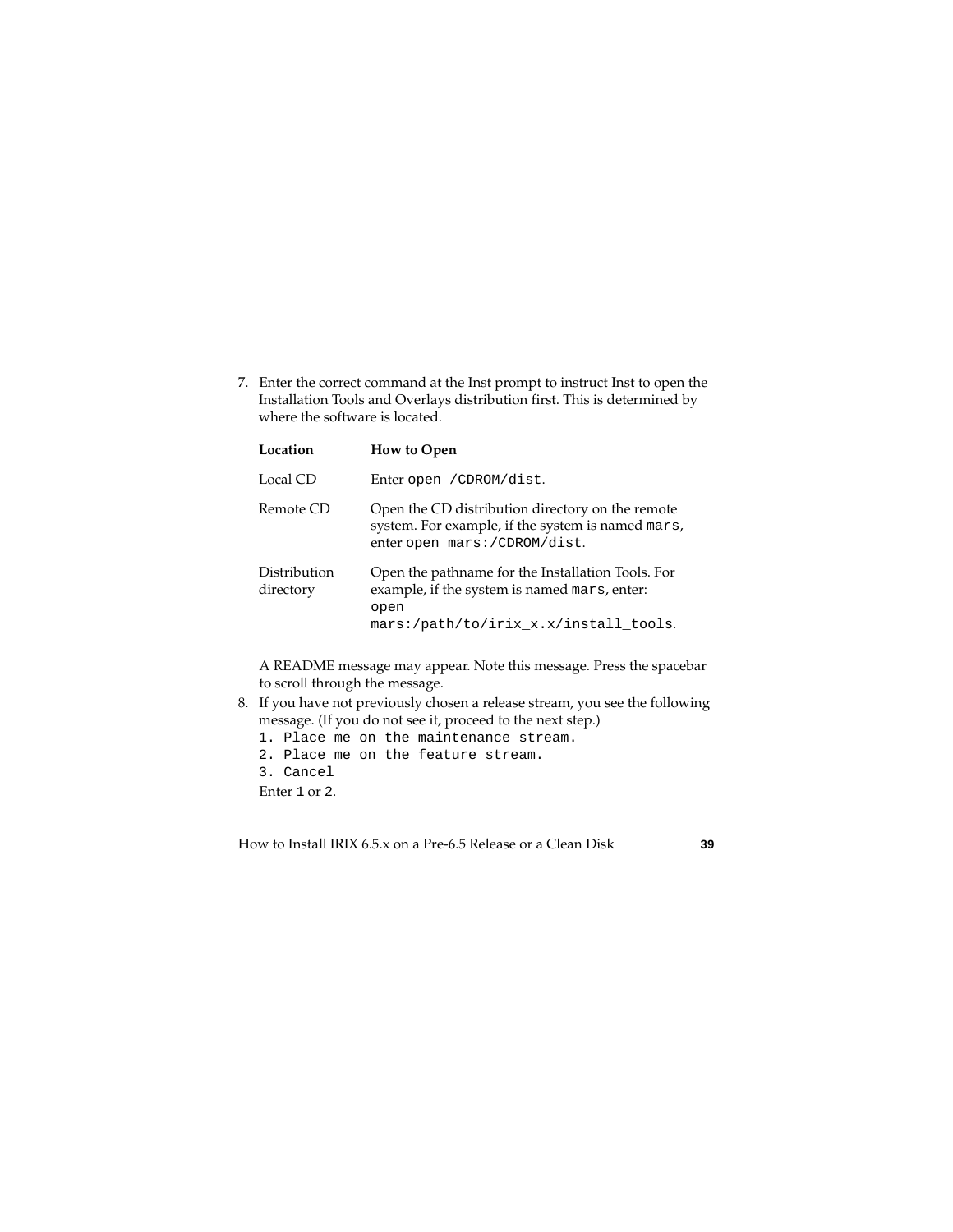If you are not sure which stream to choose, see ["Choosing Release](#page-9-0)  [Streams" on page 10.](#page-9-0)

9. When you see a message similar to the following, replace the current CD or distribution directory with the next one, using the following table as a guide.

Install software from:[/CDROM/dist]

| Location                  | <b>How to Open</b>                                                                                                                                                                                                                     |
|---------------------------|----------------------------------------------------------------------------------------------------------------------------------------------------------------------------------------------------------------------------------------|
| Local CD                  | Eject the current CD by pressing the eject button on<br>the CD-ROM drive. Insert the new CD.                                                                                                                                           |
| Remote CD                 | To eject the current CD, press the right mouse<br>button on the CDROM icon on the remote desktop<br>and select <b>Eject</b> from the pop-up menu. (Or, enter<br>e ject / CDROM in a shell on the remote system.)<br>Insert the new CD. |
| Distribution<br>directory | Open the next directory, for example:<br>open systemname: /path/to/next_CD                                                                                                                                                             |

When installing from a CD, make sure that the prompt indicates that the installation is from the /CDROM/dist directory. For example, if the prompt changes to reflect the /CDROM/dist/dist6.5 directory, enter /CDROM/dist at the prompt.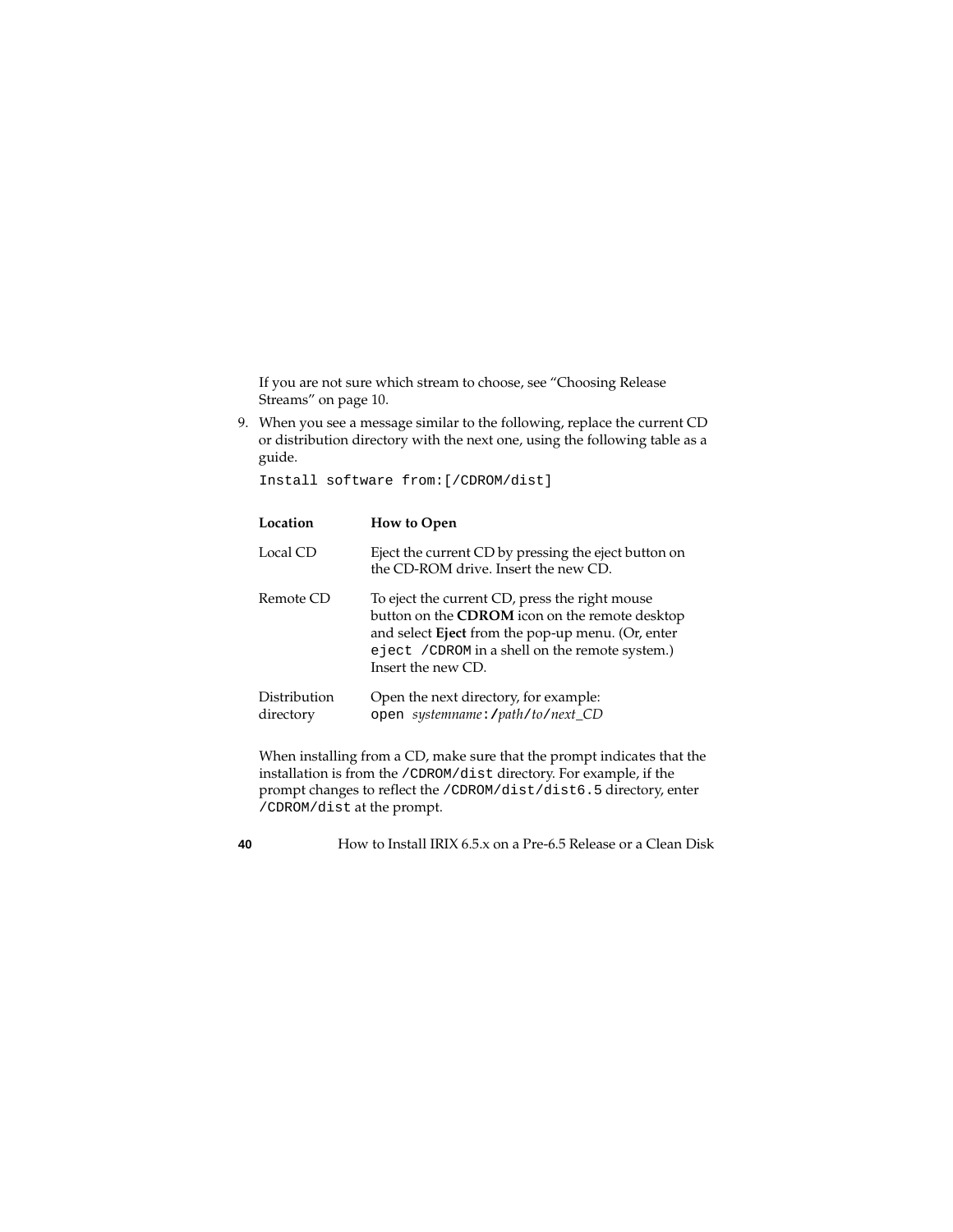- 10. Press the Enter key to instruct Inst to read the new CD or distribution directory.
- 11. Continue to replace and open each CD or distribution directory. (Use all the CDs you collected in Step 1, [page 34](#page-33-0).) **You must open all CDs listed in Step 1.**

The installation tool will prompt you to enter **done**. **Do not enter done until all the CDs or distribution directories have been read.** If you enter done too early, you can open the rest of the CDs, but you will have to use the open command (as described in Step 7, [page 39\)](#page-38-0) for each one.

12. When all the relevant CDs or distribution directories have been read, enter done. Disregard this step if you entered done earlier.

#### **Product Selection**

<span id="page-40-0"></span>13. Choose from the following commands, based on the type of upgrade you are performing. These commands select upgrades and related (prerequisite) products.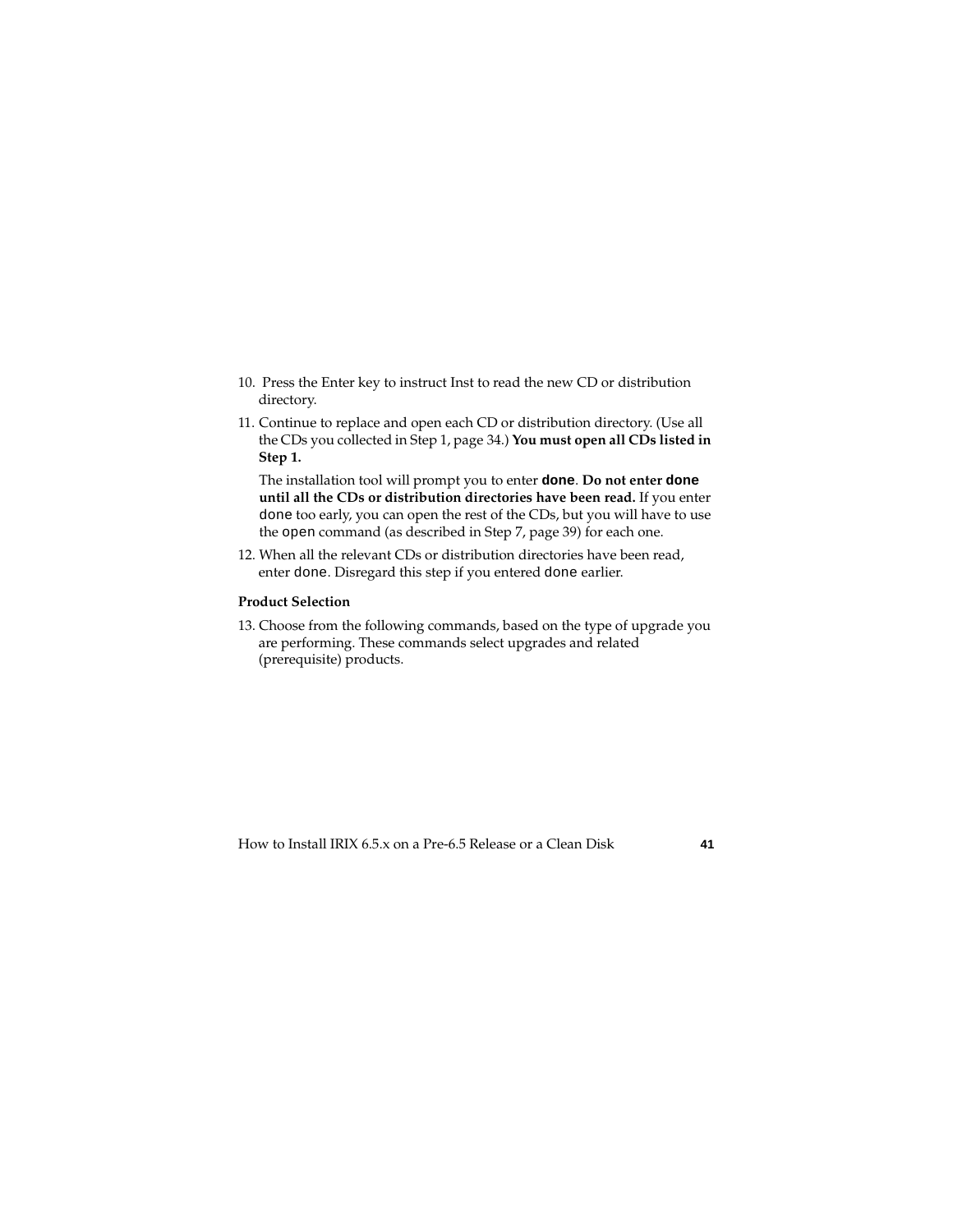**Note:** If you are installing onto a clean disk, these commands select and install all standard software, plus prerequisite software and patches.

| <b>Type of Upgrade</b>                          | <b>Commands to Use</b> |                  |
|-------------------------------------------------|------------------------|------------------|
| Typical upgrade (no stream<br>switch)           |                        | install standard |
| Switching from feature to<br>maintenance stream | install maint          |                  |
| Switching from maintenance to<br>feature stream |                        | install feature  |

- You may see no matches messages. This does not indicate an error.
- If you are familiar with using Inst, you can also choose to install new products now. Otherwise, proceed to the next step.
- Type help at the Inst prompt if needed.

**Tip:** For information on viewing or altering the products that are marked for installation, save your place on this page and refer to Step 17 of "How to Install IRIX 6.5.*x* on a Nongraphical System Running Pre-6.5 IRIX" on [page 61](#page-60-0).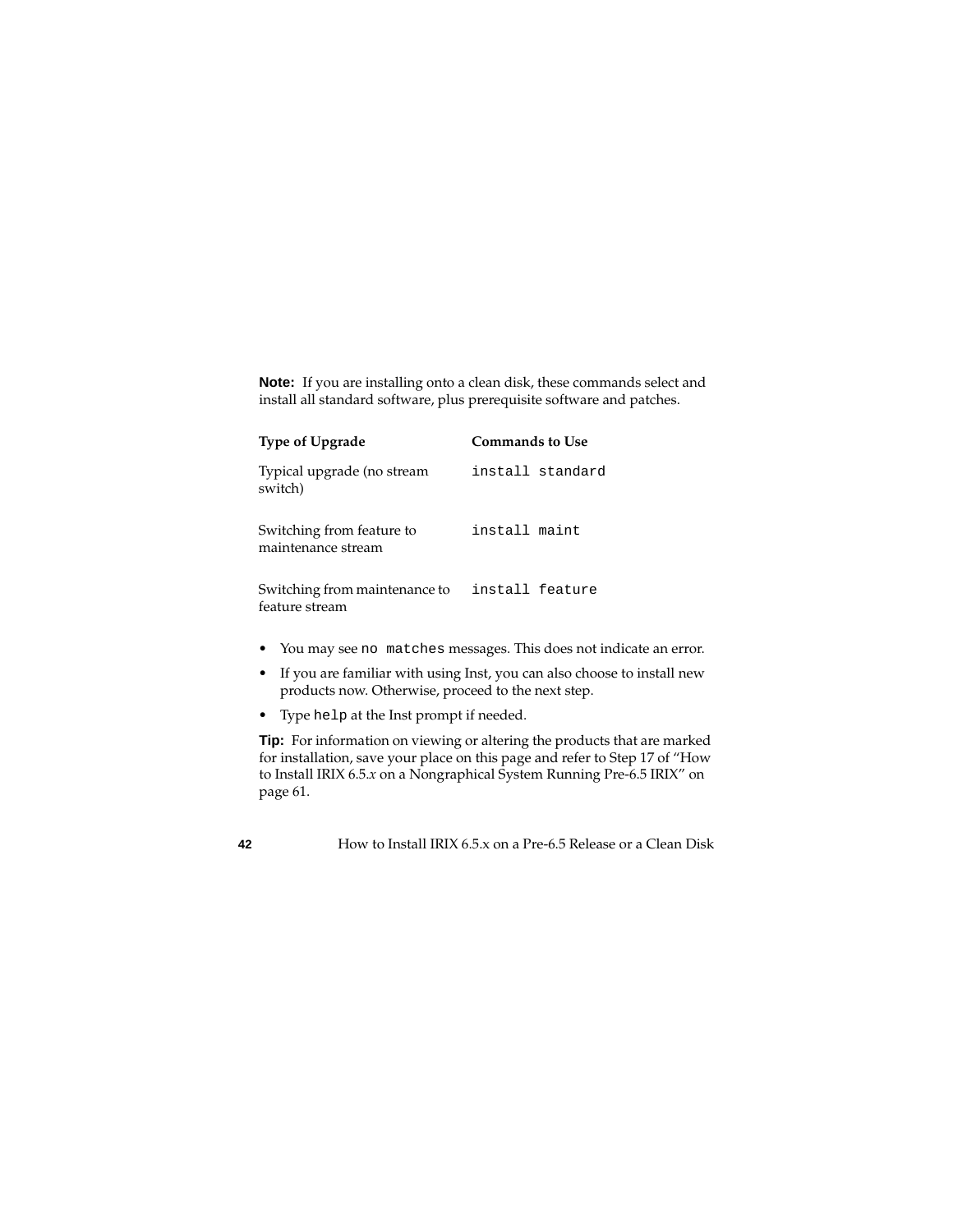### **Installation**

14. Enter go.

A preinstallation check takes place. This takes several minutes.

15. You are asked to reopen CDs as Inst requires them with a message similar to:

```
Please insert the "CD title" CD
Type Ctrl-C to interrupt
```
**Note:** Entering A Control+C will stop this process. If the installation tools should request a CD, simply eject the CD carriage, load the requested CD, and press the Enter key.

If the **Error/Interrupt Menu** should display, enter 3 at the Interrupt> prompt to Continue the go command.

16. If there are no Conflict" message, proceed to Step 20 on [page 47](#page-46-0). Otherwise, go to the next step.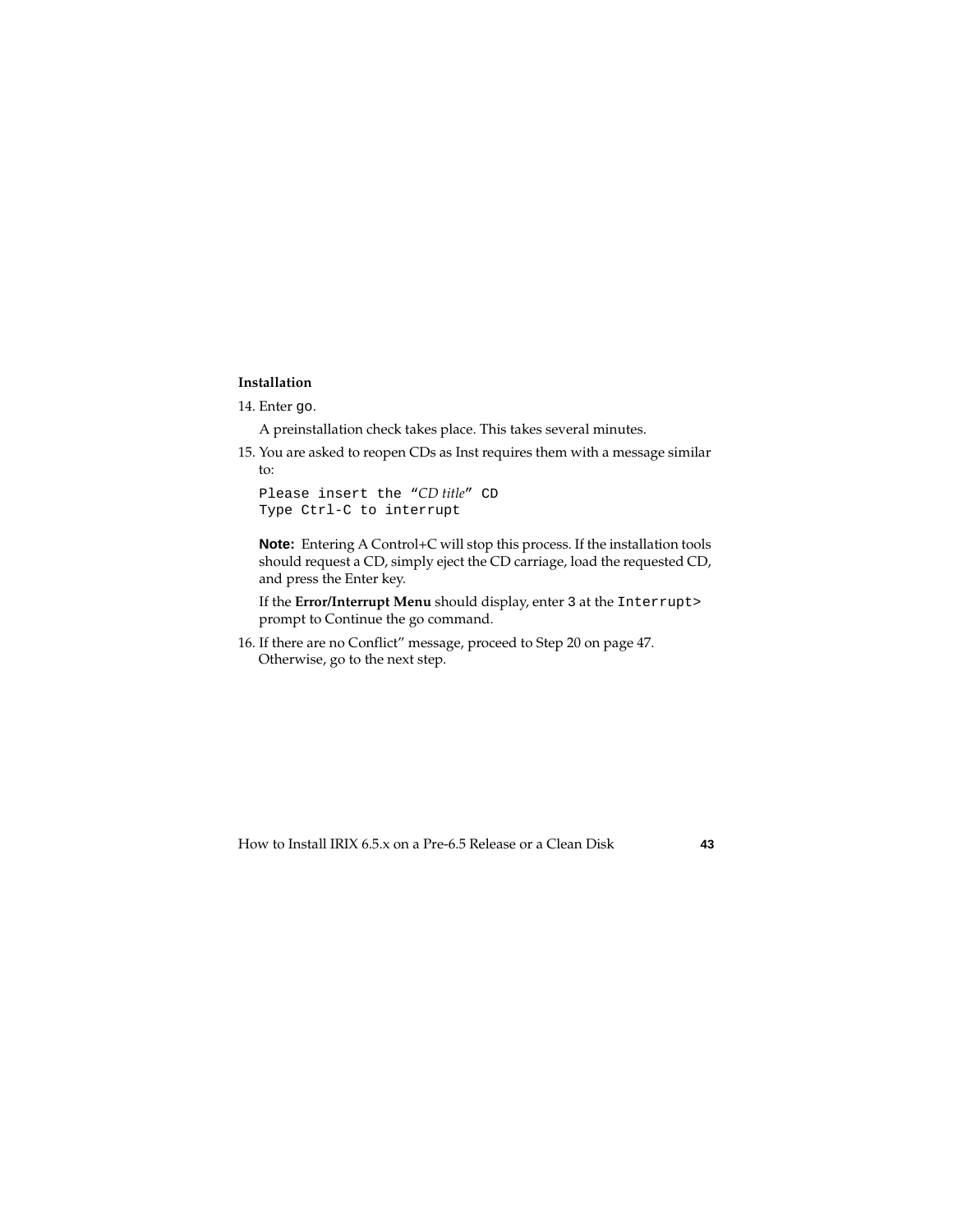17. If your installation selections have generated conflicts, Inst asks if you want to address them now.

Enter 1 for Address these conflicts now.

18. **To resolve** conflicts, enter

conflicts *choice choice.* 

You can enter c as an abbreviation for conflicts.

For example, enter conflicts 1b 2a to indicate that for conflict 1 you choose choice b and for conflict 2 you choose choice a. (You can type several conflict choices on the same line and you can enter multiple conflict resolution commands.)

#### **Too Many Conflicts?**

If you have many conflicts (for example, over twenty):

- You may not have opened all the CDs or distributions you needed to open. **You must open all CDs listed in Step 1.** To reopen each one, use the open command (examples are given in the table in Step 7, [page 39\)](#page-38-0), then proceed to Step 13, [page 41.](#page-40-0)
- You may not have used the selection command(s) recommended in Step 13. Try reviewing and repeating Step 13, [page 41.](#page-40-0)

See "Important Notes on Resolving Conflicts" on the next page.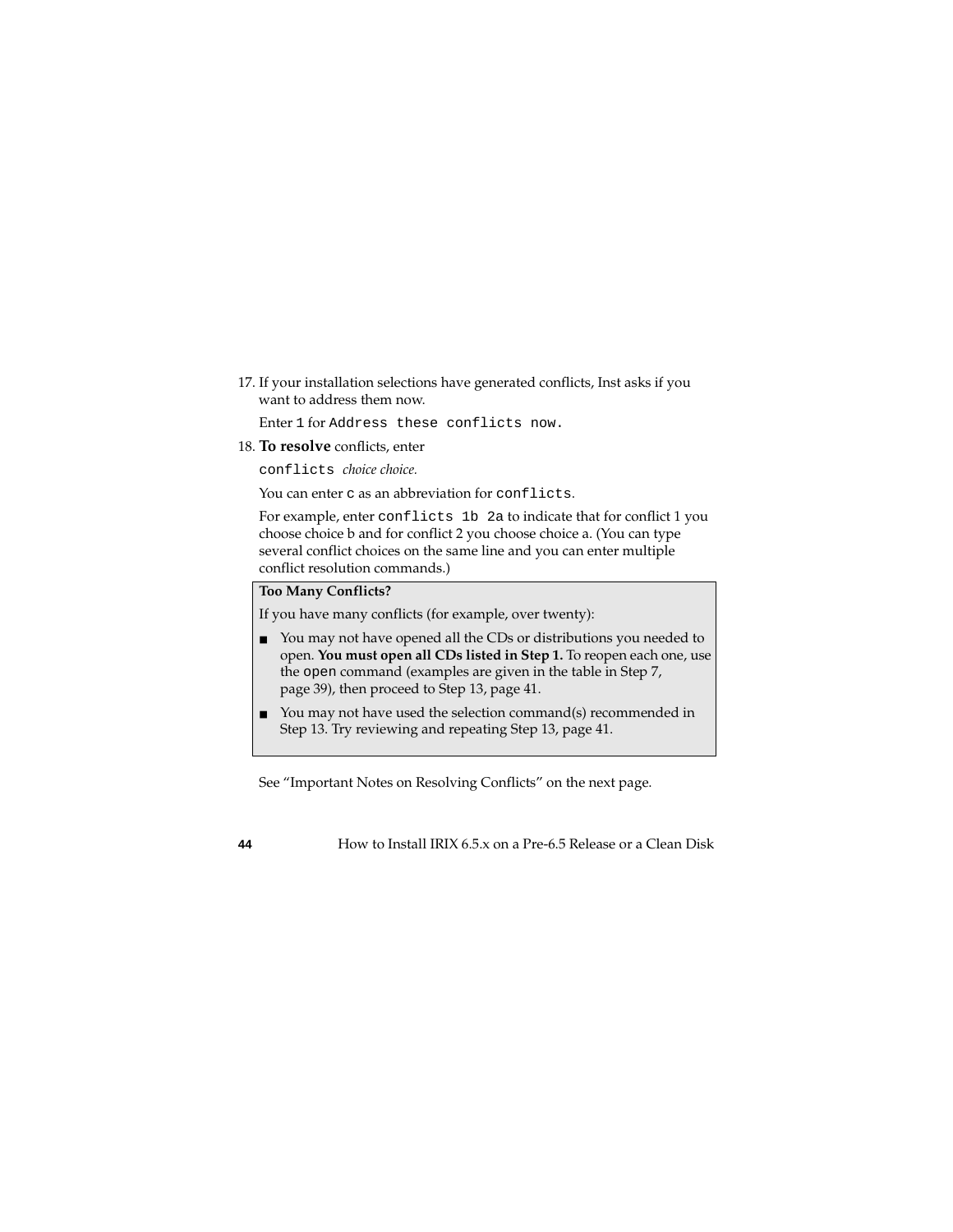#### **Important Notes on Resolving Conflicts**

- If you need to resolve conflicts by opening a CD, the installation selections you already made may be altered on the CD you open. Review what is selected on the CD and deselect or reselect as needed, or reenter the command(s) you used in Step 13 on [page 41](#page-40-0).
- If the list of conflicts is long, enter q to stop viewing the list and resolve the conflicts currently visible on the screen. Once you have resolved the visible conflicts, enter conflicts again to view the remaining conflicts. The other option is to write down all of your choices before you enter them.
- If a conflict gives you the option of deselecting a product with "eoe" or "Execution Environment" in the product name, *do not* choose to deselect the product. The operating system needs "eoe" products to function properly. *Exception: You do not have to install "eoe" products that are man (manual) pages, relnotes (release notes), or books.*
- If you deselected subsystems, conflicts may be generated by dependencies on those subsystems.
- If you deselected subsystems, conflicts may be generated by remaining patches that go with the deselected subsystems. However, because such patches go with subsystems you are not installing, you do not need to install those patches.
- If you are switching release streams, you may need to open one or more of the base operating system CDs. If this occurs, you are

How to Install IRIX 6.5.x on a Pre-6.5 Release or a Clean Disk **45**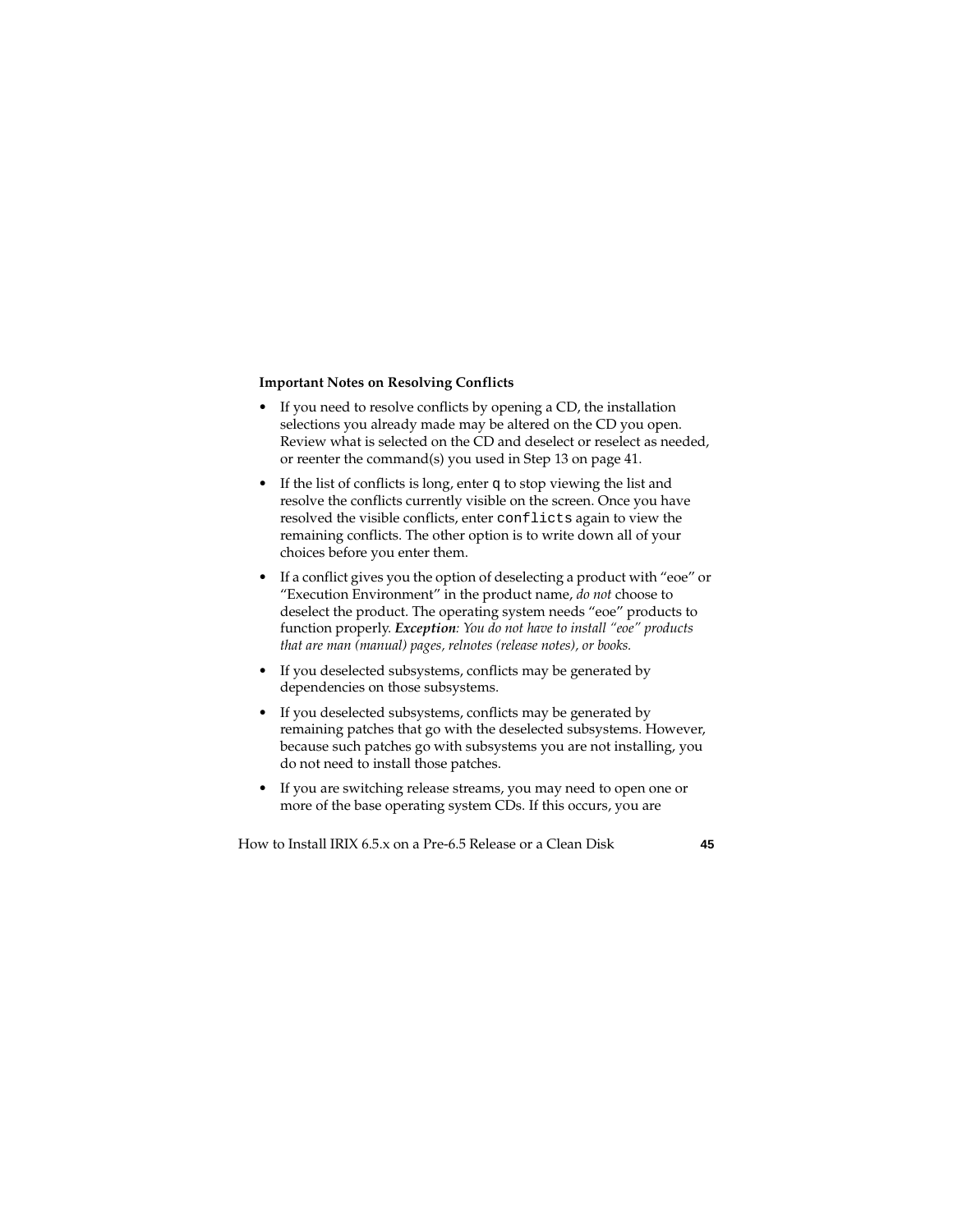prompted with conflict messages that say which products cannot be installed. These messages begin with the following (or a similar warning):

Overlay product *product.name* (##########)cannot be installed...

If this occurs, you should choose to open the new distribution to resolve the conflict when you select how to resolve the conflict.

Insert the CD that contains the missing product. (If you do not know which CD contains the product in question, a list of CD contents can be found on the Start Here pages. See ["How to Access the Start Here](#page-76-0)  [Pages" on page 77,](#page-76-0) for further information.)

Enter /CDROM/dist (for remote distributions, enter open *source*:/CDROM/dist.)

If you wish to see a list of the CD contents at this point, enter list.

Enter install *product\_name*.

Continue with the installation.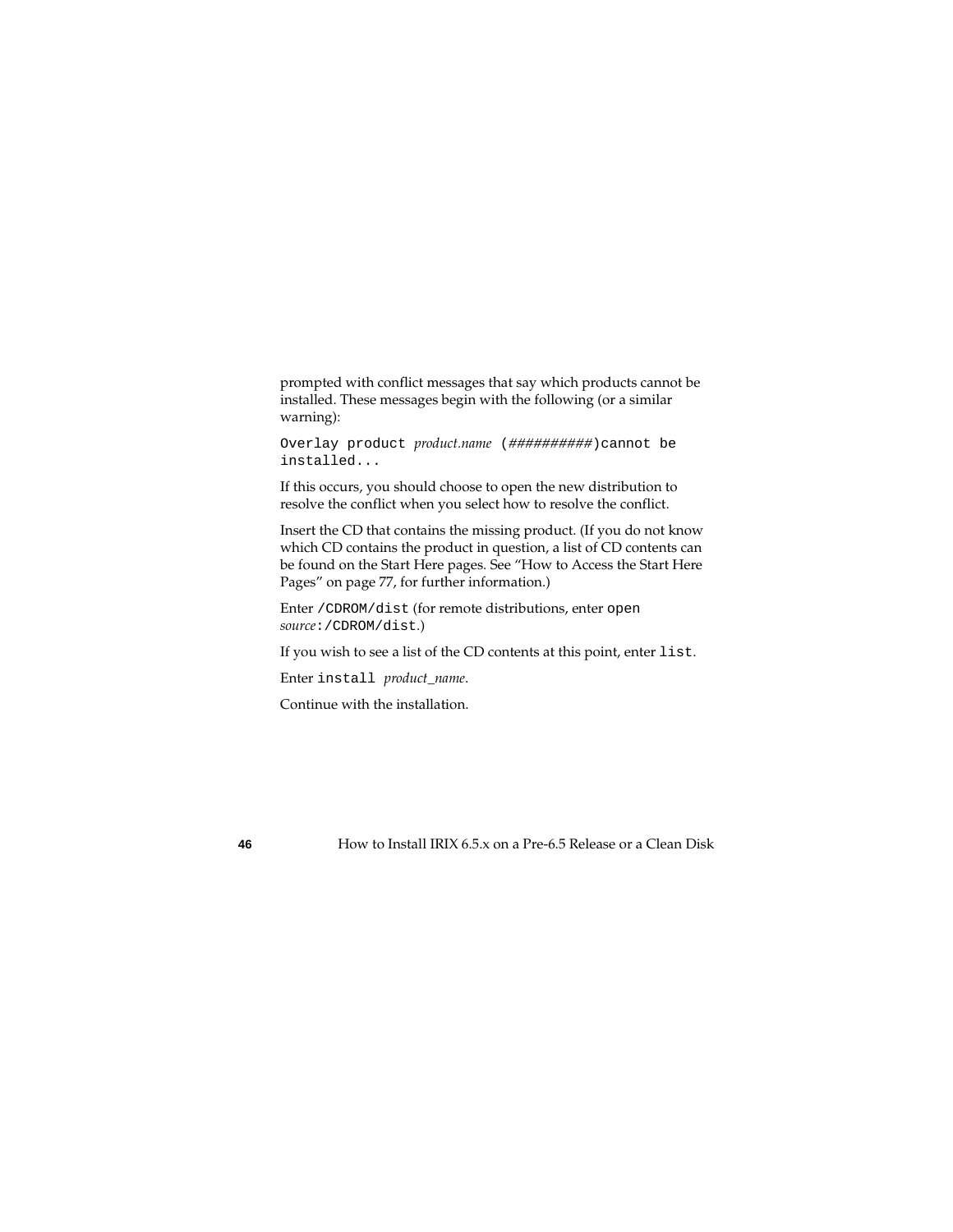19. When you have resolved all conflicts, enter go.

When the preinstallation check concludes, Inst indicates that the installation is finished with the following message:

Installations and removals were successful. You may continue with installations or quit now.

<span id="page-46-0"></span>20. Enter quit.

You will see the following message:

Requickstarting ELF files (see rqsall(1))...XX%

The requickstarting process searches for old file types to be replaced with new file types. It will take several minutes.

21. When you see the following message, enter y.

Ready to restart the system. Restart?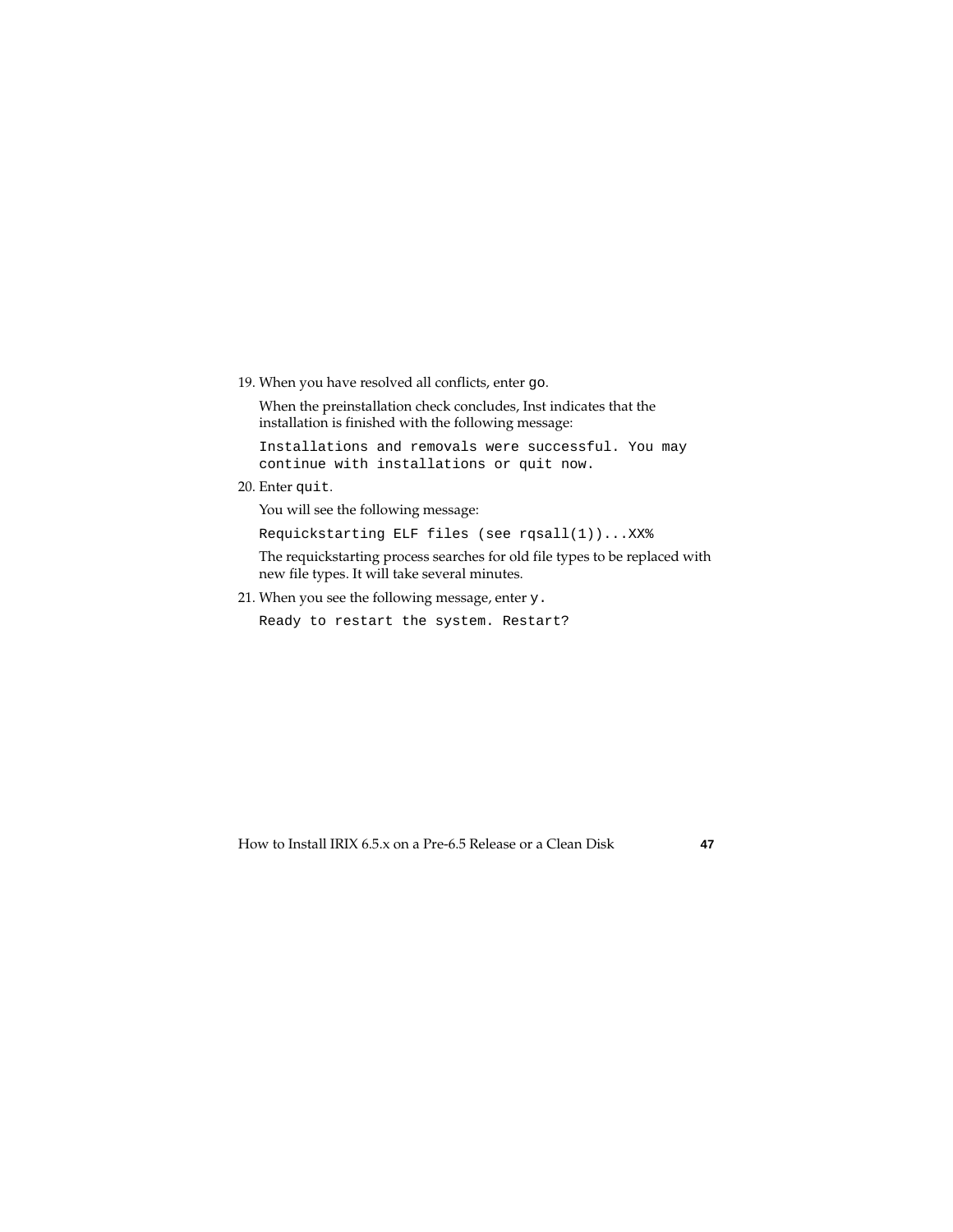#### **Postinstallation**

Now that the IRIX operating system is upgraded, you can use Software Manager to select and install new products that were included with your 6.5.*x* package. See ["How to Install Applications" on page 67](#page-66-0).

Although every product has an associated release note that informs you of major bugs and workarounds, SGI has collected information on bugs that could most *significantly* affect your experience once you upgrade and has posted it as "Caveats to Read After Upgrading." This document is installed on your system by default as part of the Welcome document. To see it, bring up a Web browser and enter the following address:

file:///var/www/htdocs/WhatsNew/precaveats.html

In addition to reviewing this document, you may want to check "Caveat and Release Note Updates" for this release on Supportfolio Online at http://support.sgi.com/irix/6.5/ for any late-breaking information.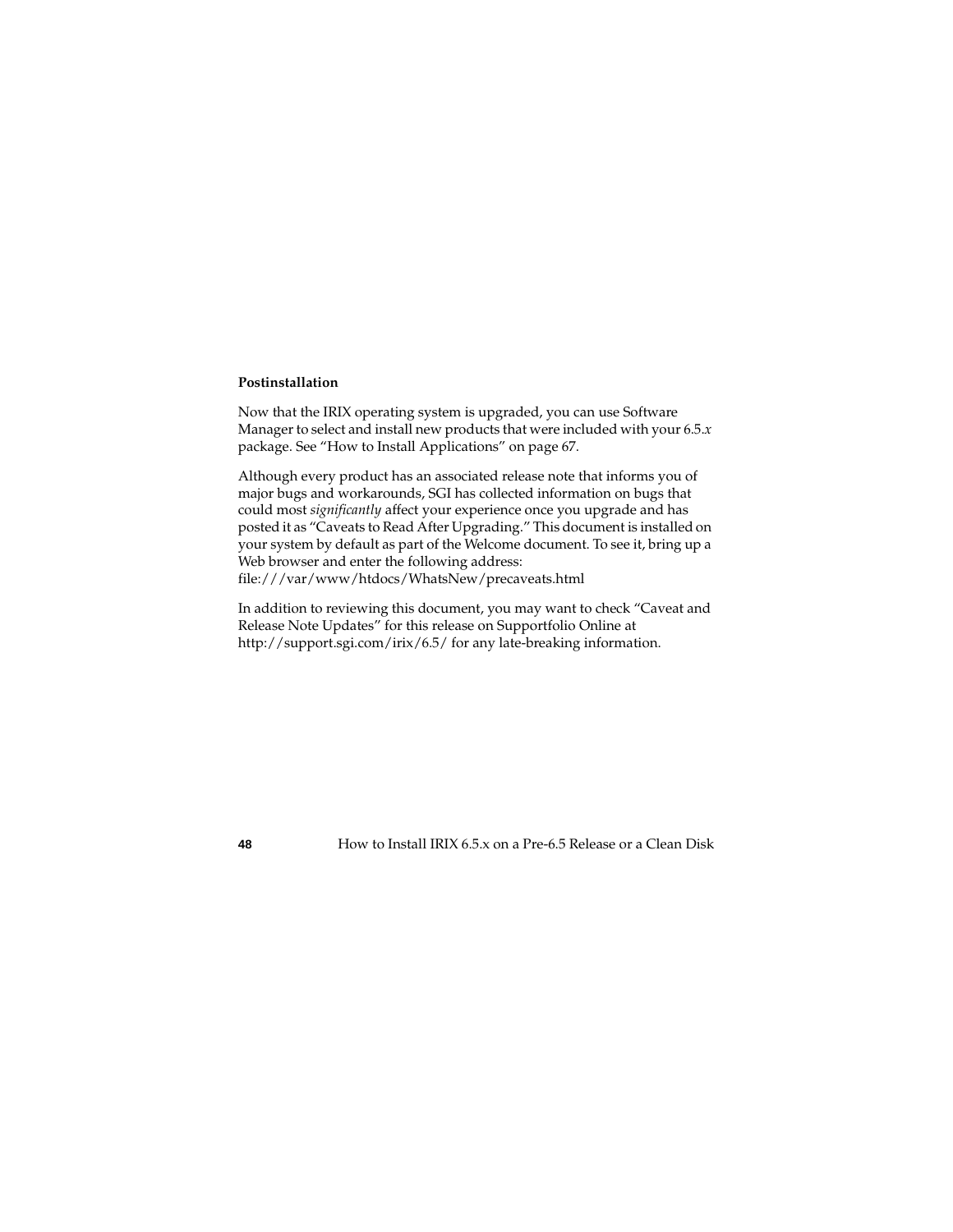# **Installations for Nongraphical Systems**

#### **Who should use these instructions?**

Use these instructions if your system does not have a graphical user interface.

#### **How long will it take?**

If you need to follow ["How to Install Applications on a Nongraphical](#page-49-0)  [System,"](#page-49-0) it may take anywhere from about 5 to 30 minutes. This depends on the size of the installation, whether or not you customize it, and the speed of your system processor.

If you need to follow ["How to Install IRIX 6.5.x on a Nongraphical System](#page-50-0)  [Running IRIX 6.5 or Later"](#page-50-0) or ["How to Install IRIX 6.5.x on a Nongraphical](#page-52-0)  [System Running Pre-6.5 IRIX,"](#page-52-0) (see below) it should take approximately one to two hours, depending on your installation knowledge and the speed of your system processor.

This section includes instructions for three different situations:

- • ["How to Install Applications on a Nongraphical System" on page 50](#page-49-0)
- • ["How to Install IRIX 6.5.x on a Nongraphical System Running IRIX 6.5 or](#page-50-0)  [Later" on page 51](#page-50-0)
- "How to Install IRIX 6.5.x on a Nongraphical System Running Pre-6.5" [IRIX" on page 53](#page-52-0)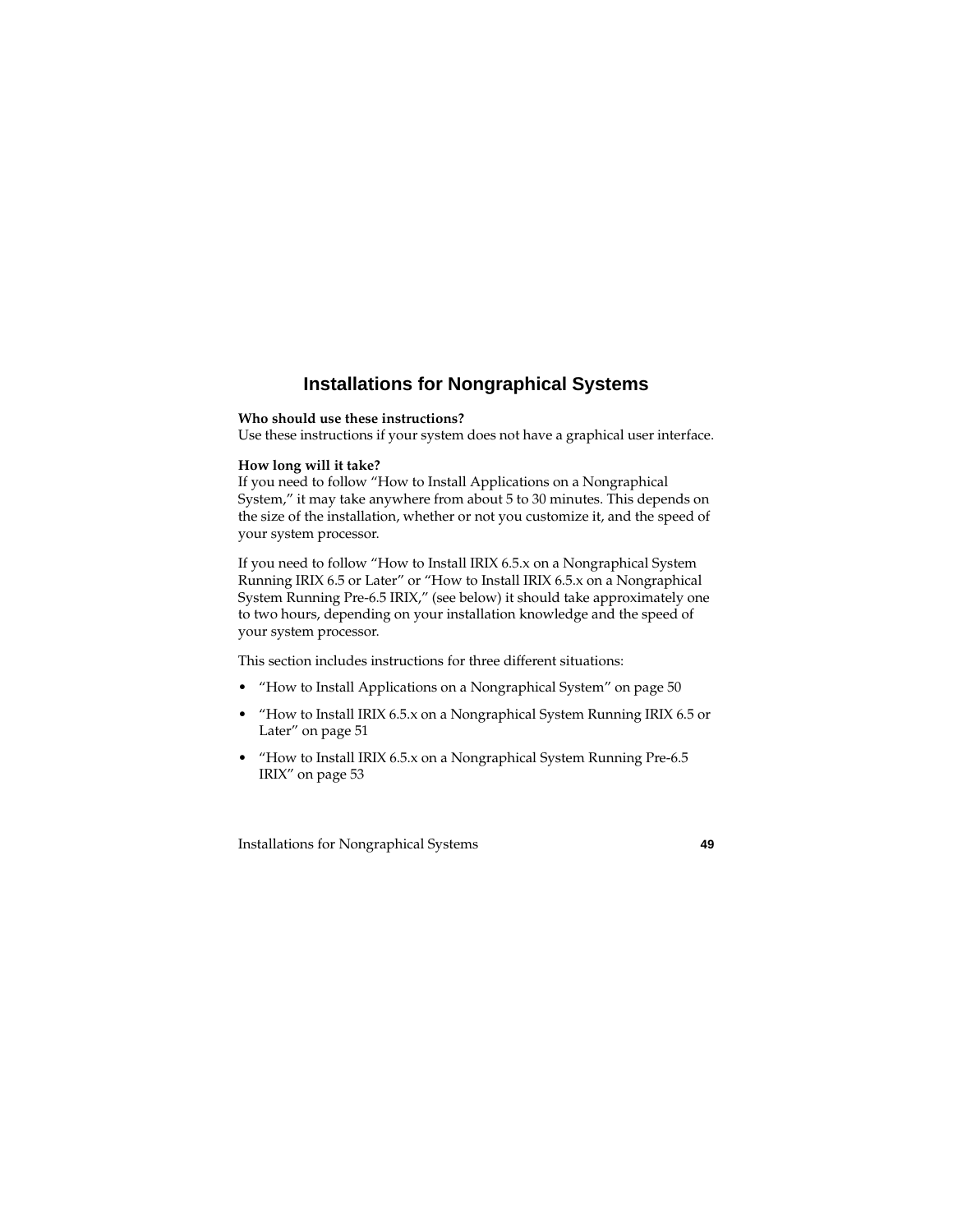## **How to Install Applications on a Nongraphical System**

<span id="page-49-0"></span>If you are installing application software only on a nongraphical system, it is not necessary to restart the system and perform the installation from the miniroot. Instead:

- 1. Open a shell and enter su to become superuser.
- 2. Enter inst.
- 3. Enter from followed by the distribution path.

For example, if you are installing from a local CD-ROM drive, enter from /CDROM/dist.

4. Proceed to the "Product Selection" subsection of ["How to Install IRIX](#page-52-0)  [6.5.x on a Nongraphical System Running Pre-6.5 IRIX" on page 53](#page-52-0), but **skip "Postinstallation"** on [page 66.](#page-65-0) Also, you may not have to restart the system after installation. Inst prompts you to restart only if necessary.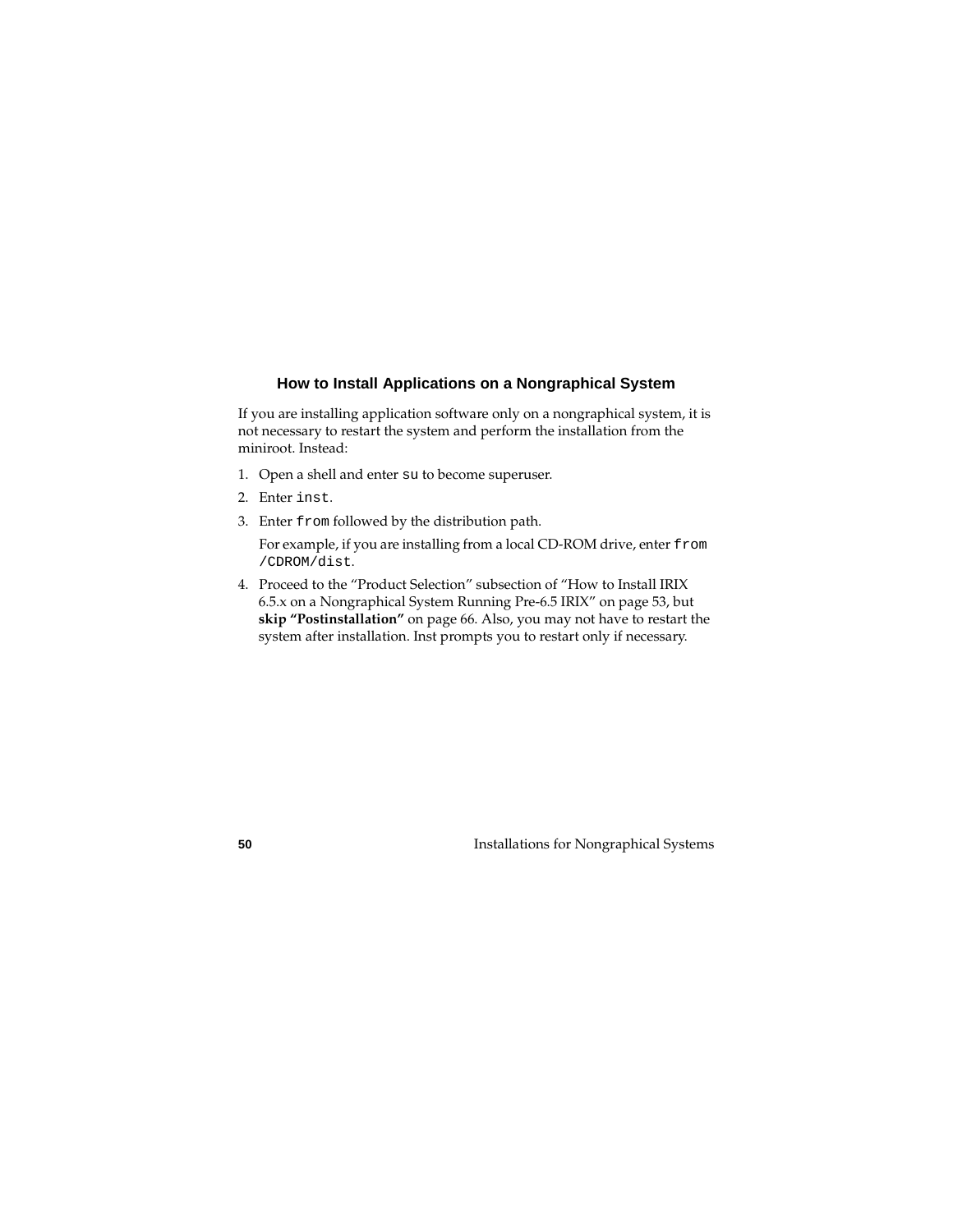# **How to Install IRIX 6.5.x on a Nongraphical System Running IRIX 6.5 or Later**

<span id="page-50-0"></span>If you are installing onto a system running IRIX 6.5 or later, you can perform a live (non-miniroot) intermediate release upgrade if you first install the latest version of the "Installation tools support for overlays" patch.

To perform the live installation:

- 1. Install the "Installation tools support for overlays" patch from the installtools directory of the intermediate release Installation Tools and Overlays CD:
	- Open a shell and enter su.
	- Enter inst.
	- Enter from followed by the distribution path. For example, if you are installing from a local CD-ROM drive, enter from /CDROM/installtools.
	- Select the "Installation tools support for overlays" patch.
	- Enter qo.
	- When Inst indicates that the installation is finished, enter quit.
- 2. Gather the CDs you will use for this upgrade.

If you want to switch to the other release stream during this installation, you should have the core CDs from the base operating system release on hand.

Installations for Nongraphical Systems **51**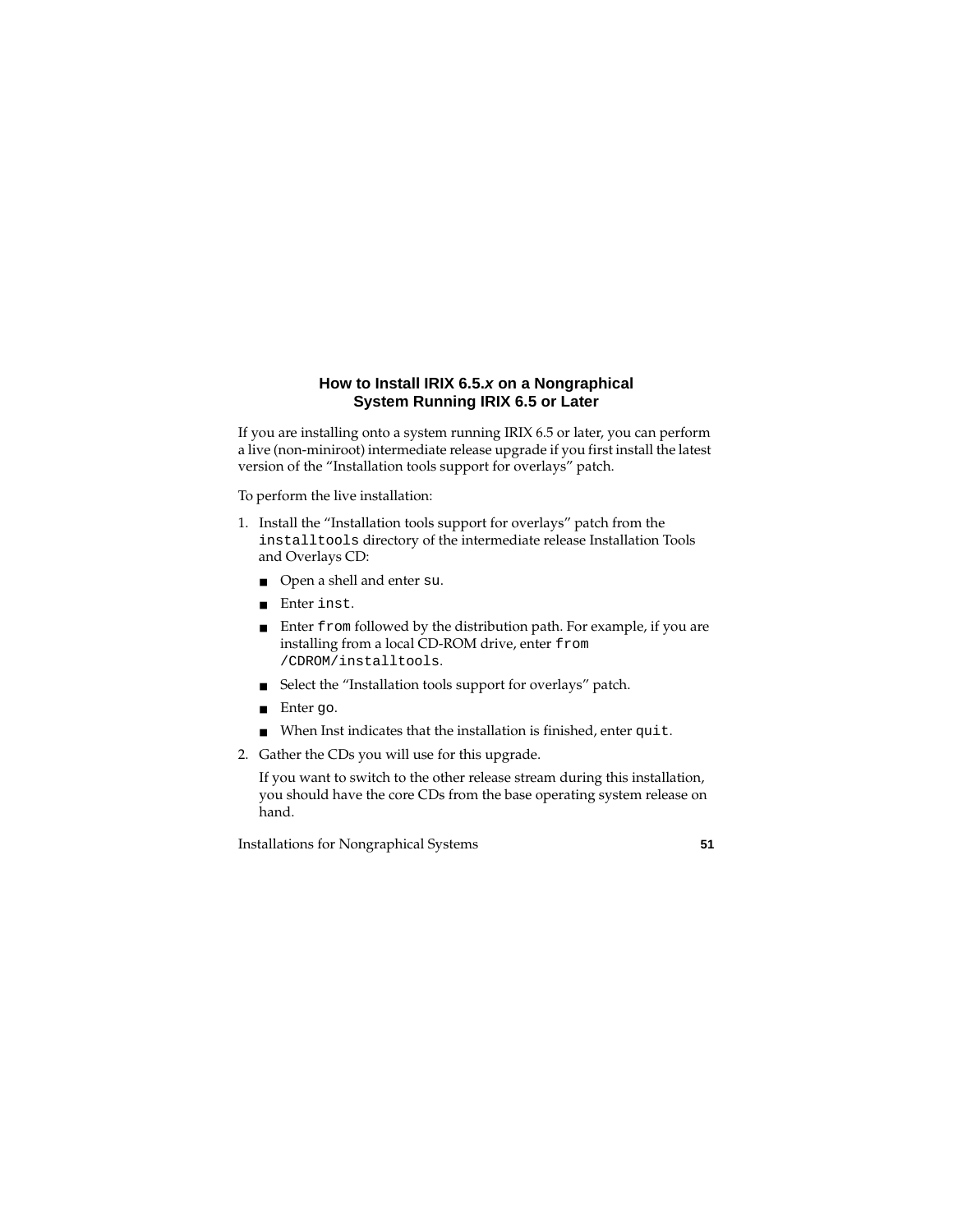3. Print or check the Start Here pages for information you need before you begin, such as minimum system requirements and major installation caveats. The Start Here pages include additional useful information, such as CD descriptions.

Save your place here and see ["How to Access the Start Here Pages" on](#page-76-0)  [page 77](#page-76-0).

- 4. Enter inst.
- 5. Enter from followed by the distribution path.

For example, if you are installing from a local CD-ROM drive, enter from /CDROM/dist.

6. Proceed to the "CD or Distribution Reading" subsection of ["How to](#page-52-0)  [Install IRIX 6.5.x on a Nongraphical System Running Pre-6.5 IRIX" on](#page-52-0)  [page 53.](#page-52-0)

**Important:** If you are switching from the feature to the maintenance stream, use the core IRIX 6.5 CDs (in addition to the intermediate release CDs) during the CD or Distribution reading.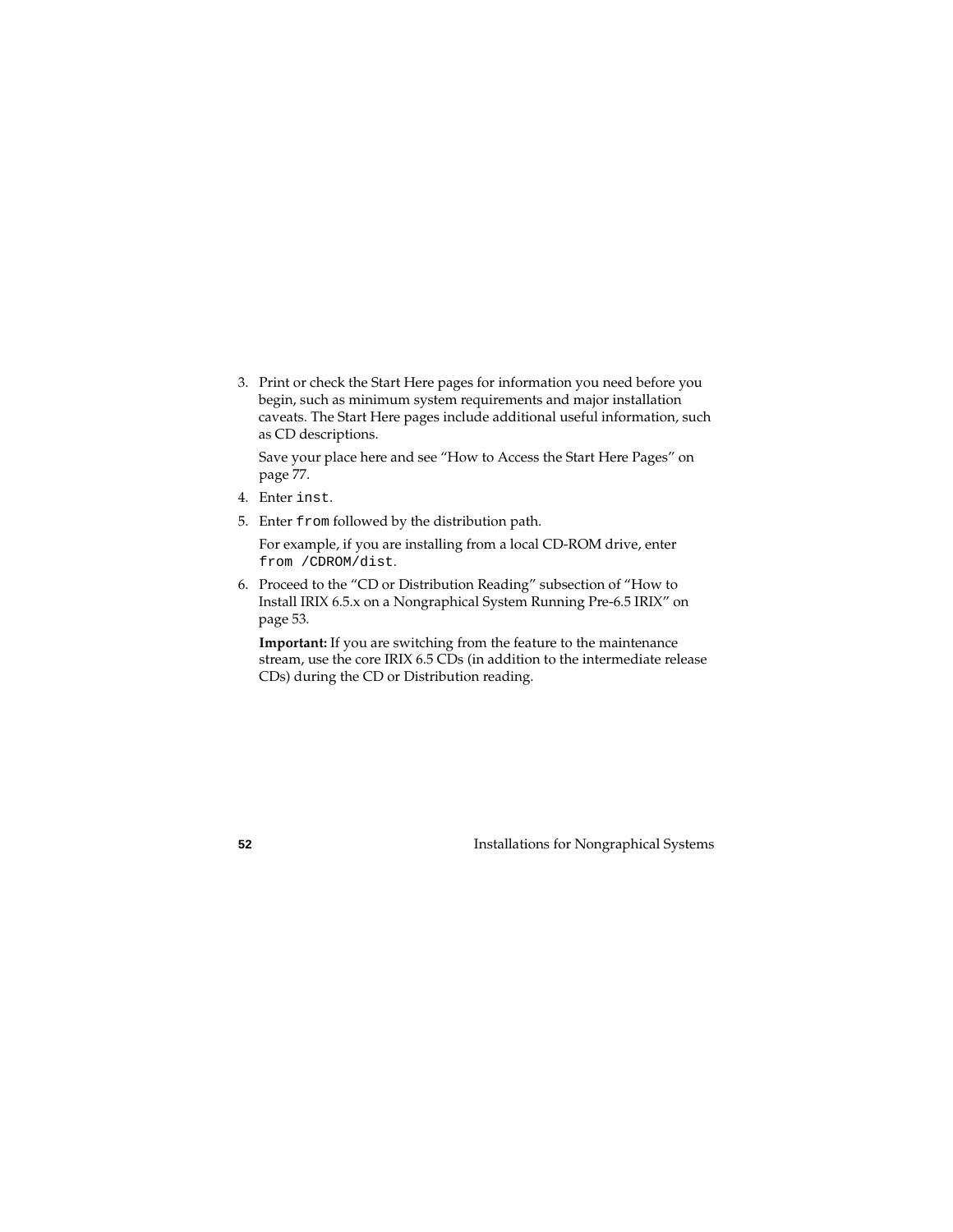# **How to Install IRIX 6.5.x on a Nongraphical System Running Pre-6.5 IRIX**

<span id="page-52-0"></span>If you are installing onto a system running a pre-6.5 version of IRIX, follow all the steps below. You may also be interested in the ["Quick Summary for](#page-29-0)  [Experienced Users" on page 30.](#page-29-0)

Follow these steps sequentially, from Preparation through Postinstallation. Each subsection is a *necessary* part of the process.

### **Preparation**

- <span id="page-52-1"></span>1. Confirm that you have the appropriate CDs or distributions. At the minimum, you need:
	- The latest 6.5.*x* Installation Tools and Overlays (use this *instead* of the base release Installation Tools.)
	- Any other CDs included in your intermediate release package.
	- These CDs from the 6.5 base release package:
		- IRIX 6.5 Foundation 1
		- IRIX 6.5 Foundation 2
		- IRIX 6.5 Applications (use if you did not receive a new Applications CD in the Overlay package)
		- IRIX 6.5 Development Foundation (use if you are a developer)

Installations for Nongraphical Systems **53**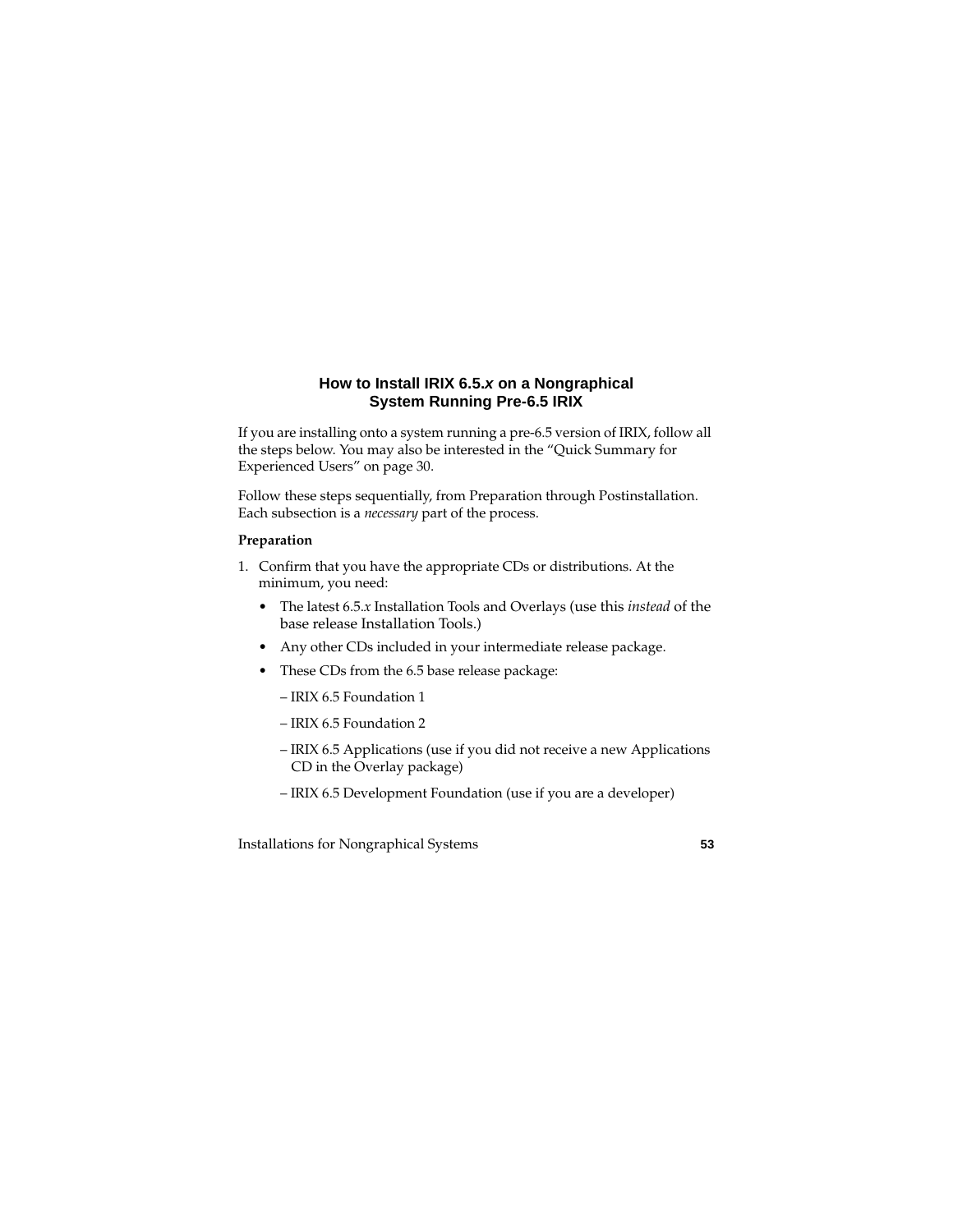– IRIX 6.5 Development Libraries (use if you are a developer)

- In addition to the CDs listed above, you probably received other CDs with your IRIX 6.5 package, depending on your configuration. For example, there are separate CDs for NFS and SoftWindows. If you have already installed older versions of any of these products, upgrade them during this operating system upgrade. If you do not open the CDs that contain products you have installed, "conflict" messages during installation prompt you to install a subsystem.
- 2. Print or check the Start Here pages for information you need before you begin, such as minimum system requirements and major installation caveats for this release. The Start Here pages include additional useful information, such as CD descriptions.

Save your place here and see ["How to Access the Start Here Pages" on](#page-76-0)  [page 77](#page-76-0).

### **Preinstallation**

3. Insert the 6.5.*x* Installation Tools and Overlays CD in the CD-ROM drive. (It is important that you load this CD first.)

**Note:** If you are using a distribution directory instead of a CD, skip this step—you will load the Installation Tools directory in a future step.

- 4. Become superuser and shut down the system:
	- % **su**
	- # **shutdown**

**54** Installations for Nongraphical Systems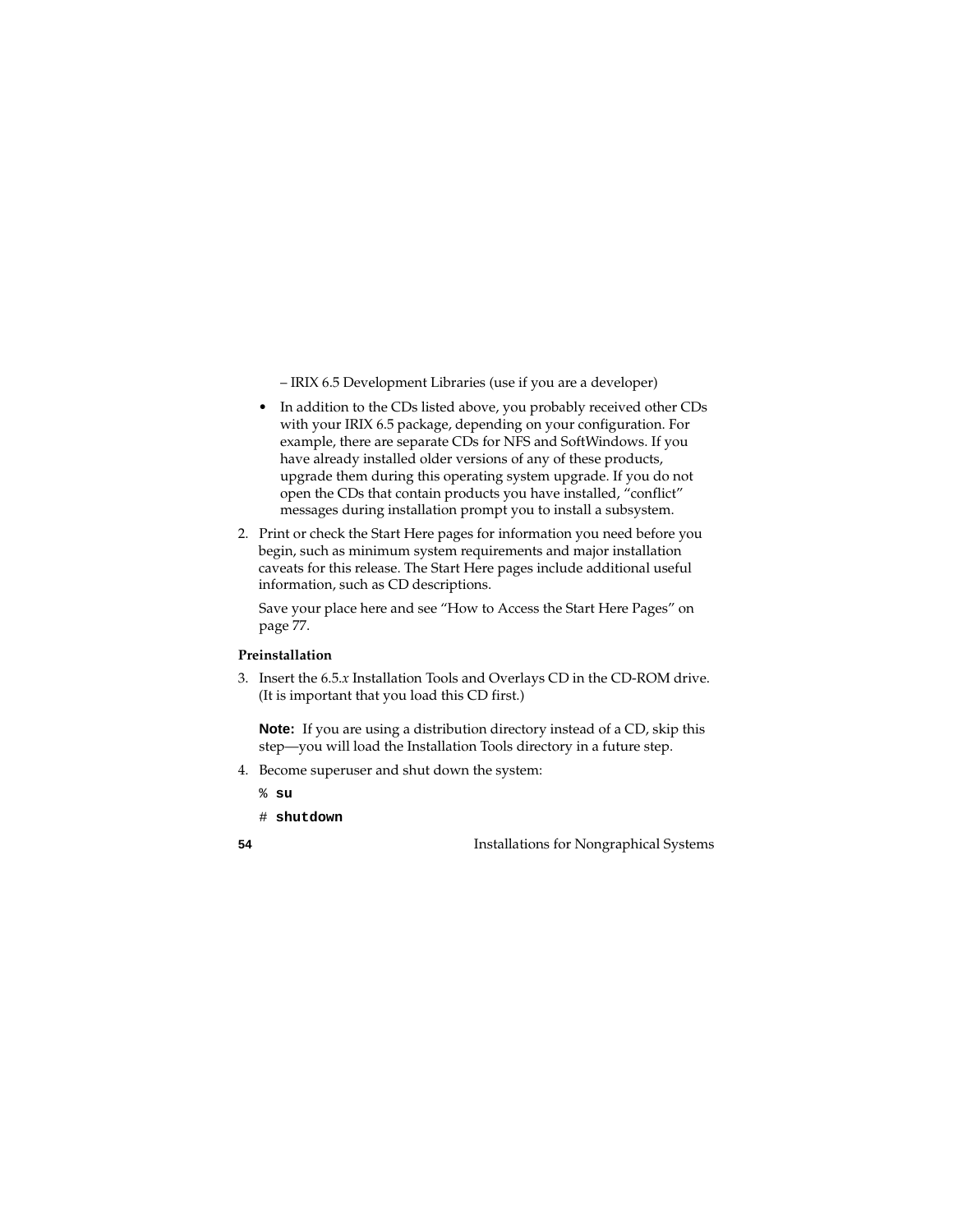5. You see the following message.

Do you want to continue with the shutdown (yes/no) [no] Enter yes.

- 6. If prompted, choose Restart, then press Esc to select **Stop for Maintenance**. (If you do not see this prompt, proceed to the next step.)
- 7. You are given a list of choices at the system maintenance menu. Enter 2 to select **Install System Software**.
- 8. Specify the distribution location as specified in the following instructions.

**If installing from a CD connected to** *your system***:** 

■ Enter the number for the local CD-ROM selection. (You may have to press Enter twice.)

#### **If installing from a** *remote system***:**

- Enter the number for the remote directory selection.
- When prompted, enter the name of the remote system.
- Enter the pathname of the software location on the remote system. For example, if the source is a CD, enter /CDROM/dist.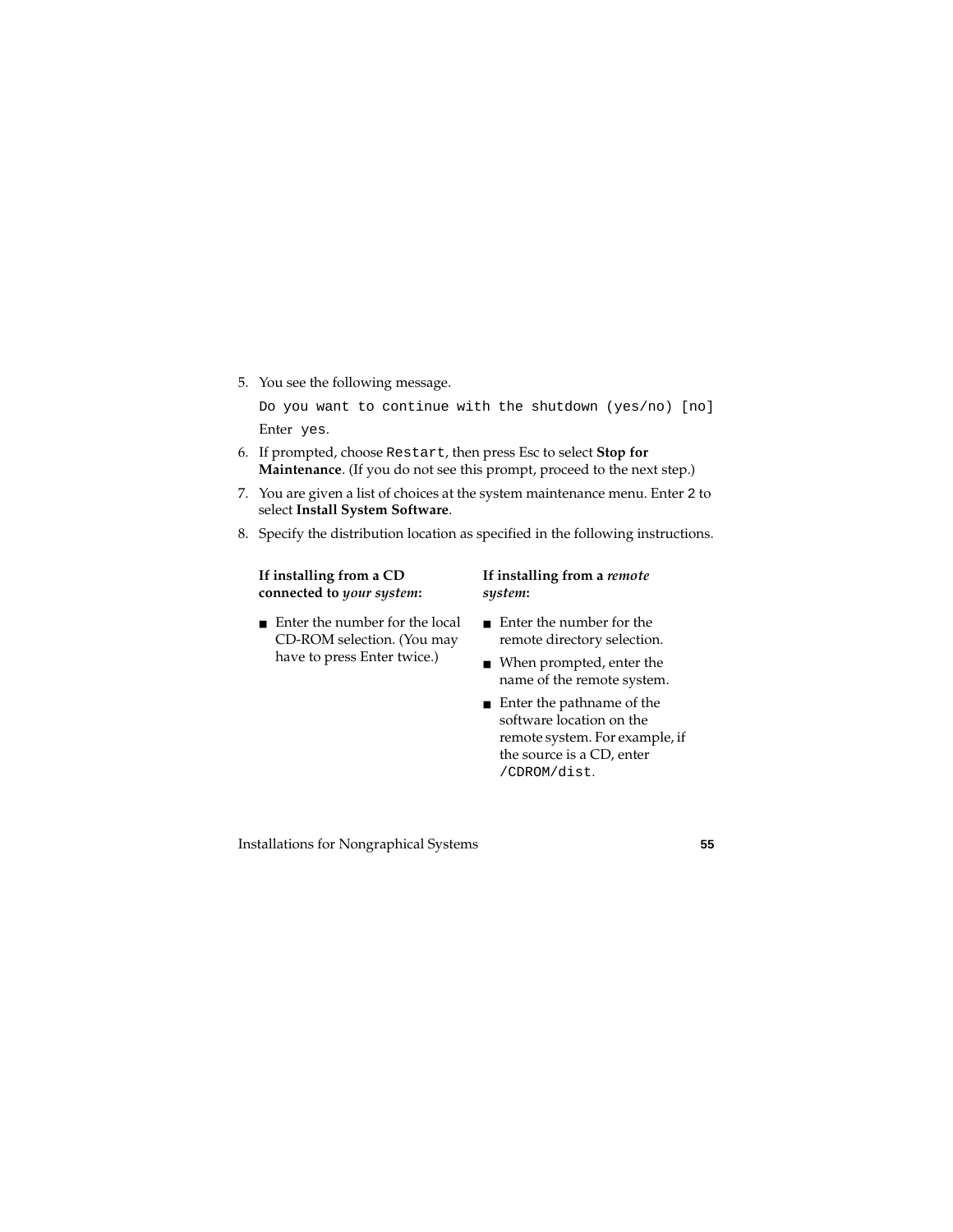9. Press Enter to start the miniroot and Inst.

Rows of dots and various messages appear. Wait for the Inst prompt.

**Note:** If a network error message appears, refer to ["Troubleshooting](#page-70-0)  [Remote Installations" on page 71](#page-70-0).

### **CD or Distribution Reading**

Before you make any selections, you **must correctly open all CDs or distribution directories** so that Inst can read the product descriptions. (This prevents *many* installation conflicts.)

<span id="page-55-0"></span>10. Instruct **Inst** to read the Installation Tools and Overlays distribution by entering the appropriate command at the prompt, as described below (depending on the software location):

| Location  | <b>How to Open</b>                                                                                                                       |
|-----------|------------------------------------------------------------------------------------------------------------------------------------------|
| Local CD  | Enter open / CDROM/dist.                                                                                                                 |
| Remote CD | Open the CD distribution directory on the remote<br>system. For example, if the system is named mars<br>enter:<br>open mars:/CDROM/dist. |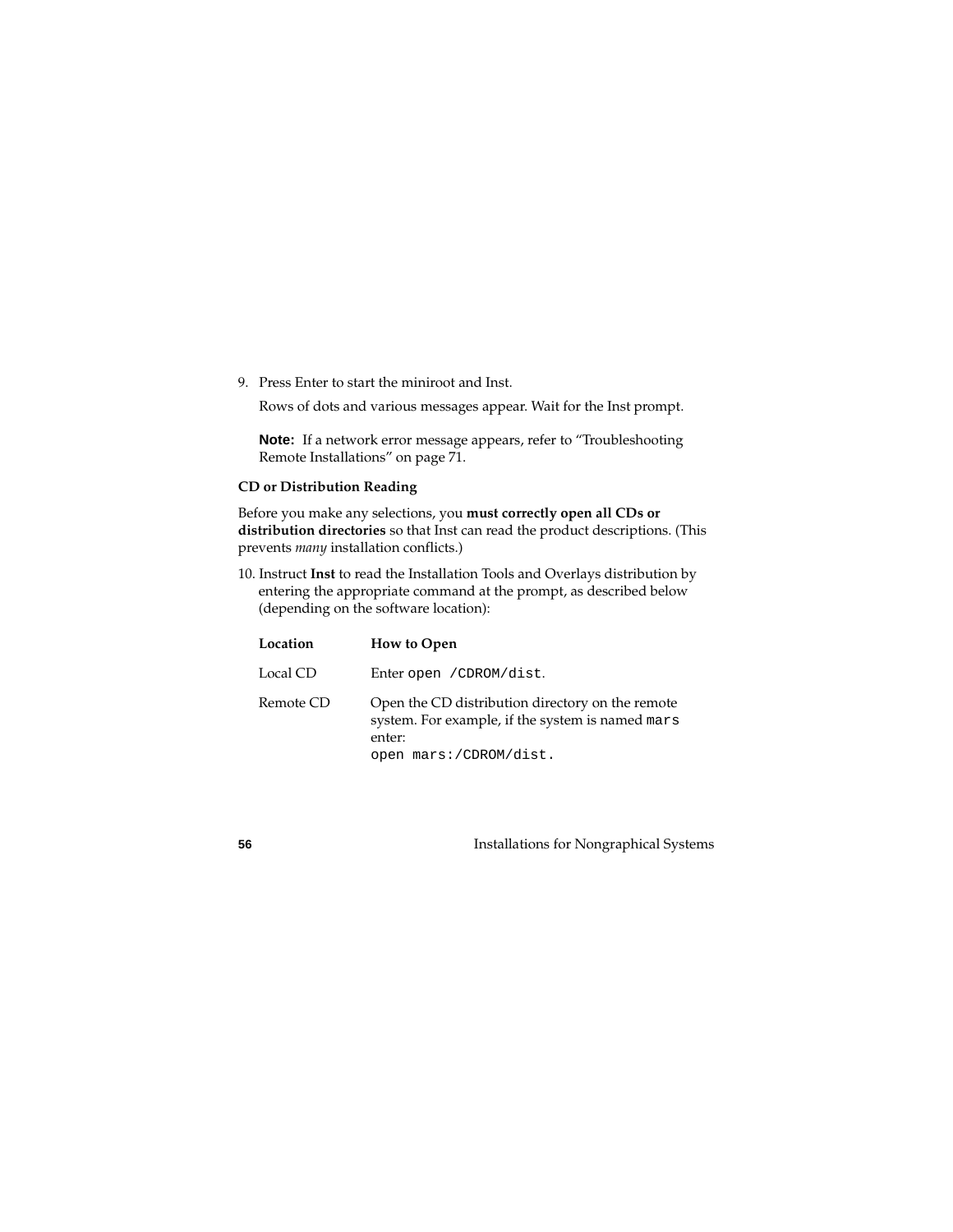| Location                  | <b>How to Open</b>                                                                                   |
|---------------------------|------------------------------------------------------------------------------------------------------|
| Distribution<br>directory | Open the pathname for the Installation Tools and<br>Overlays CD. For example, if the system is named |
|                           | mars, enter:                                                                                         |
|                           | open mars:/irix/tools.                                                                               |

A README message may appear. Press the spacebar to scroll through the message.

- 11. If you have not chosen a release stream during a previous upgrade, you see this message:
	- 1. Place me on the maintenance stream.
	- 2. Place me on the feature stream.
	- 3. Cancel

Enter 1 or 2.

If you are not sure which stream to choose, see ["Choosing Release](#page-9-0)  [Streams" on page 10.](#page-9-0)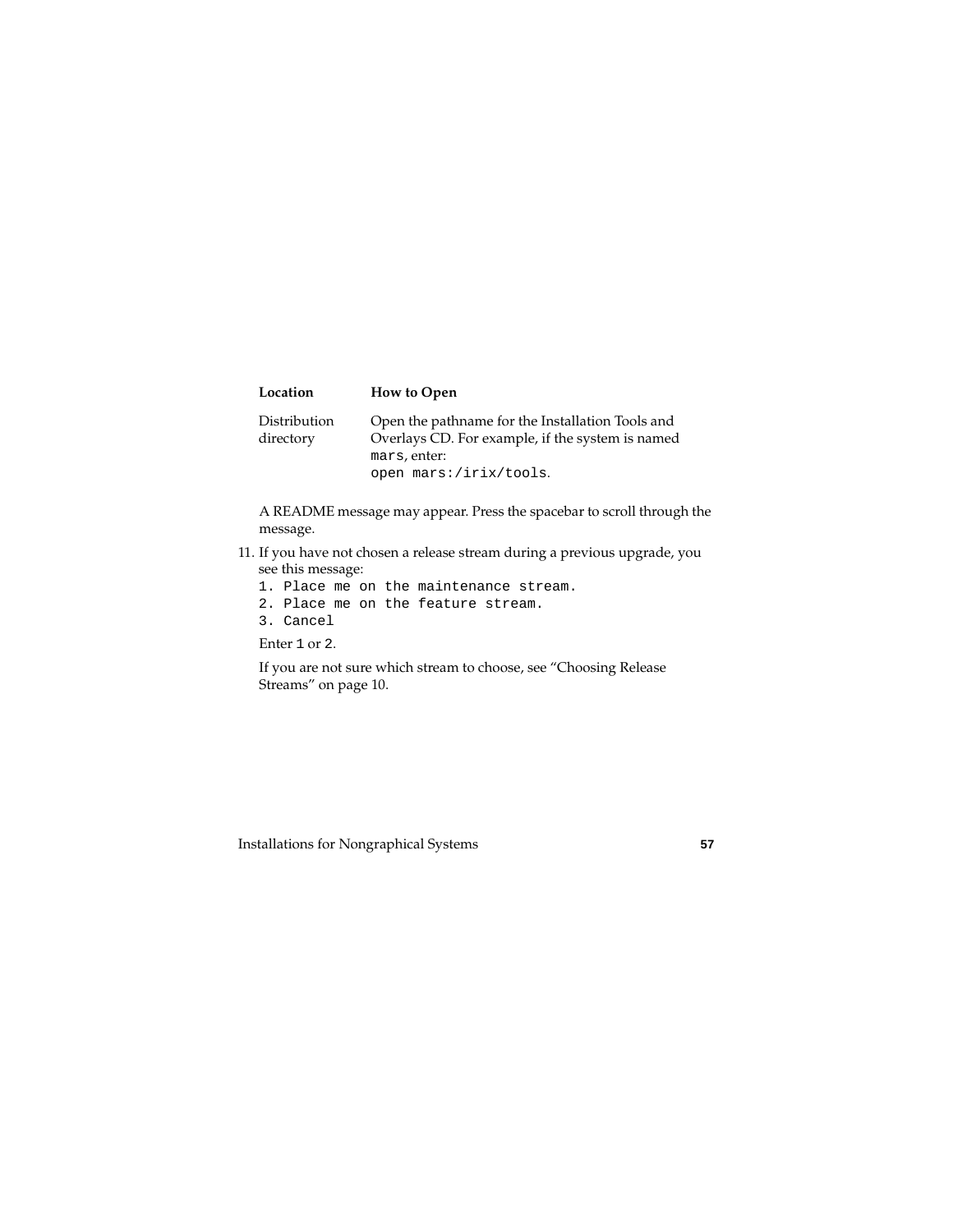<span id="page-57-0"></span>12. When you see a message similar to the following, replace the current CD or distribution directory with the next one, using the following table as a guide.

Install software from:[CDROM/dist].

| Location                  | <b>How to Open</b>                                                                                                                          |
|---------------------------|---------------------------------------------------------------------------------------------------------------------------------------------|
| CD                        | Eject the current CD by pressing the manual eject<br>button on the CD-ROM drive. (Or, enter eject<br>/CDROM in a shell.) Insert the new CD. |
| Distribution<br>Directory | Open the next directory, for example:<br>open systemname:/irix/cd2                                                                          |

When installing from a CD, make sure that the prompt indicates that the installation is either from the /CDROM/dist directory or, in some cases, the correct /CDROM/dist subdirectory. If the prompt changes to reflect the /CDROM/dist/dist6.5 directory and this is incorrect, you can enter /CDROM/dist at the prompt to return to the /CDROM/dist directory. In some cases, the software may need to be installed from a subdirectory of the /CDROM/dist directory, such as the /CDROM/dist/dist6.5 directory or the /CDROM/dist/unbundled directory.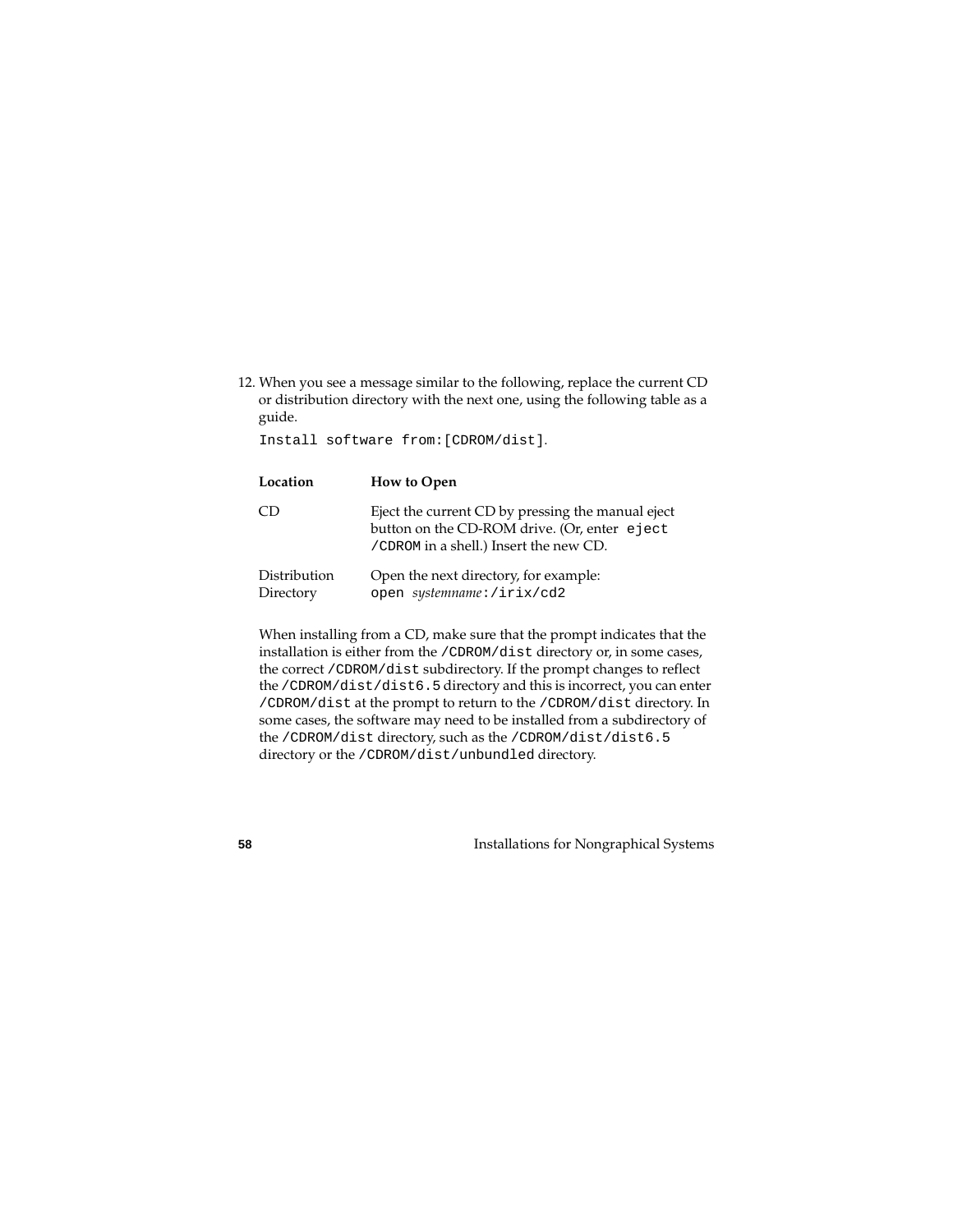- 13. Press the Enter key to instruct Inst to read the new CD or distribution.
- 14. Continue to replace and open each CD or distribution directory in the manner described in the previous two steps. (Use the CDs you collected in Step 1, [page 53](#page-52-1).)

The installation tool will prompt you to enter done. **Do not enter done until all the CDs or distribution directories have been read.** If you enter "done" too early, you can continue to open the rest of the CDs, but you will have to use the open command (as described in Step 10, [page 56\)](#page-55-0) each time.

15. When all the relevant CDs or distribution directories have been read, enter done.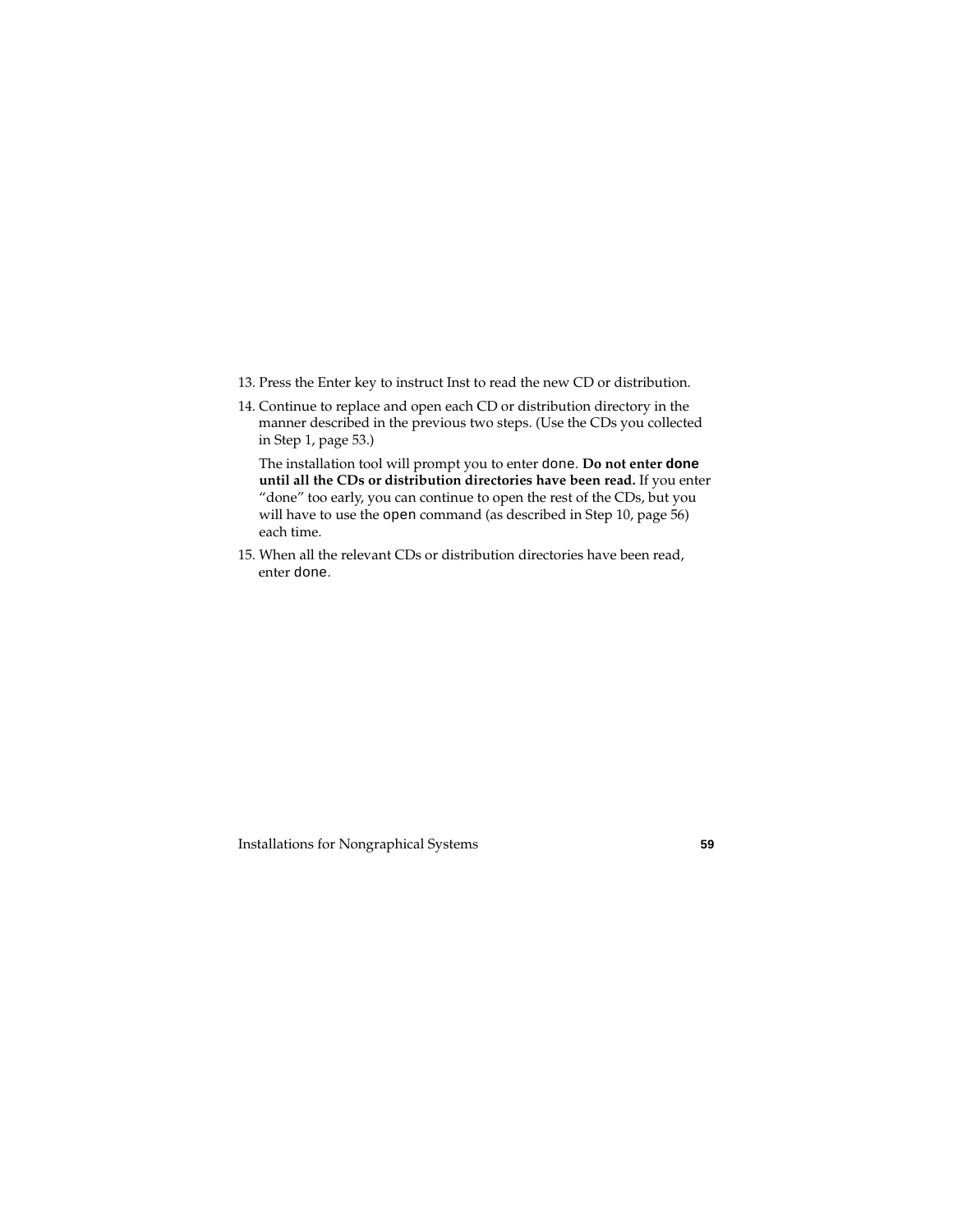#### **Product Selection**

<span id="page-59-0"></span>16. Choose from the following commands, based on the type of upgrade you are performing. These commands select upgrades and related (prerequisite) products.

**Note:** If you are installing onto a clean disk, these commands select and installallstandard software, plus prerequisite software and patches.

| <b>Type of Upgrade</b>                          | Commands to Use            |
|-------------------------------------------------|----------------------------|
| Typical upgrade (no stream<br>switching)        | keep *<br>install standard |
| Switching from feature to<br>maintenance stream | install maint              |
| Switching from maintenance to<br>feature stream | install feature            |

**Note:** You may see no matches messages. This does not indicate an error.

**60** Installations for Nongraphical Systems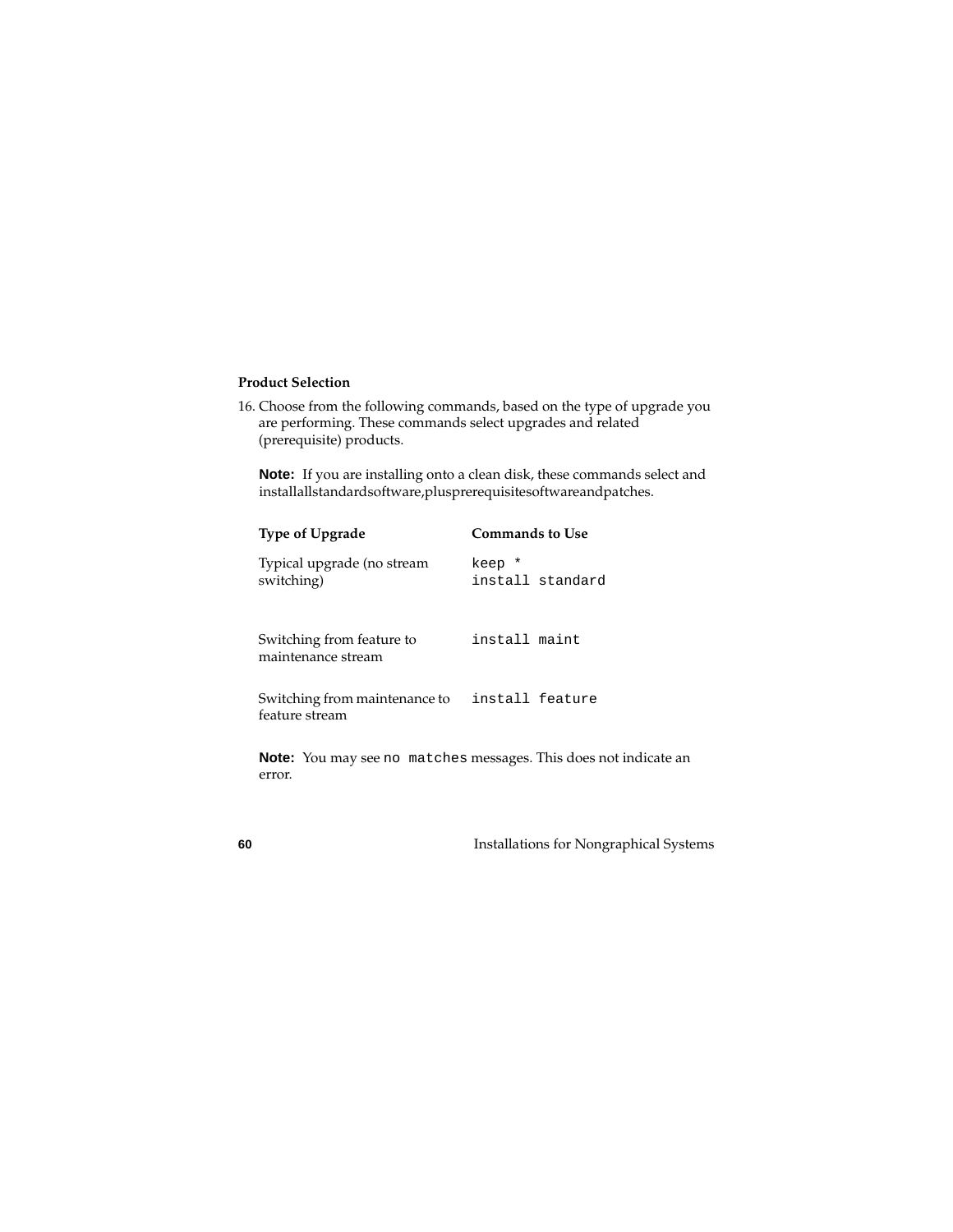<span id="page-60-0"></span>17. *(Optional)* If you want to view or alter the products that are marked for installation, enter list.

Each product is marked as follows:

- The status of products appears as follows: N=new, U=upgrade, S=same, D=downgrade.
- The selection command that is currently applied to a product appears as follows: i=install, r=remove, k=keep, where "keep" means that the product is not marked for installation.
- Product types appear in brackets, as follows: [b]=reBoot needed after installation is complete,  $[d] = \text{Default}, [r] = \text{Required}, [p] = \text{patch},$ [o]=Overlay, [c]=Client only.

You may change the installation status of any product in the distribution listed. For example:

- To select software that is not already selected, use the install command. For example, install ViewKit\_dev.sw.lib
- If there is software you do not wish to install, use the keep command. For example, keep ViewKit\_dev.sw.lib

You can also use the step command on the Inst **Main** menu to display items on the distribution individually and make your selections as each item is displayed. To find out more information about the step command, enter help step at the Inst menu.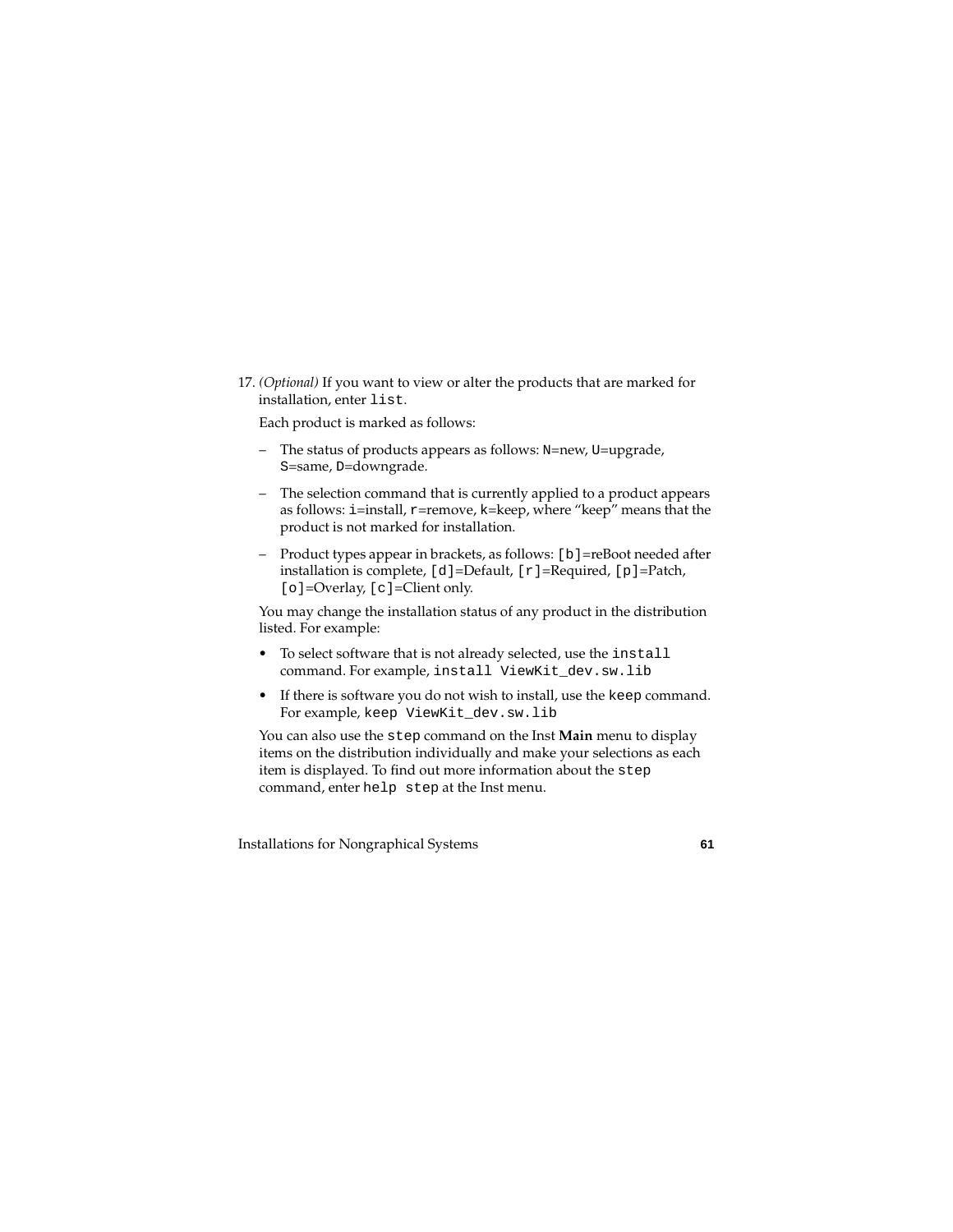#### **Installation**

18. Enter go.

If there are no Conflict messages, proceed to Step 22, [page 64](#page-63-0).

19. If your installation selections have generated conflicts, Inst asks you if you want to address them now.

Enter 1 for Address these conflicts now.

- 20. If you need to resolve conflicts, enter conflicts *choice choice.* For example, enter conflicts 1b 2a to indicate that for conflict 1 you choose choice b and for conflict 2 you choose choice a. (You can type several conflict choices on the same line.)
	- If you need to resolve conflicts by opening a CD, the installation selections you already made may be altered on the CD you open. Review what is selected on the CD and deselect or reselect as needed, or reenter the command(s) you used in Step 16, [page 60](#page-59-0).
	- To review what you selected on the CD, use the step command on the Inst **Main** menu to display items on the distribution individually and make your selections as each item is displayed. To find out more information about the step command, enter help step at the Inst menu. You can also use the list command to display a list of all subsystems in the distribution inventory.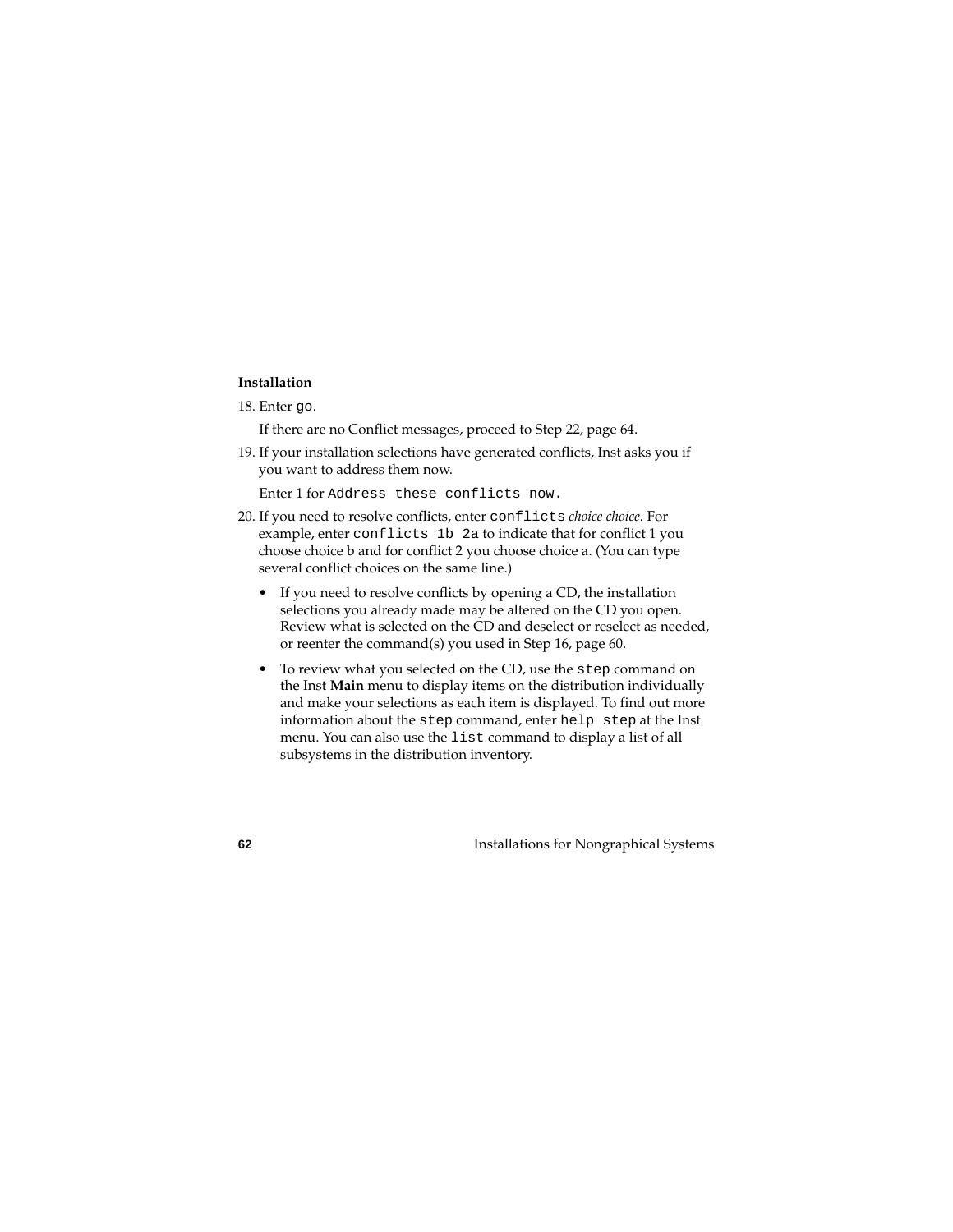- If the list of conflicts is long, enter q to stop viewing the list and resolve the conflicts currently visible on the screen. Once you have resolved the visible conflicts, enter conflicts again to view the remaining conflicts. The other option is to write down all of your choices before you enter them.
- If a conflict gives you the option of deselecting a product with "eoe" or "Execution Environment" in the product name, *do not* choose to deselect the product. The operating system needs "eoe" products to function properly. *Exception: You do not have to install "eoe" products that are man (manual) pages, relnotes (release notes), or books.*
- If you deselected subsystems, conflicts may be generated by remaining patches that go with the deselected subsystems. However, because such patches go with subsystems you are not installing, you do not need to install those patches.
- If you are switching release streams, you may need to open one or more of the base operating system CDs. If this occurs, you are prompted with conflict messages that say which products cannot be installed. These messages begin with the following (or a similar warning):

Overlay product *product.name* (##########)cannot be installed...

If this occurs, you should choose to open the new distribution to resolve the conflict when you select how to resolve the conflict.

Installations for Nongraphical Systems **63**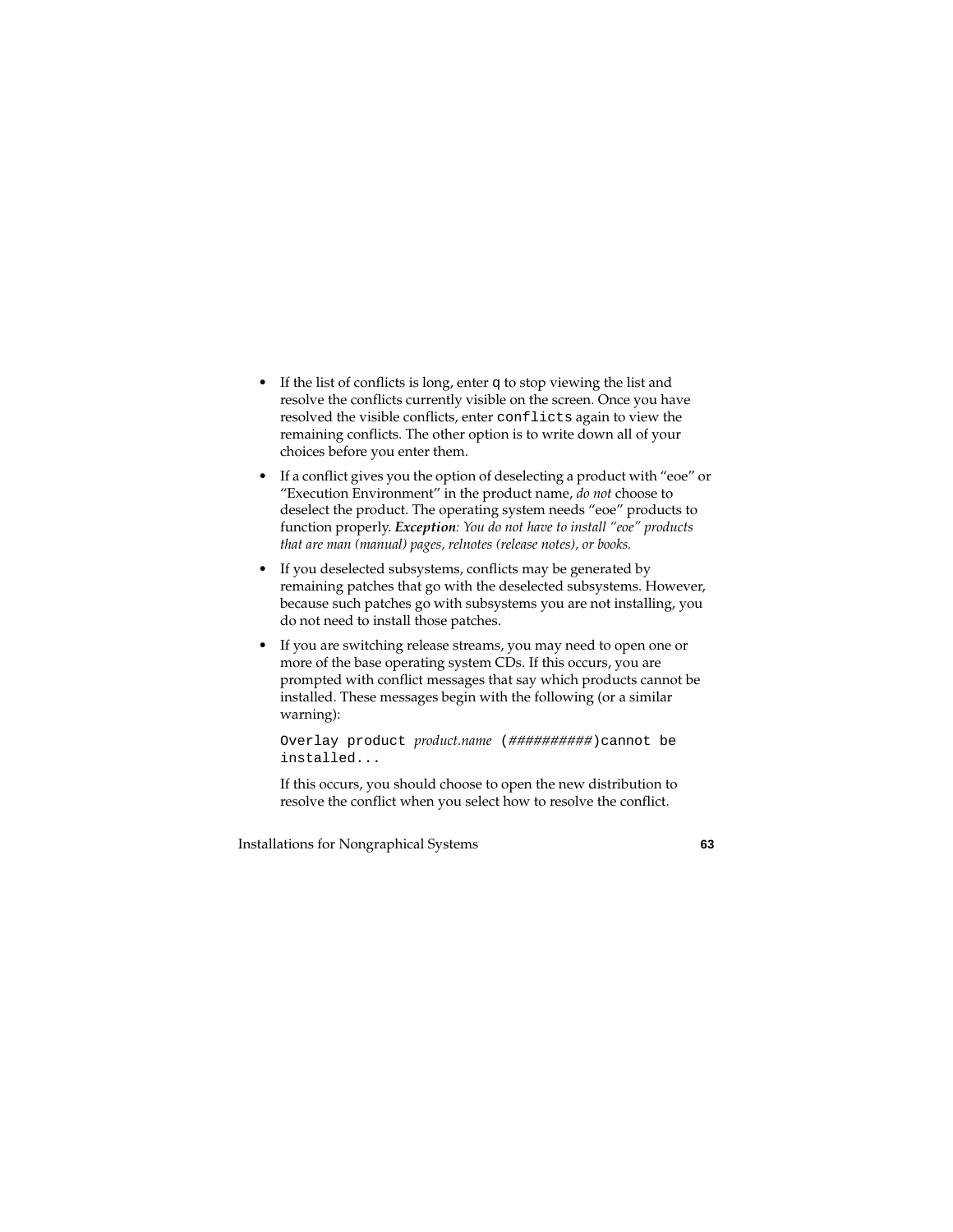Insert the CD that contains the missing product. (If you do not know which CD contains the product in question, a list of CD contents can be found on the Start Here pages. See ["How to Access the Start Here](#page-76-0)  [Pages" on page 77,](#page-76-0) for further information.)

Enter /CDROM/dist (for remote distributions, enter open *source*:/CDROM/dist.)

If you wish to see a list of the CD contents at this point, enter list.

Enter install *product\_name*.

Continue with the installation.

21. When there are no more conflicts, enter go.

A preinstallation check begins.

<span id="page-63-0"></span>22. If Inst so requires, you are asked to reopen specific CDs.

When you see a message similar to the following, insert the specified CD in the CD-ROM drive or open the associated distribution directory.

```
Please insert the "CD title" CD
Type Ctrl-C to interrupt
```
**Tip:** Save your place here and refer to the table in Step 12, [page 58](#page-57-0), for details on ejecting and opening CDs.

In some cases, a message that indicates which CD to insert may include **Error/Interrupt Menu**—this does not signify a problem. Insert the requested CD, and at the interrupt prompt enter retry.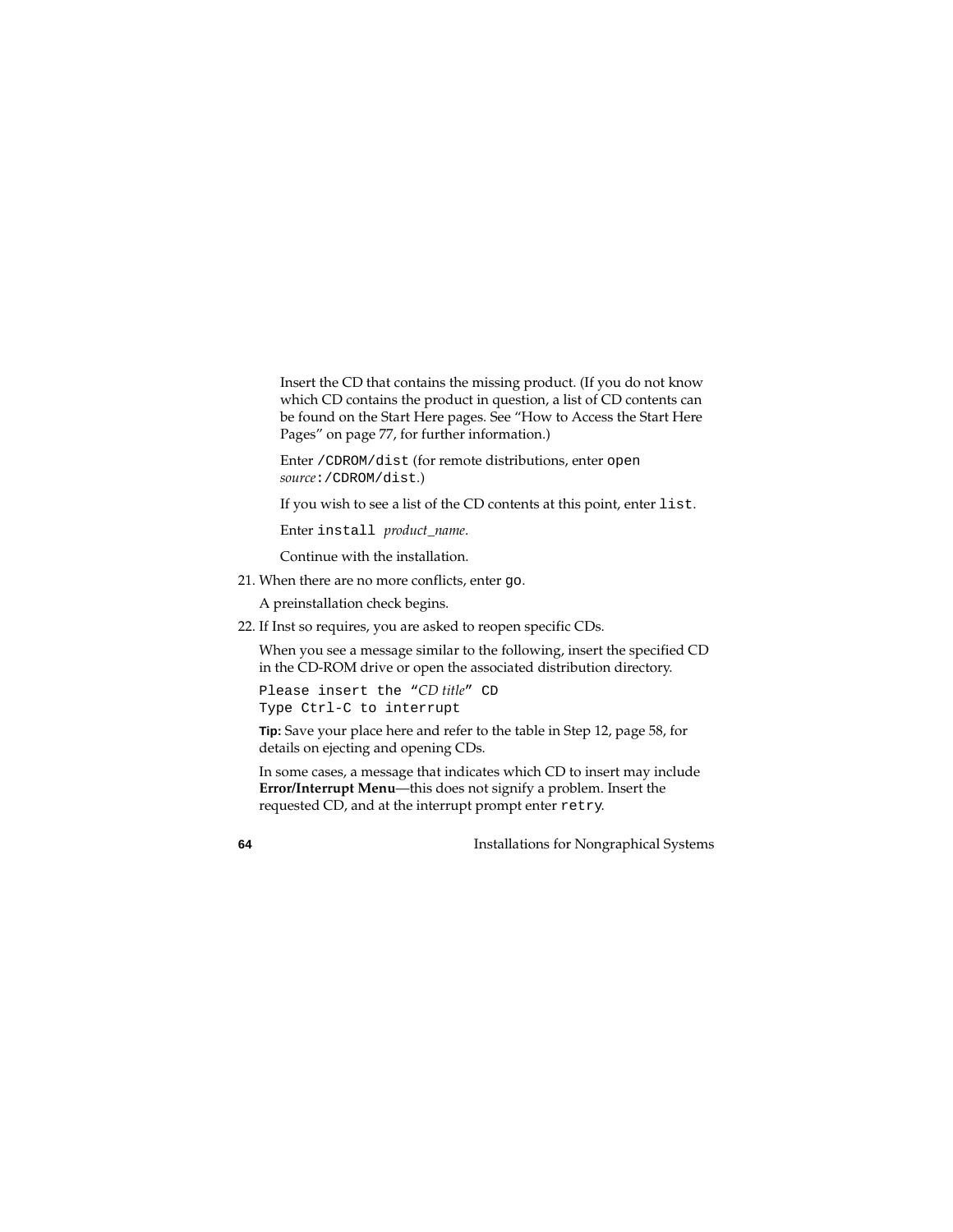It may take several minutes for each CD to install. Eventually a new message prompts you to insert the next CD; or Inst indicates that the installation is complete.

23. When Inst indicates that the installation is finished, enter quit.

You will see the following message:

Requickstarting ELF files (see rqsall(1))...XX% Done.

The requickstarting process improves startup times for applications that use shared libraries. It may take several minutes.

24. When you see the following message, enter y.

Ready to restart the system. Restart?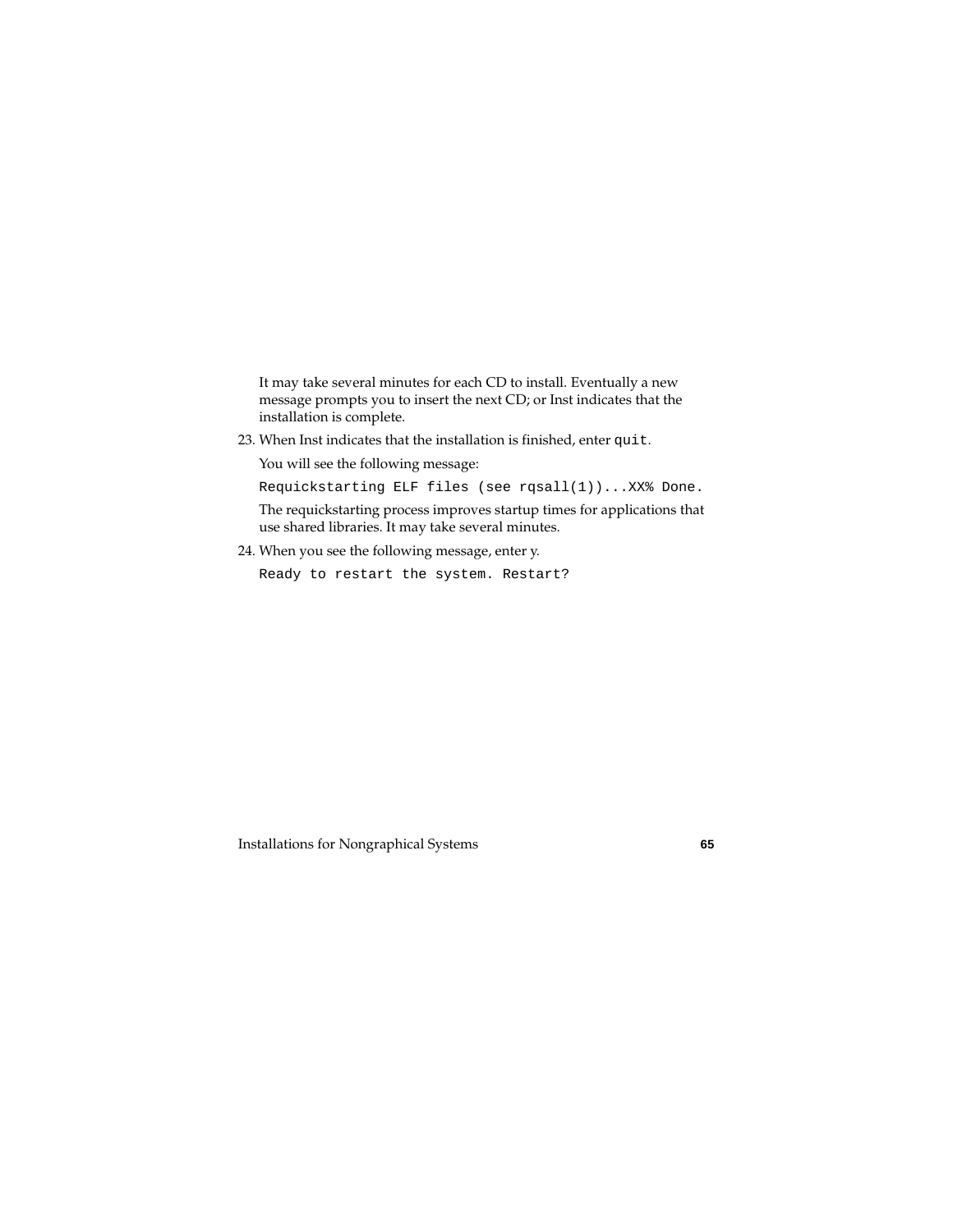#### <span id="page-65-0"></span>**Postinstallation**

**Note:** This does not apply if you are working on a nongraphical system.

Although every product has an associated release note that informs you of major bugs and workarounds, SGI has collected information on bugs that could most *significantly* affect your experience once you upgrade and has posted it as "Caveats to Read After Upgrading." This document is installed on your system by default as part of the Welcome document. To see it, bring up a Web browser and enter this address:

file:///var/www/htdocs/WhatsNew/precaveats.html

In addition to reviewing this document, you may want to check "Caveat and Release Note Updates" for this release on Supportfolio Online at http://support.sgi.com/irix/6.5/ for any late-breaking information.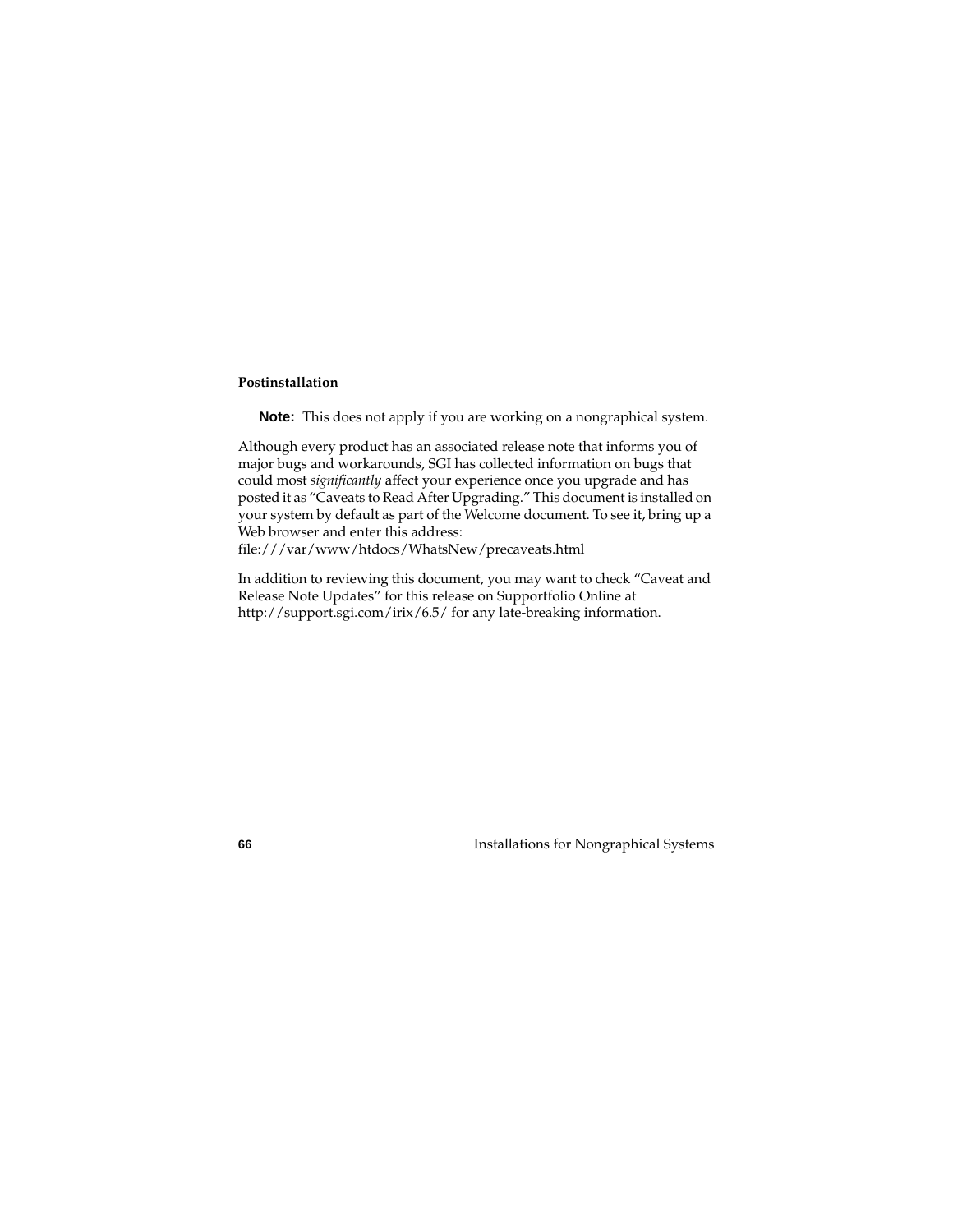# **How to Install Applications**

### <span id="page-66-0"></span>**Who should use these instructions?**

Use these instructions if you need to install individual applications, rather than an operating system. After you upgrade the IRIX operating system, you can use these instructions to select and install new software products that were included with your IRIX package.

#### **How long will it take?**

Installing individual applications may take anywhere from about 5 minutes to 30 minutes, depending on the size of the installation, whether or not you customize it, and the speed of your system processor.

This section includes:

- • ["How to Install Applications From a Local CD-ROM drive" on page 68](#page-67-0)
- • ["How to Install Applications From a Remote CD-ROM drive" on page 69](#page-68-0)

**Note:** For more details about software installation, including how to customize your installation and troubleshoot, refer to the Software Manager **Help** menu.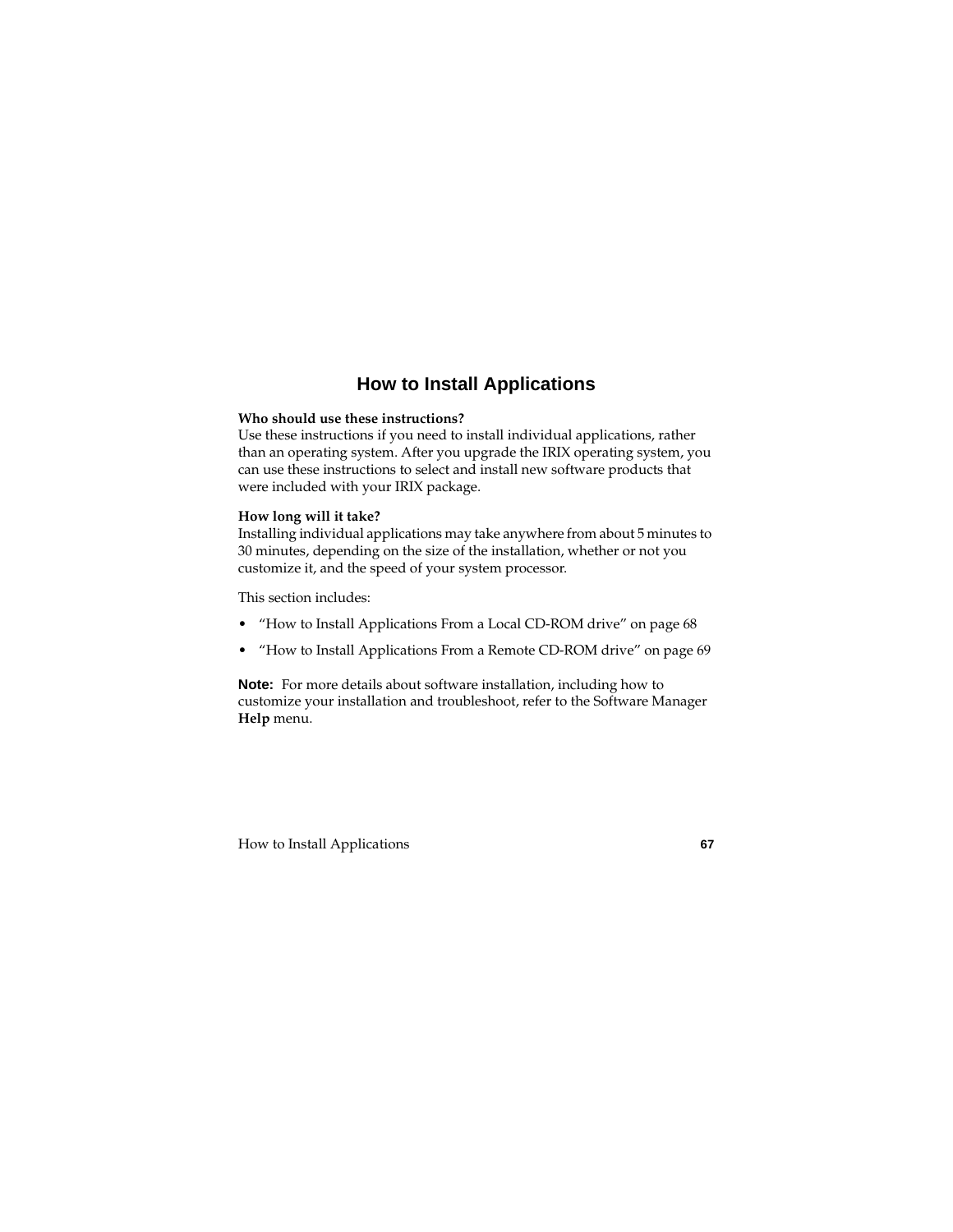## **How to Install Applications From a Local CD-ROM drive**

<span id="page-67-0"></span>To install applications from a CD-ROM drive that is connected to your system:

- 1. Insert the CD in the CD-ROM drive.
- 2. Open Software Manager by double-clicking the **CDROM** icon on your desktop.
- 3. To install all upgrades and new products, proceed to Step 4; otherwise, click **Customize Installation** to select specific products:
	- After the Software Inventory is displayed, click to select the products you want to install.
	- If a product has release notes, the product name turns blue when you click it. Click again to display release notes, or choose Selected > Release Notes.
- 4. Click the **Start** button.
- 5. When the installation is complete, choose **File > Quit**.
- 6. Eject the CD from the drive:

Select the **CDROM** icon, hold down the right mouse button, and choose **Eject**.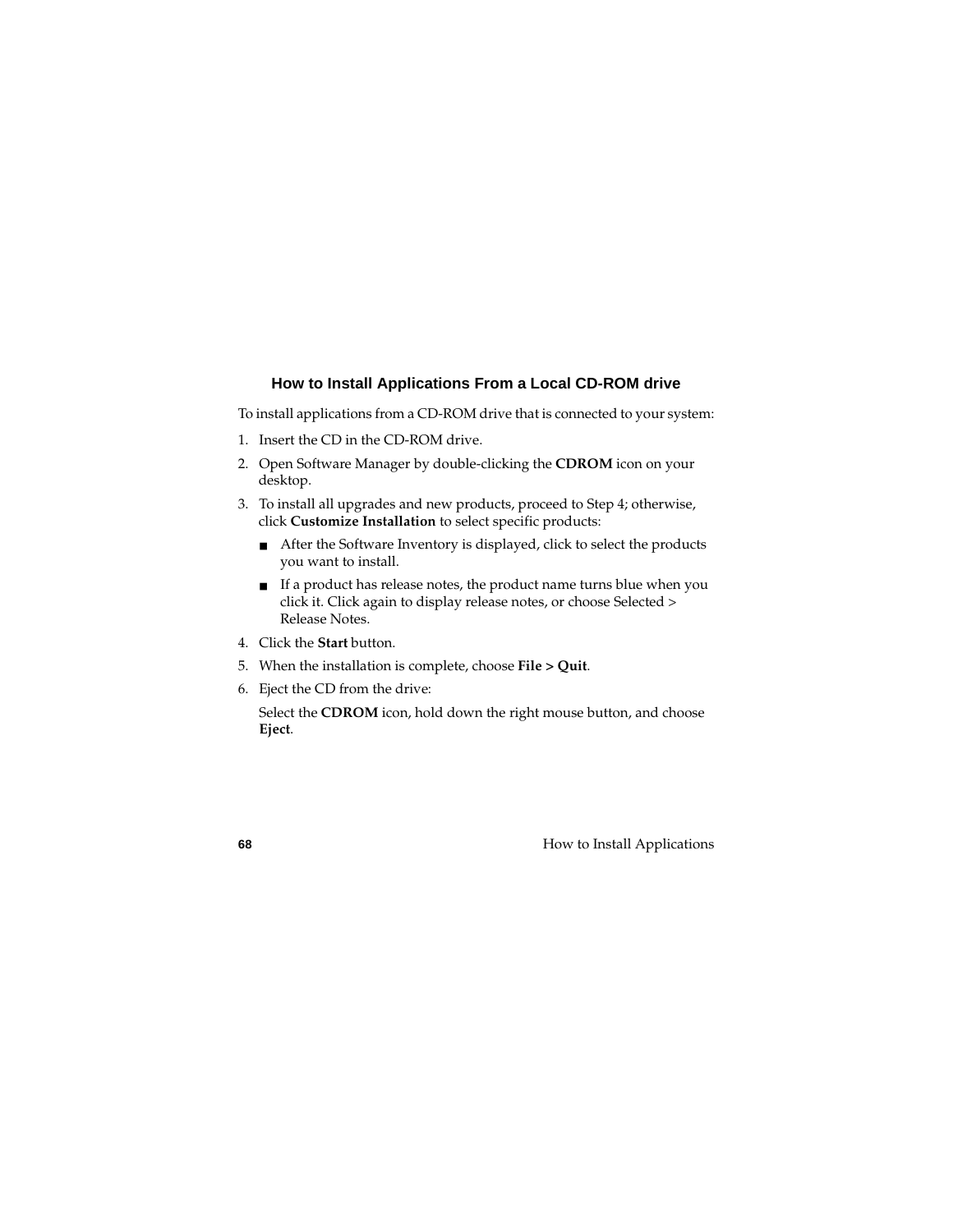## <span id="page-68-0"></span>**How to Install Applications From a Remote CD-ROM drive**

To install applications from a CD-ROM drive that is connected to another system on your network:

- 1. Insert the CD in the remote CD-ROM drive.
- 2. From the Toolchest on your system, choose **System > Software Manager**.
- 3. In the **Available Software** field, enter the remote system's name and the distribution directory path. For example:

*systemname*:/CDROM/dist

**Note:** If a network error message appears, refer to ["Troubleshooting](#page-70-0)  [Remote Installations" on page 71](#page-70-0).

- 4. Click the **Lookup** button*.*
- 5. To install all upgrades and new products, proceed to Step 6; otherwise, click **Customize Installation** to select specific products:
	- After the **Software Inventory** is displayed, click to select the products you want to install.
	- If the product has release notes, the product name turns blue when you click it. Click again to display release notes, or choose **Selected > Release Notes**.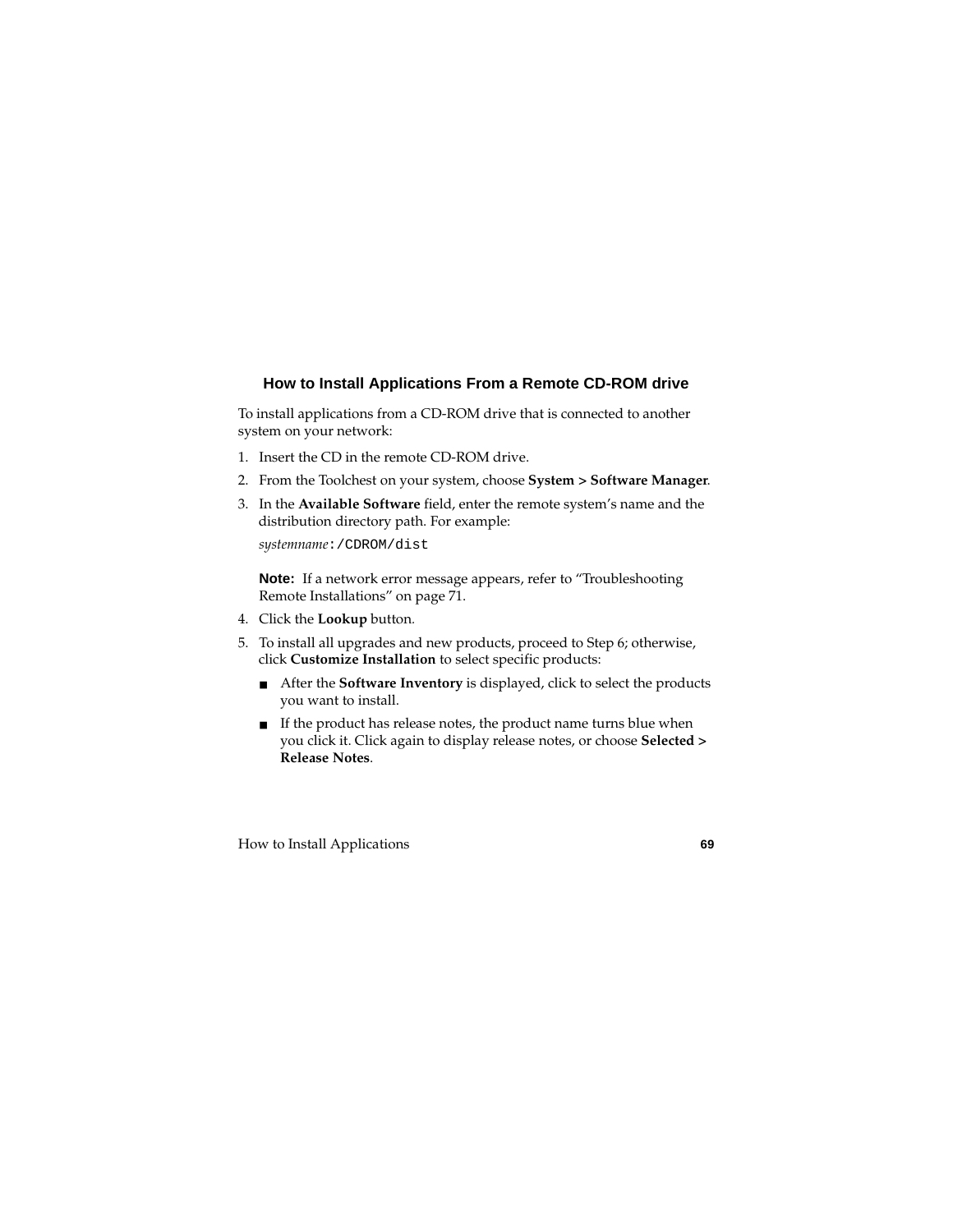- 6. Click the **Start** button.
- 7. When the installation is complete, choose **File > Quit**.
- 8. Eject the CD from the drive:

Select the **CDROM** icon on the remote system's desktop, hold down the right mouse button, and choose **Eject**.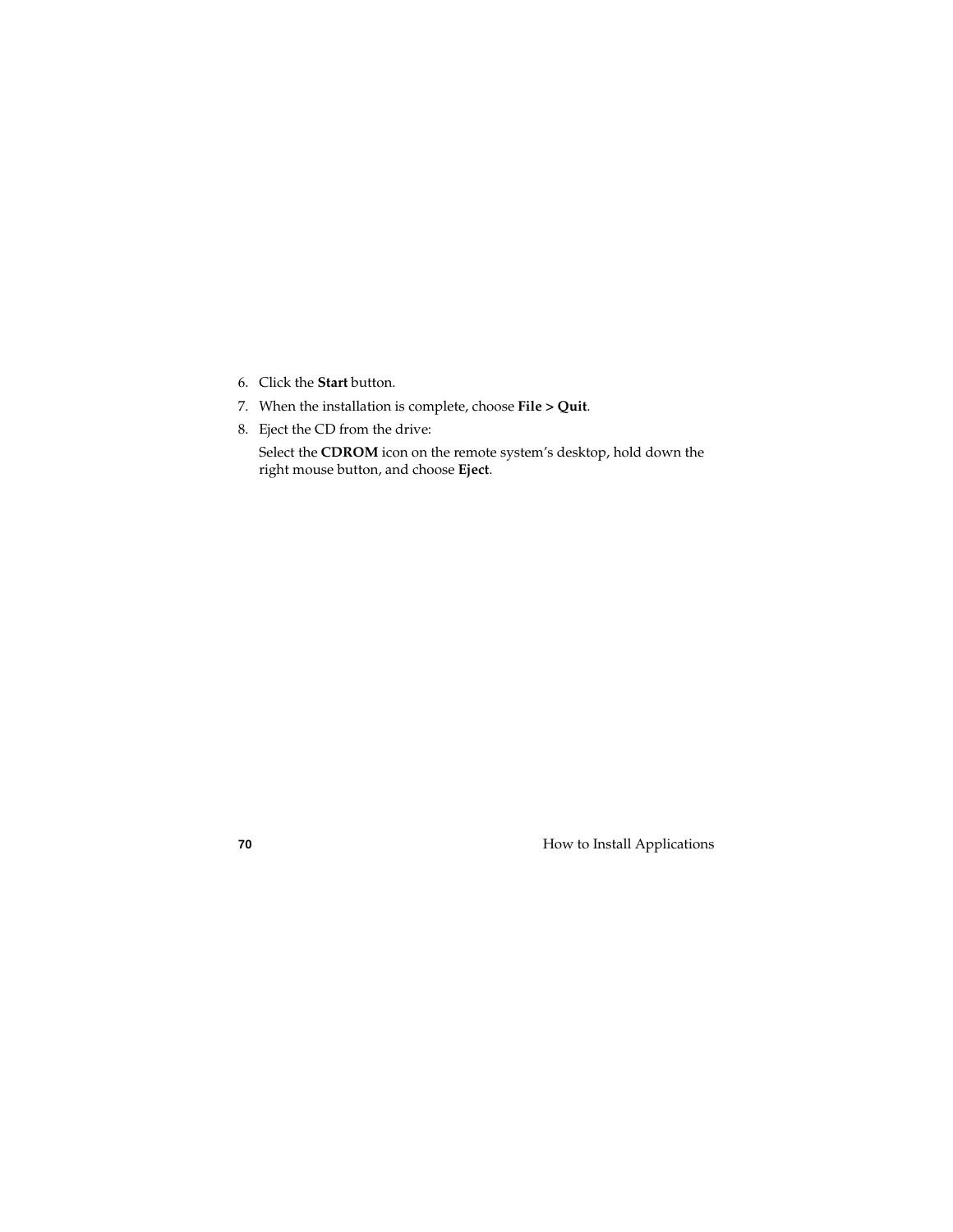# **Troubleshooting Remote Installations**

<span id="page-70-0"></span>When a network error message appears during a remote installation, review the following troubleshooting items to see if they apply to your situation:

- Check the network connection; make sure that the cables are secure.
- If you see an error similar to Cannot load network (0) bootp()*systemname*:/CDROM/dist, check that tftp access to the CD-ROM is enabled on the *remote* system.
- *(Only applicable when installing installation tools.)* If your system does not have its IP address correctly set in nvram, you will see these messages in the system monitor when your system tries to reach a remote distribution:

```
Unable to execute network(0)bootp()<distribution path>
could not connect to server
Cannot load network(0)bootp()<distribution path>
could not connect to server
Unable to continue; press <enter> to return to the 
menu.
```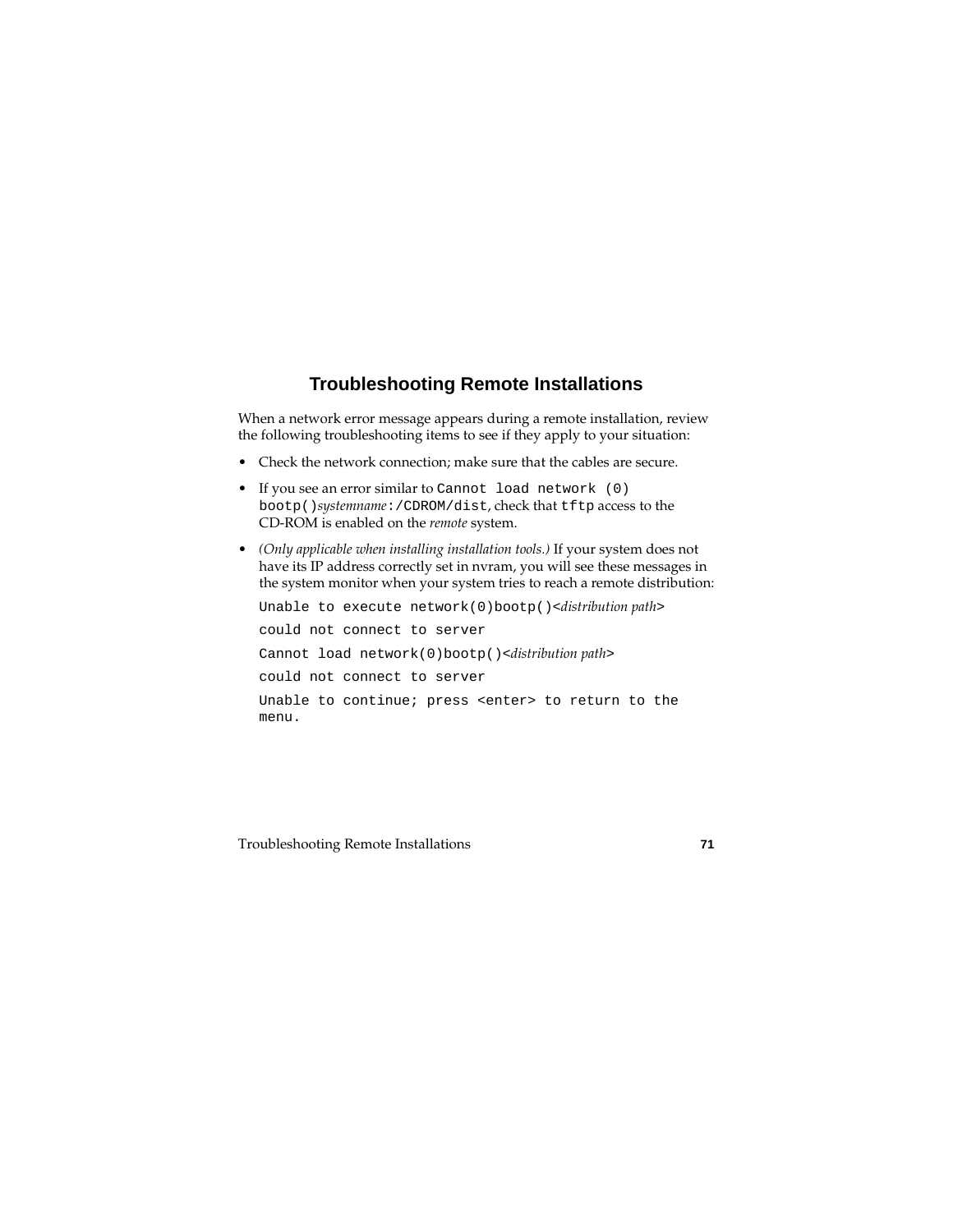These messages indicate that you need to change the nvram IP address entry to match the IP address that is being used by UNIX. This procedure is described in the following steps:

- 1. When you see the error messages shown above in the System Monitor, press **Enter** to clear messages.
- 2. From the system maintenance menu, click **Enter System Monitor** (or press 5)
- 3. Enter printenv netaddr to display the IP address currently set in nvram.
- 4. If the address displayed is correct, then stop. Your nvram is set correctly, and there is a different problem preventing you from reaching the distribution server. If the address displayed is incorrect (or if you are not sure), proceed to the next step.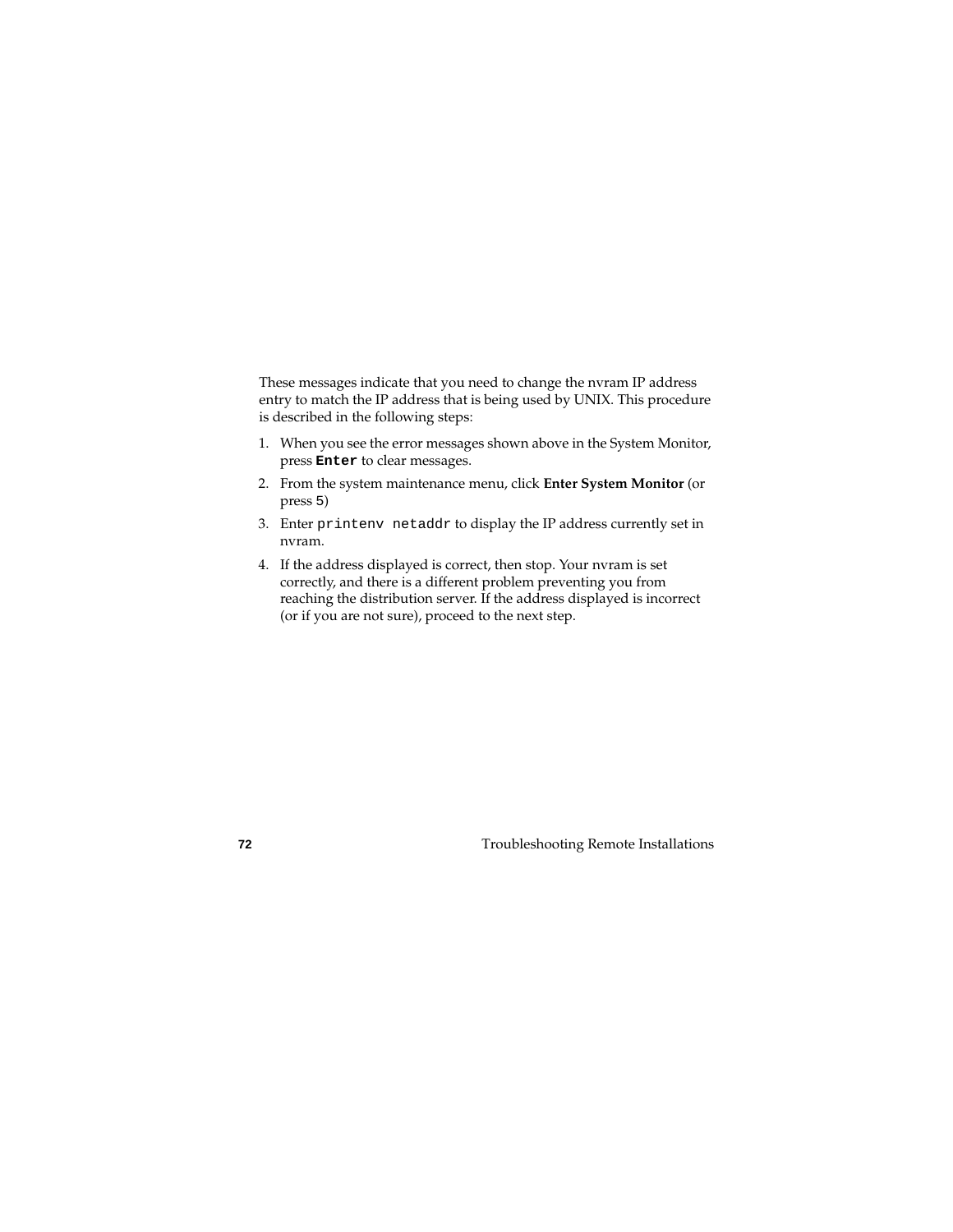5. This step depends on whether you know the correct IP address:

#### **If you know your system's correct IP address:**

■ Proceed to Step 15, [page 75](#page-74-0). ■ If your system was not

#### **If you do not know your system's correct IP address:**

- working properly before starting the installation, or if you are installing on a clean disk, you must stop, find out the correct IP address from your network administrator, and proceed to Step 15, [page 75.](#page-74-0)
- If your system was working properly and was already running IRIX, proceed to Step 6 below.
- 6. Enter exit or click **Done** to return to the maintenance menu.
- 7. Choose **Start System** (or press 1). Wait until your system starts up, then log in normally.
- 8. From the **Toolchest**, choose **Desktop > Open Unix Shell**.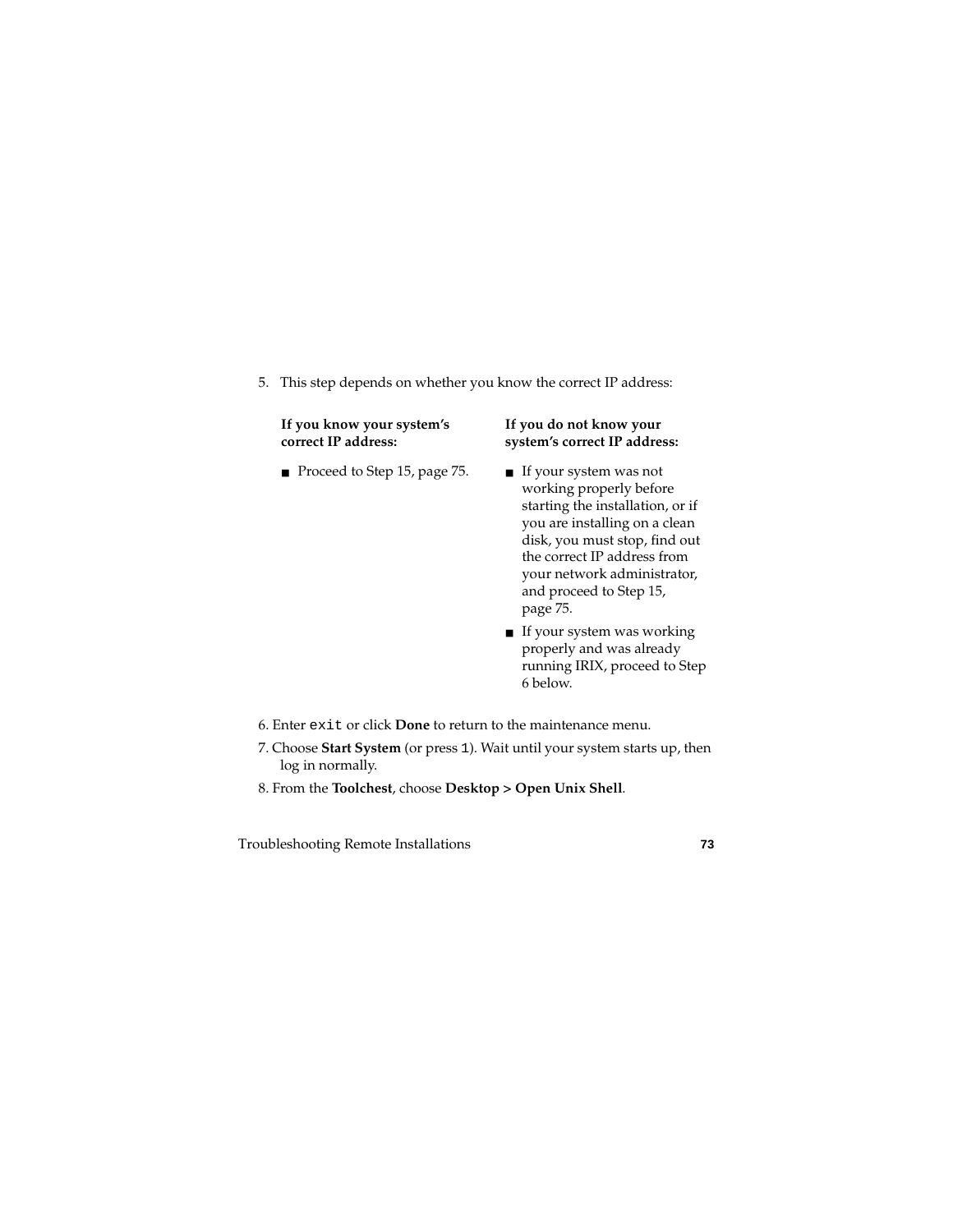9. In the shell window, enter:

 $\ln\left(\frac{1}{2} \right)$ 

- 10. Your IP address is listed as a series of four numbers separated by periods (such as 10.10.61.2) under the Address column, usually in the first line of output. (Ignore the lo0 line and the 127.0.0.1 address.)
- 11. To confirm your address, enter:

grep 'hostname' /etc/hosts

Be sure to use backward apostrophes (').

You should see your system's hostname and the same IP address you saw in the previous step.

- 12. Write down your IP address.
- 13. From the **Toolchest**, choose **System > System Shutdown**, then:
	- If a *Shut Down* dialog appears, click OK.
	- Press the Esc key when you see Okay to power off.
	- Press the Esc key immediately again when you see Starting up the system.

The **System Maintenance** menu screen should appear now. (If it does not, you probably did not press the Esc key soon enough; begin this step again by restarting the system.)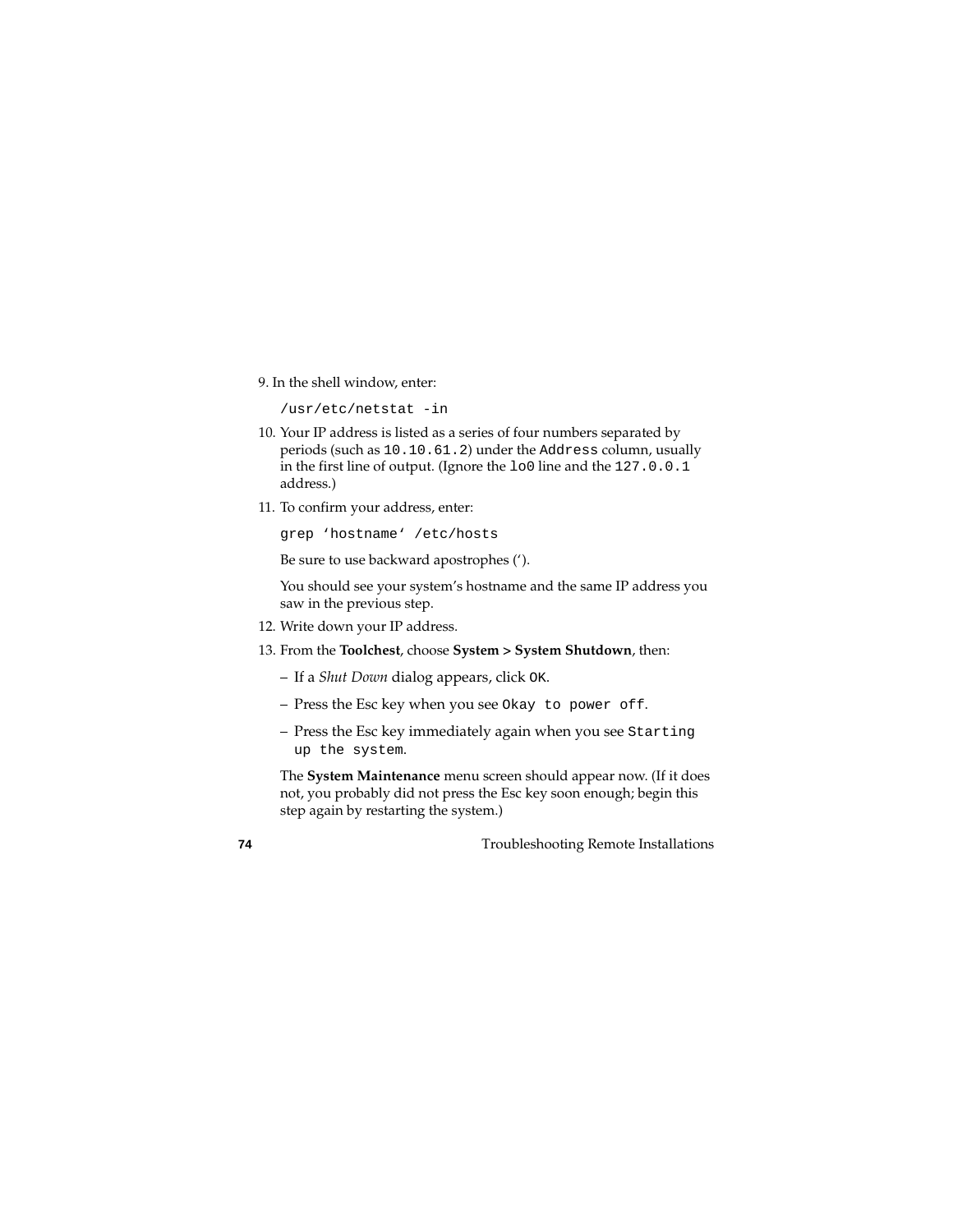- 14. Click **Enter System Monitor** on the menu screen (or press 5).
- <span id="page-74-0"></span>15. Enter setenv netaddr followed by your IP address.

For example: setenv netaddr 10.10.61.2

- 16. Enter exit or click **Done** to return to the maintenance menu.
- 17. Return to the installation instructions you were originally following.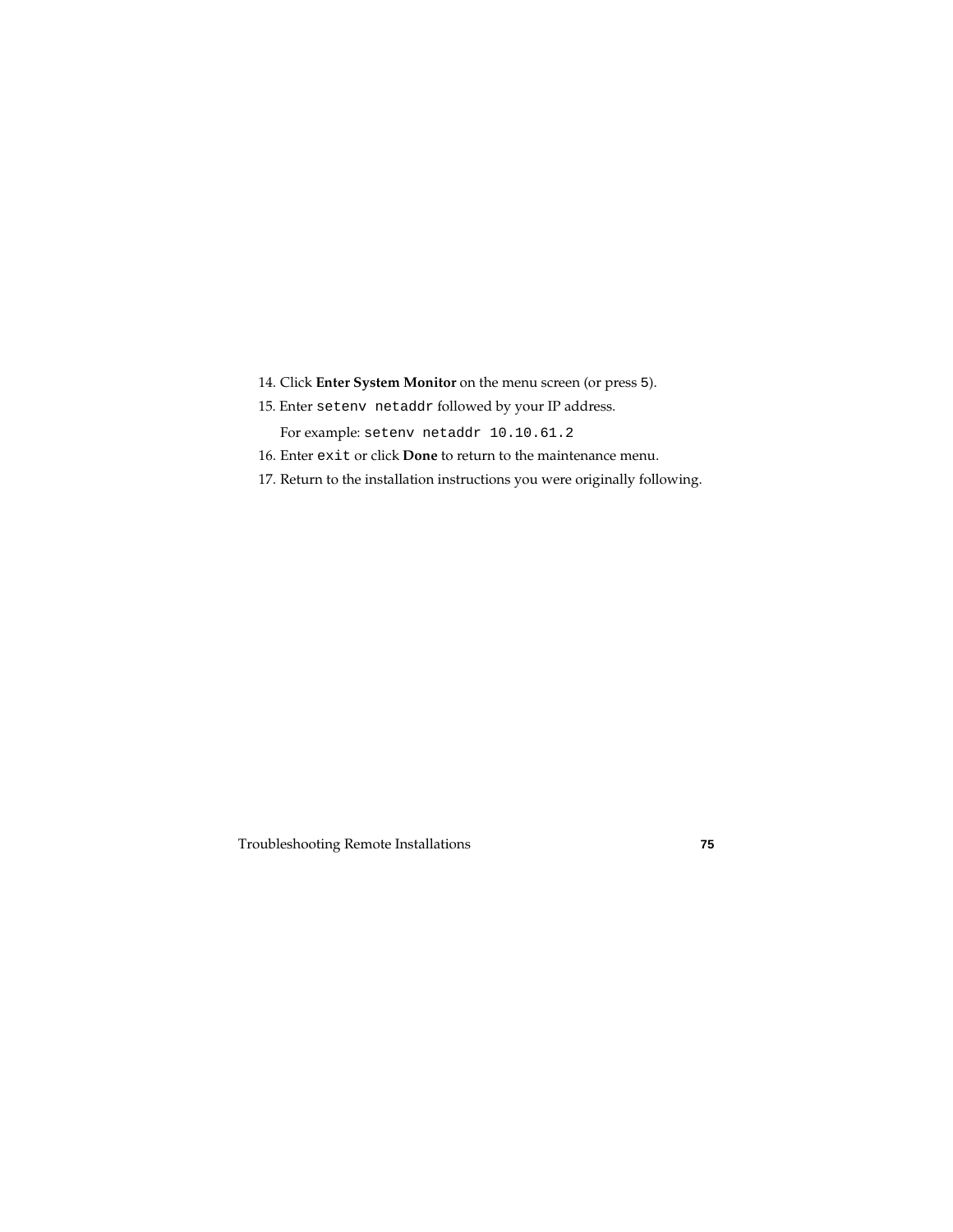# **Additional Installation Information**

This section contains directions on accessing more installation-related information:

- *(Required for IRIX Operating System Installations Only)* Follow the instructions in ["How to Access the Start Here Pages" on page 77](#page-76-0) before you install IRIX.
- *(Optional)* See ["How to Access Inst Troubleshooting" on page 79](#page-78-0) if you want to print out troubleshooting documentation for Inst, the program used for installing an operating system.
- *(Optional)* See ["How to Access Release Notes" on page 81](#page-80-0) to find out how to view product release notes. Product release notes typically include known bugs and workarounds, a description of changes particular to the product release, and compatibility information.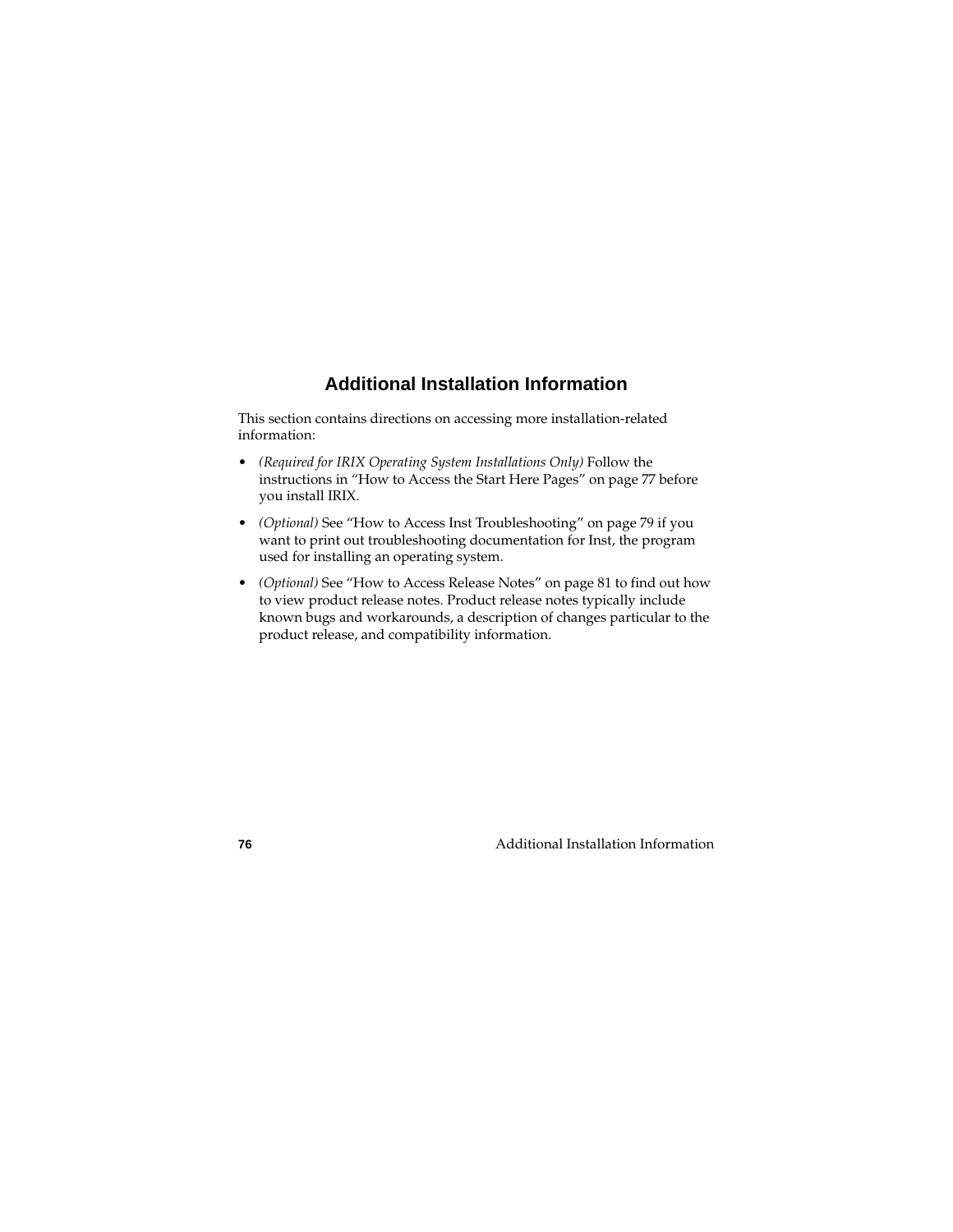### **How to Access the Start Here Pages**

<span id="page-76-0"></span>Reviewing the Start Here pages is the first step in upgrading an IRIX operating system, but is not applicable for single application upgrades or installations.

#### **If you are installing on a previously-installed system:**

- 1. Insert the Installation Tools and Overlays CD that came with your most recent release.
- 2. Open a Web browser and enter this address: file:///CDROM/WhatsNew/yourSystem.html (Literally type yourSystem.html; do not type your system name.)
- 3. Click the **Start Here** link.

#### **If you are installing to a clean disk:**

1. Open a Web browser on another system and enter this address: http://support.sgi.com/irix/6.5/

From here you will be able to view Supportfolio Online, from which you can find links to Start Here pages for IRIX 6.5.*x* releases.

In addition to these instructions, the Start Here pages include key information such as minimum system requirements, major caveats for this release, CD descriptions, and an overview of the new software included in the release.

Additional Installation Information **77**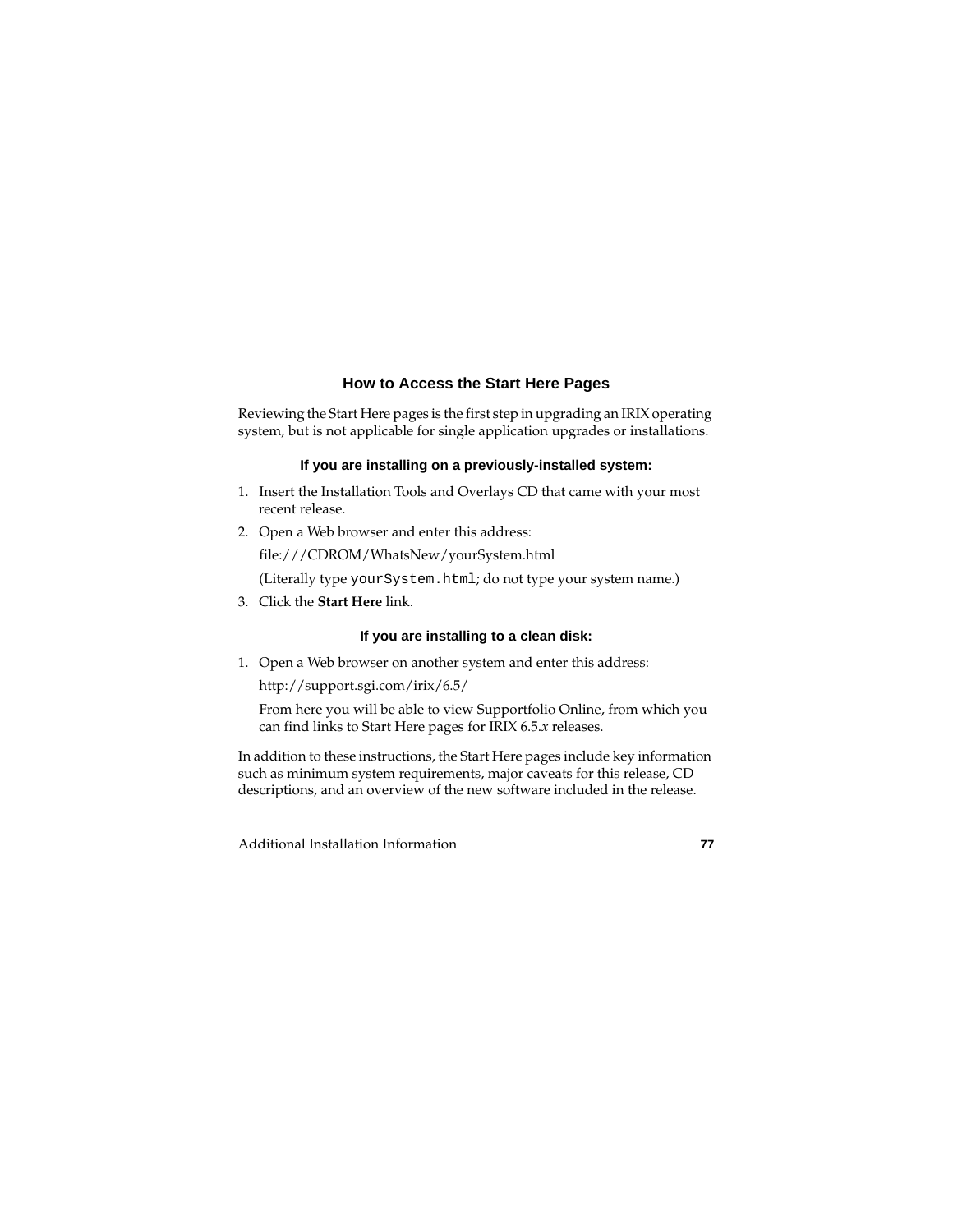**Note:** After you complete your installation, a **Welcome\_to\_SGI** icon appears on your desktop. You can access the Start Here pages by double-clicking this icon.

When you are finished with the Start Here pages, return to the page that referred you here.

If you did not save your place, it was probably in one of these sections:

- • ["Introduction" on page 13](#page-12-0)
- • ["How to Install IRIX 6.5.x on a Pre-6.5 Release or a Clean Disk" on page 29](#page-28-0)
- • ["Installations for Nongraphical Systems" on page 49](#page-48-0)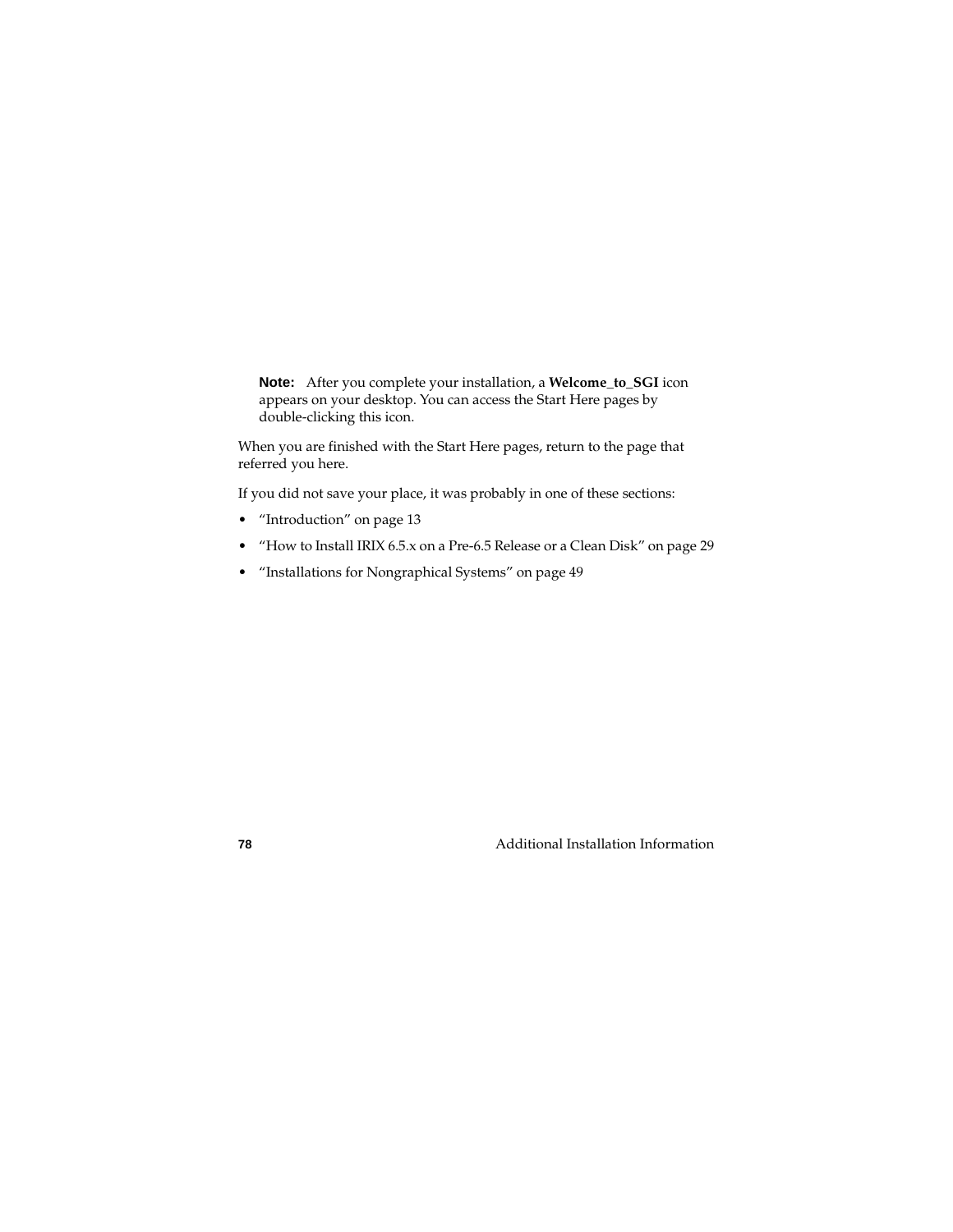## **How to Access Inst Troubleshooting**

<span id="page-78-0"></span>There is information about troubleshooting network errors during remote installations in ["Troubleshooting Remote Installations" on page 71](#page-70-0).

For information on general Inst troubleshooting, you may also want to access (or print out) the troubleshooting section of *IRIX Admin: Software Installation and Licensing.* To access it:

- 1. Log in.
- 2. Insert the IRIX 6.5 Base Documentation CD into the CD-ROM drive.
- 3. On IRIX 6.5.17 or later, you can view books directly from the documentation CD using a web browser. Point the web browser at the library on the documentation CD:

http:///CDROM/usr/share/Insight/library/SGI\_bookshelves/index.html

Alternately, on any IRIX 6.5 release, you can launch the IRIS InSight book viewer with the following procedure:

- Open a shell: From the **Toolchest**, choose **Desktop > Unix Shell**.
- Go to the CDROM directory. The default CD-ROM directory location is /CDROM, so at the shell prompt, enter cd /CDROM.
- Enter ./CDinsight to launch the IRIS InSight book viewer.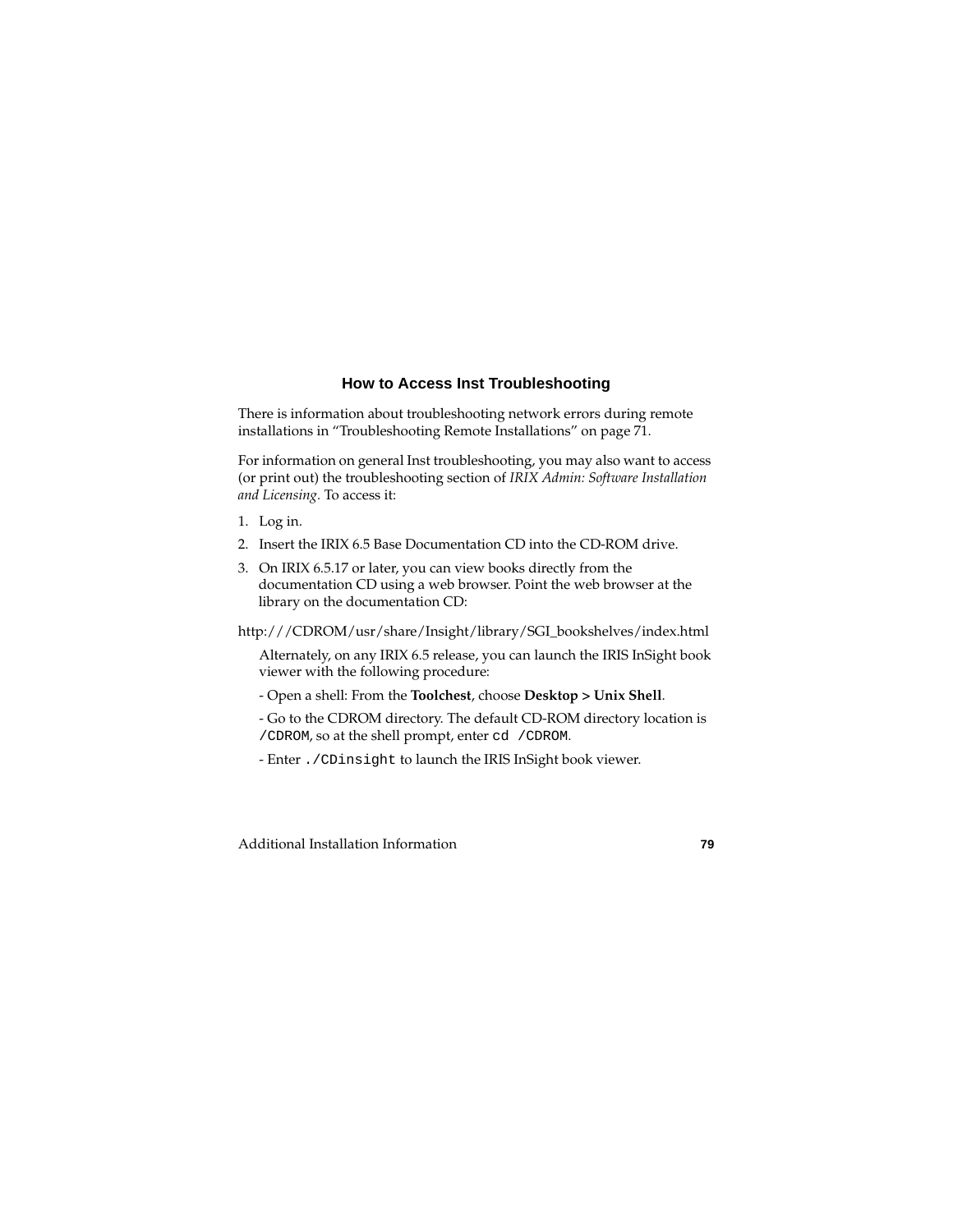4. Click the **SGI Admin** tab and double-click the **IRIX Admin: Software Installation and Licensing** book icon. The Troubleshooting section is the last section of the book.

**Note:** You can also find this book at the Technical Publications Library Web site at http://techpubs.sgi.com.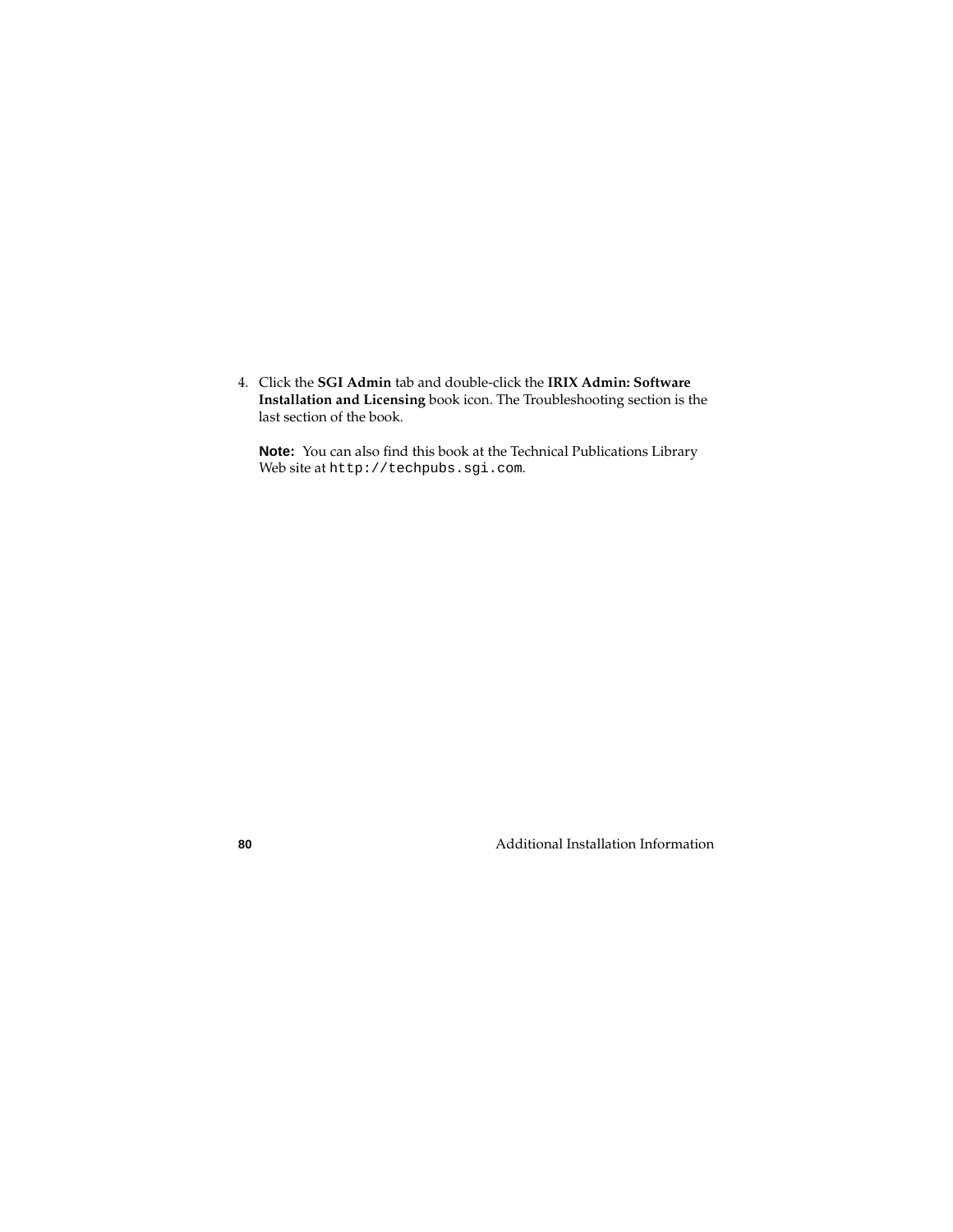### **How to Access Release Notes**

<span id="page-80-0"></span>To view product-specific release notes, use the following procedure to launch the release notes viewer:

- 1. Log in.
- 2. Insert the IRIX 6.5 Base Documentation CD into the CD-ROM drive.
- 3. Open a shell: From the **Toolchest**, choose **Desktop > Unix Shell**.
- 4. Go to the CDROM directory.

The default CD-ROM directory location is /CDROM, so at the shell prompt, enter cd /CDROM

5. Enter ./CDgrelnotes to launch the IRIS InSight book viewer.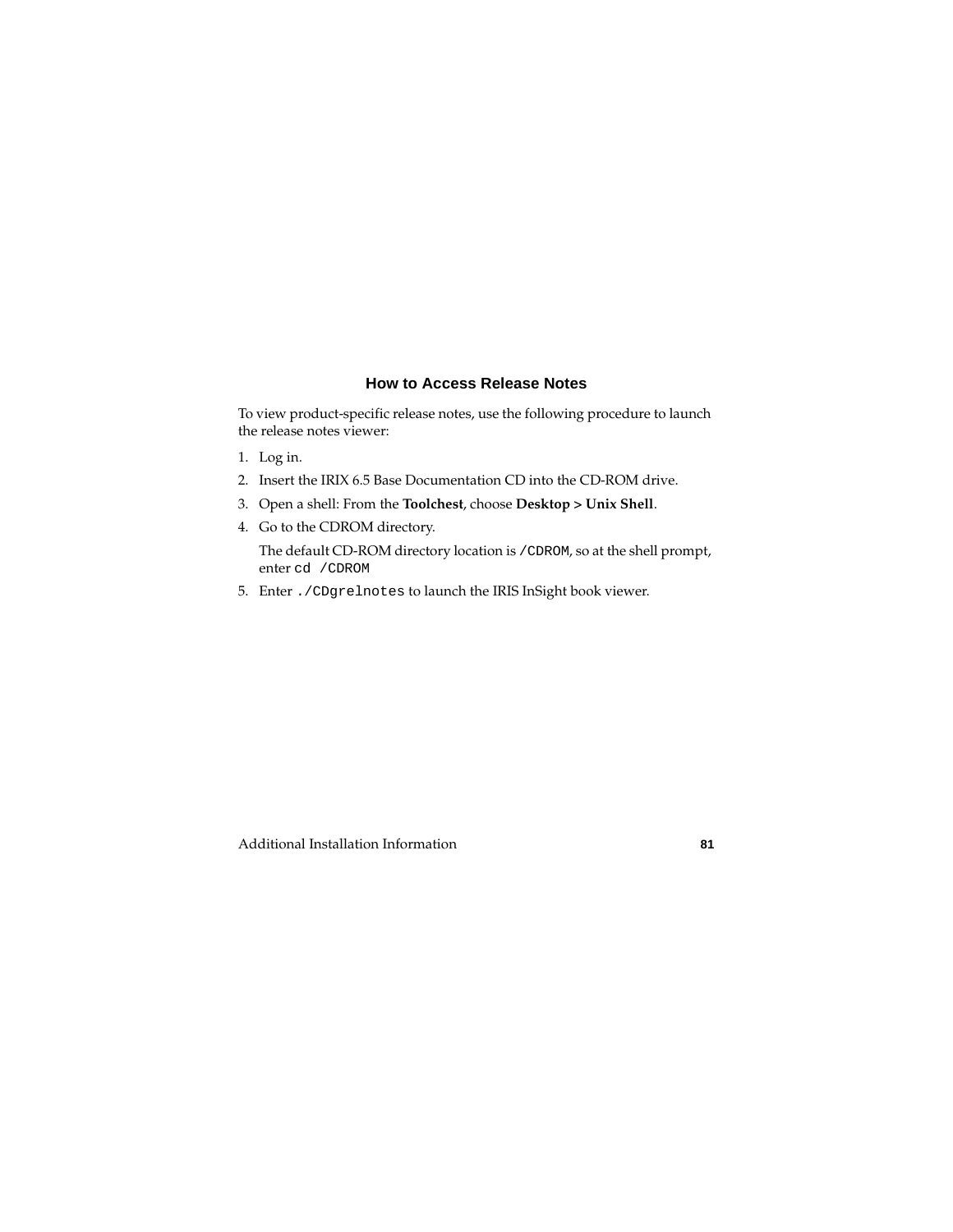# **Installing Software Keys**

SGI uses FLEXlm to license its products. The sections that follow describe how FLEXlm node-locked and floating or concurrent keys are installed using License Manager. (The terms "floating key" and "concurrent key" are interchangeable.)

Additional licensing information regarding software keys can be found at http://www.sgi.com/support/licensing/.

For products that require a software key, you should have received an Entitlement ID number from SGI. The Entitlement ID is a unique, randomly generated, numeric, 16-digit identifier that is used by SGI to verify proof of purchase for keyed software products. This number is required by SGI when customers request their permanent keys from http://www.sgi.com/support/licensing/. If you do not have this number, contact SGI or your local support provider.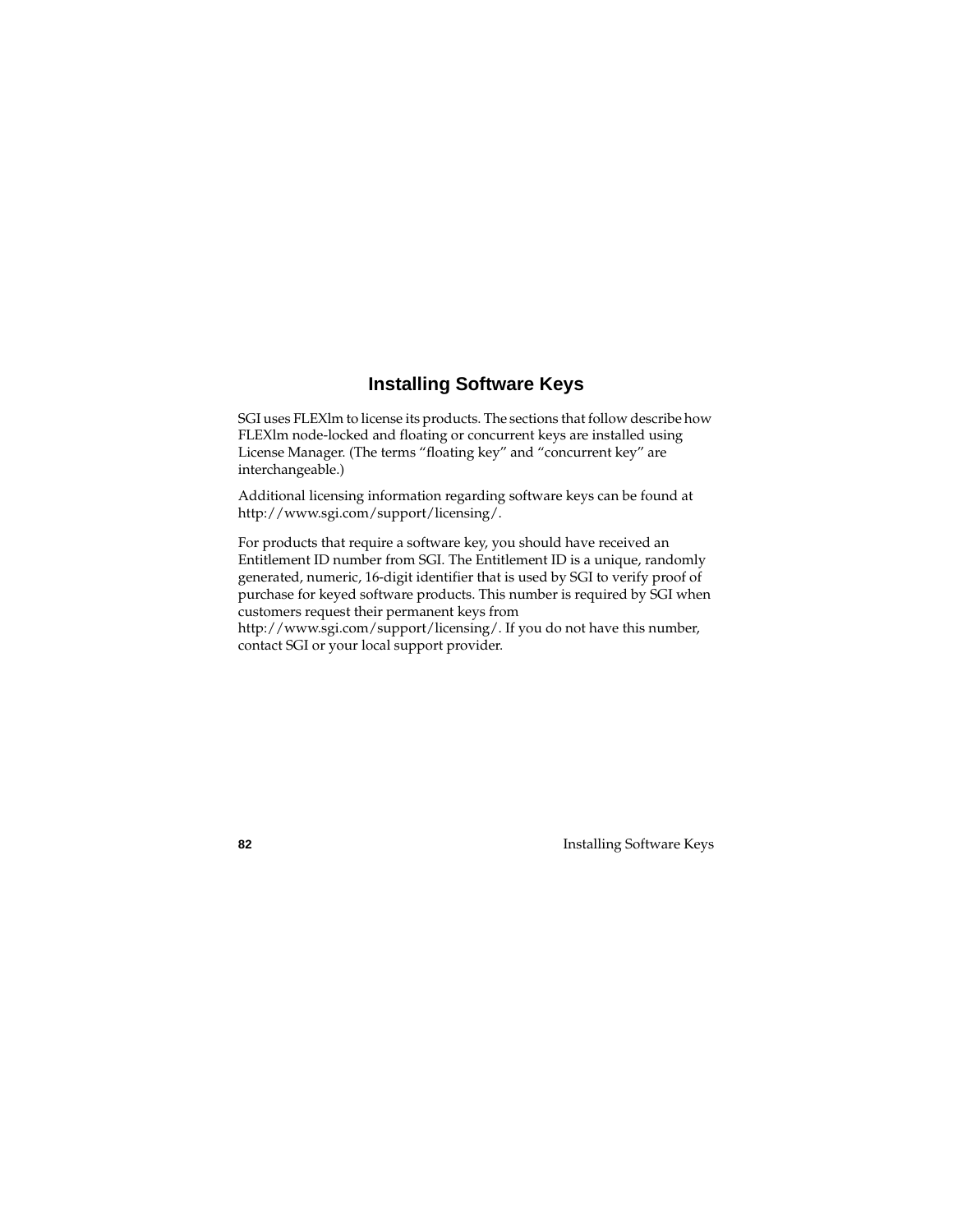## **Installing a FLEXlm Node-locked Key**

To install FLEXlm node-locked keys, you must invoke License Manager. If you are installing a key for XFS Volume Plexing or any other product that must be installed in a directory other than /var/flexlm, then refer to the product's release notes for software key installation instructions.

To install the key, follow this procedure:

- 1. Choose **System > License Manager** from the **Toolchest** to open License Manager.
- 2. Click the **Install** button.
- 3. Select **FLEXlm Nodelock**.
- 4. Click the **OK** button.
- 5. Copy the entire key into the window labeled **License Manager: Install FLEXlm Nodelock License**.
- 6. Click the OK button.
- 7. Repeat Steps 2 through 6 until all keys are installed.
- 8. Click the **Close** button on the main License Manager window.

You are finished installing the key(s). Save the entitlement ID and a copy of the software key; you may need them again later to reinstall your key(s).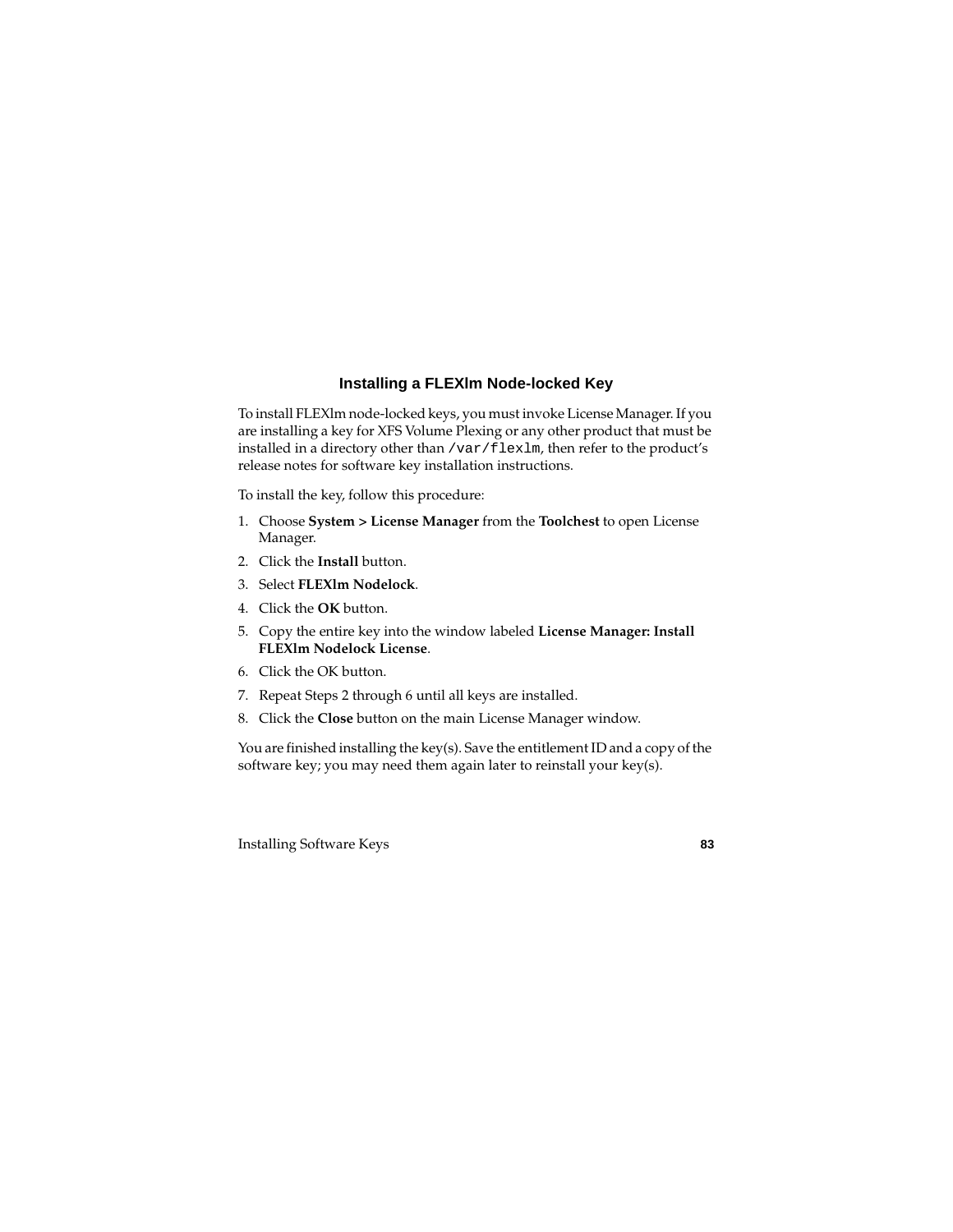**Note:** You may also use the Manual Installation Instructions to add software keys directly to /var/flexlm/license.dat. These instructions accompany the software keys that are issued from SGI.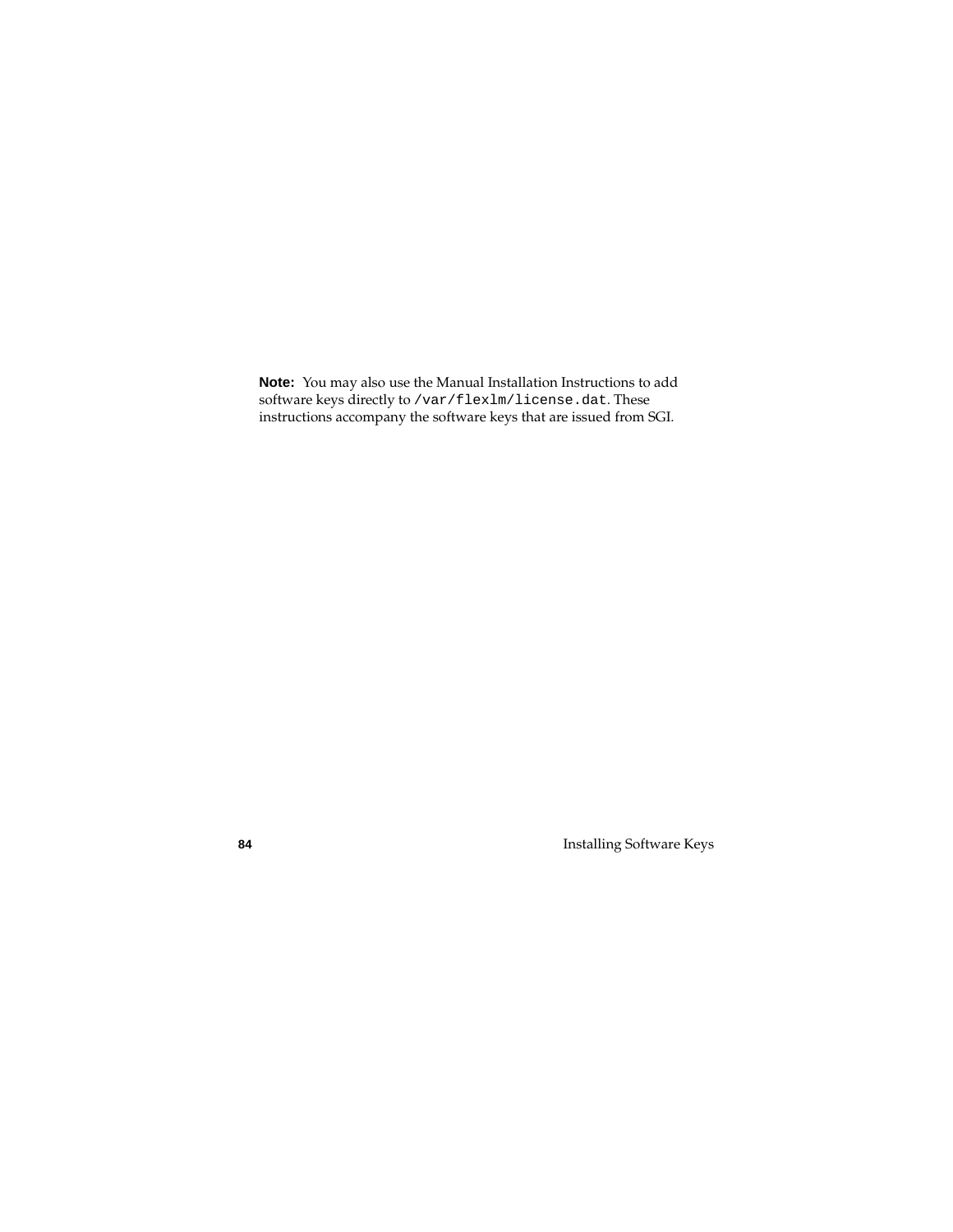# **Installing a FLEXlm Floating (Concurrent) Key**

**Note:** The information in this section should be used only by the system administrator of the license server system. If you are an end user of client software with a floating key that is not functioning, contact your system administrator.

If you are installing a key for a product that must be installed in a directory other than /var/flexlm, refer to the specific product's release notes for license installation instructions.

Floating keys require a network license server. The subsystem license\_eoe.sw.flexlm\_server must be installed on that system. Verify that it is installed by opening a UNIX shell and entering showprods -s3 license eoe.sw.flexlm\_server

If the result is license eoe.sw.flexlm\_server, the subsystem is installed; if the result is nothing, you must install license\_eoe.sw.flexlm\_server.

With FLEXlm, a floating key must be installed on the license server and the license file copied to every client system. The license manager daemon, lmgrd, should then be started on the license server. You do not need to start license daemons on client systems.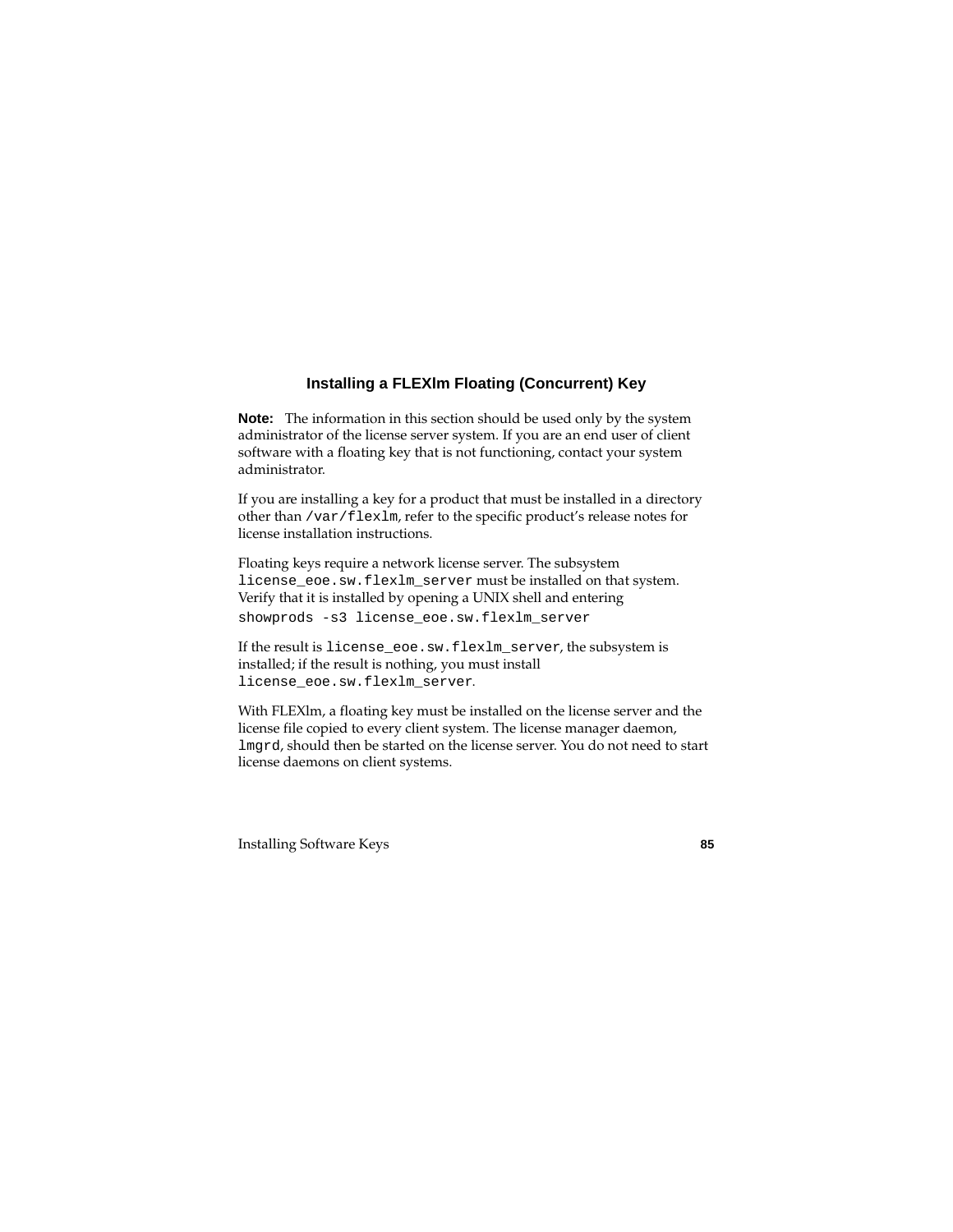To install the key on the license server system using License Manager, follow this procedure:

- 1. Choose **System > License Manager** from the **Toolchest** to open License Manager.
- 2. Click the **Install** button.
- 3. Click **FLEXlm Floating***.*
- 4. Click the **OK** button.
- 5. If necessary, enter the **Server Host Name** in the corresponding field. (To find the name, enter the UNIX shell command uname -n on the server.)
- 6. Copy the entire key into the **License Manager-Install FLEXlm Floating License** window.
- 7. Click the **OK** button.
- 8. Repeat Steps 2 through 7 until all keys for the server are installed.
- 9. Click the **Close** button on the main License Manager window.

**Note:** You may also use the Manual Installation instructions to add software keys directly to /var/flexlm/license.dat. These instructions accompany the software keys that are issued from SGI.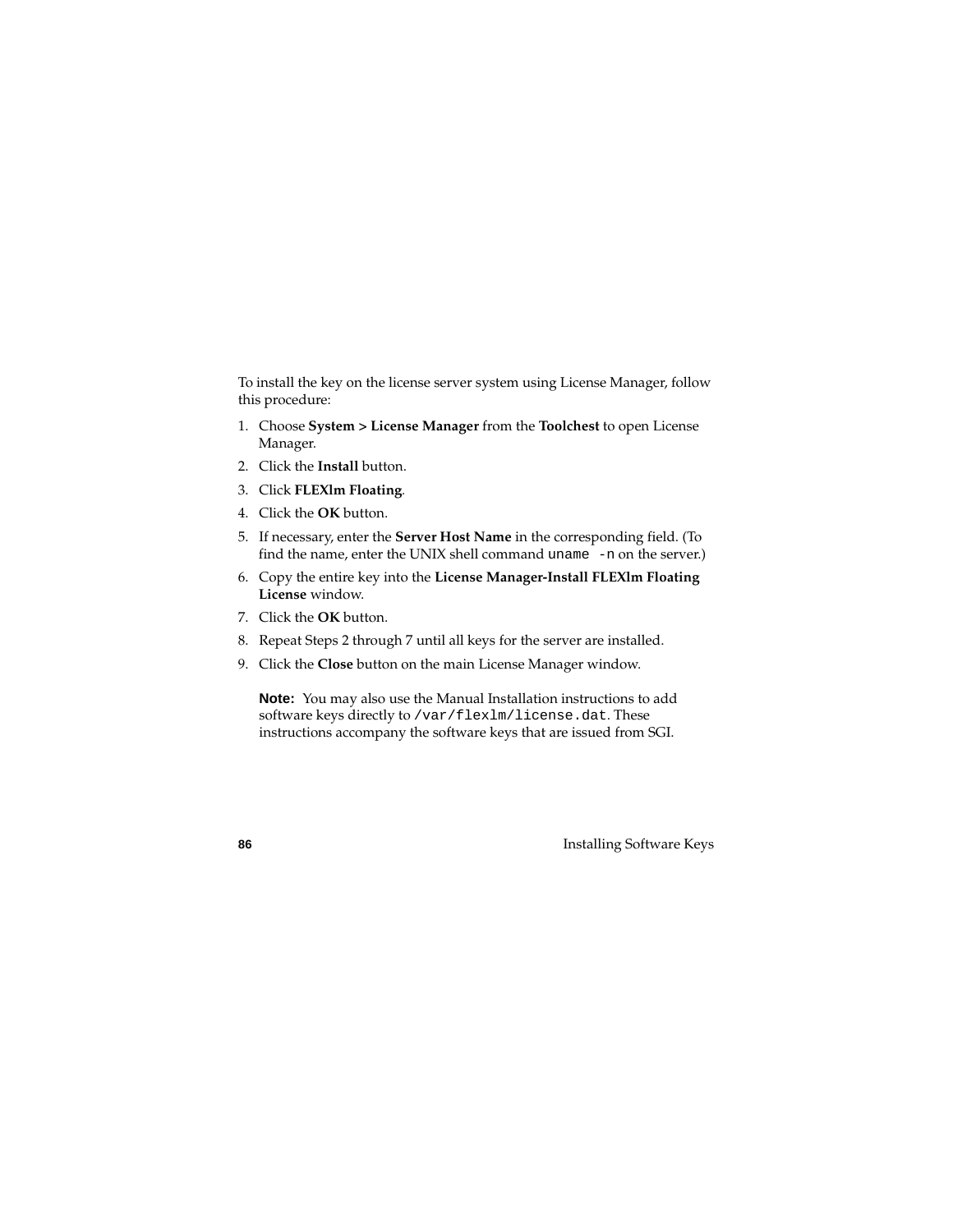To configure and start the FLEXlm license daemon (only on the license server system):

- 1. Open a UNIX shell and enter su to Become superuser.
- 2. Enter chkconfig flexlm on.
- 3. Stop the lmgrd daemon by entering /etc/init.d/flexlm stop.
- 4. Edit /etc/config/lmgrd.options and /etc/config/lmdown.options to reference /var/flexlm/license\_*server\_name*.dat instead of the default /var/flexlm/license.dat. **Note:** /etc/config/lmdown.options appears only in IRIX 6.5.16 and later.
- 5. Start the lmgrd daemon by entering /etc/init.d/flexlm start.
- 6. Exit the root account by entering exit.

On any system you wish to access this key from, you must copy (or mount) the license file (/var/flexlm/license\_*server\_name*.dat) from the server system into the /var/flexlm/license\_*server\_name.*dat file (on all client systems).

You are finished installing the key. Save the Entitlement ID and a copy of the software key; you may need them again later to reinstall your key(s).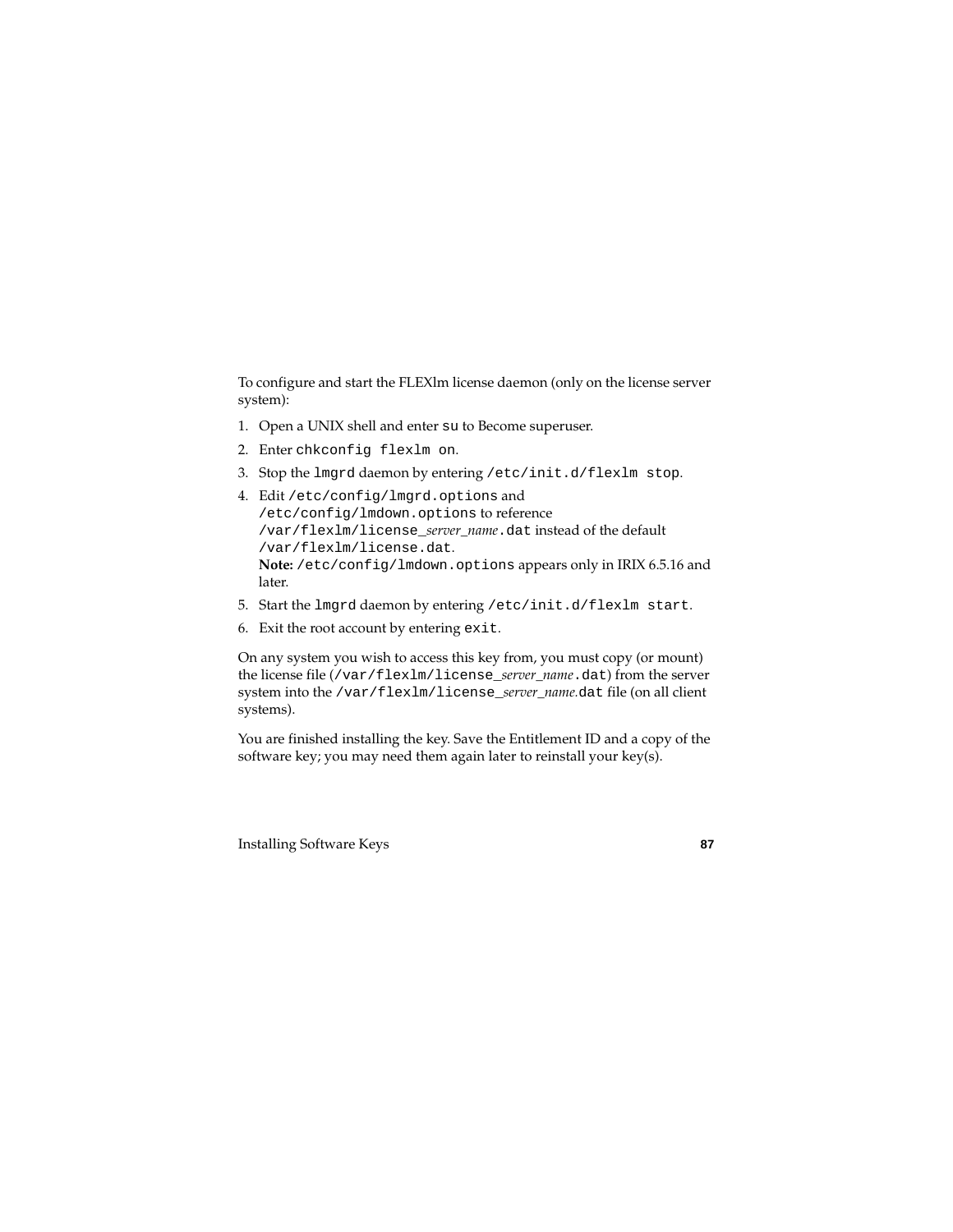## **Troubleshooting FLEXlm Software Keys**

Use the methods described in this section for basic troubleshooting.

• To analyze the keys in the license files, enter either of the following UNIX commands:

```
/usr/sbin/lmdiag -c /var/flexlm/license.dat
```

```
/usr/sbin/lmdiag -c /var/flexlm/license_serverhost.dat
```
If you see an error message that says the HOSTID is incorrect, do the following:

- For a node-locked key, enter the UNIX command /usr/sbin/lmhostid. If the result does not match one of the entries in the HOSTID string for that product in the license file, this is the problem.
- For a floating key, on the server system, enter the UNIX command /usr/sbin/lmhostid. Compare the results with the second argument on the SERVER line, which corresponds to the product in question. If the two numbers are not identical, this is the problem.

Conditions that might cause the /usr/sbin/lmhostid results and the HOSTID to be different include:

- The key may be for a system different from the one it is installed on.
- The HOSTID may have been entered incorrectly.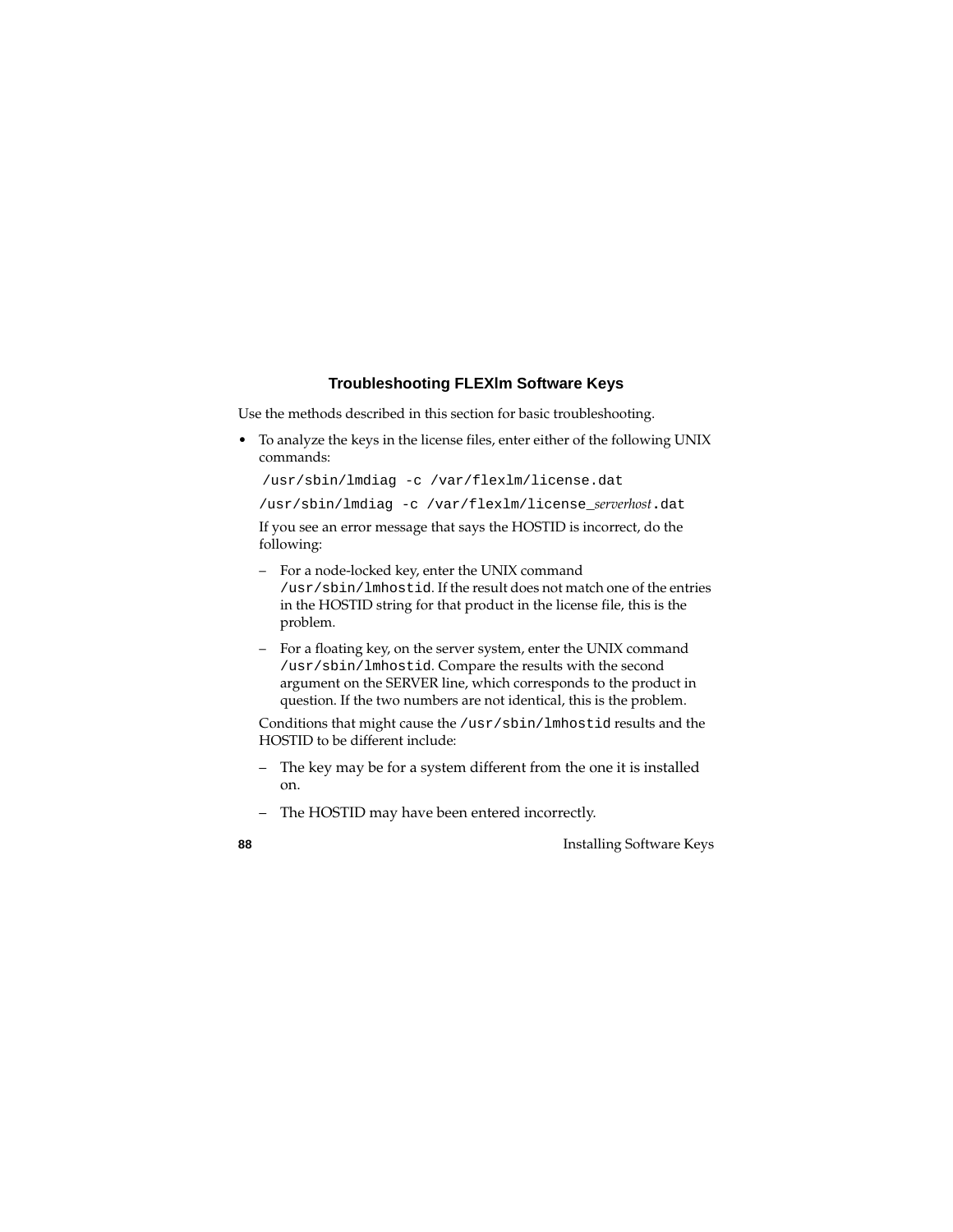- The HOSTID on the system may have changed (replacing the system board or I/O board can change the HOSTID).
- The system may have been partitioned, or the license may be for a different partition.
- **Note:** The following troubleshooting procedure works only for IRIX 6.5.16 and higher. Prior to IRIX 6.5.16, lmdown and lmgrd shared the same configuration file. In pre-6.5.16 systems, adding -l *logfile* to the lmgrd.options file (as described in this procedure) causes lmdown to fail and breaks the /etc/init.d/flexlm stop command.

For trouble with a floating FLEXlm key in IRIX 6.5.16 and higher, configure the lmgrd daemon on the server to send its output to a log file by adding the following to the /etc/config/lmgrd.options file (note that -l is the lowercase letter *l*, not the number one):

-l /var/tmp/flexlm.log

Do not update the /etc/config/lmdown.options file. Also, double-check the path of the license file named in the -c option in both lmgrd.options and lmdown.options; the path should specify the /var/flexlm/license\_*server\_name*.dat file.

In a UNIX shell, enter

/etc/init.d/flexlm stop; /etc/init.d/flexlm start

#### Installing Software Keys **89**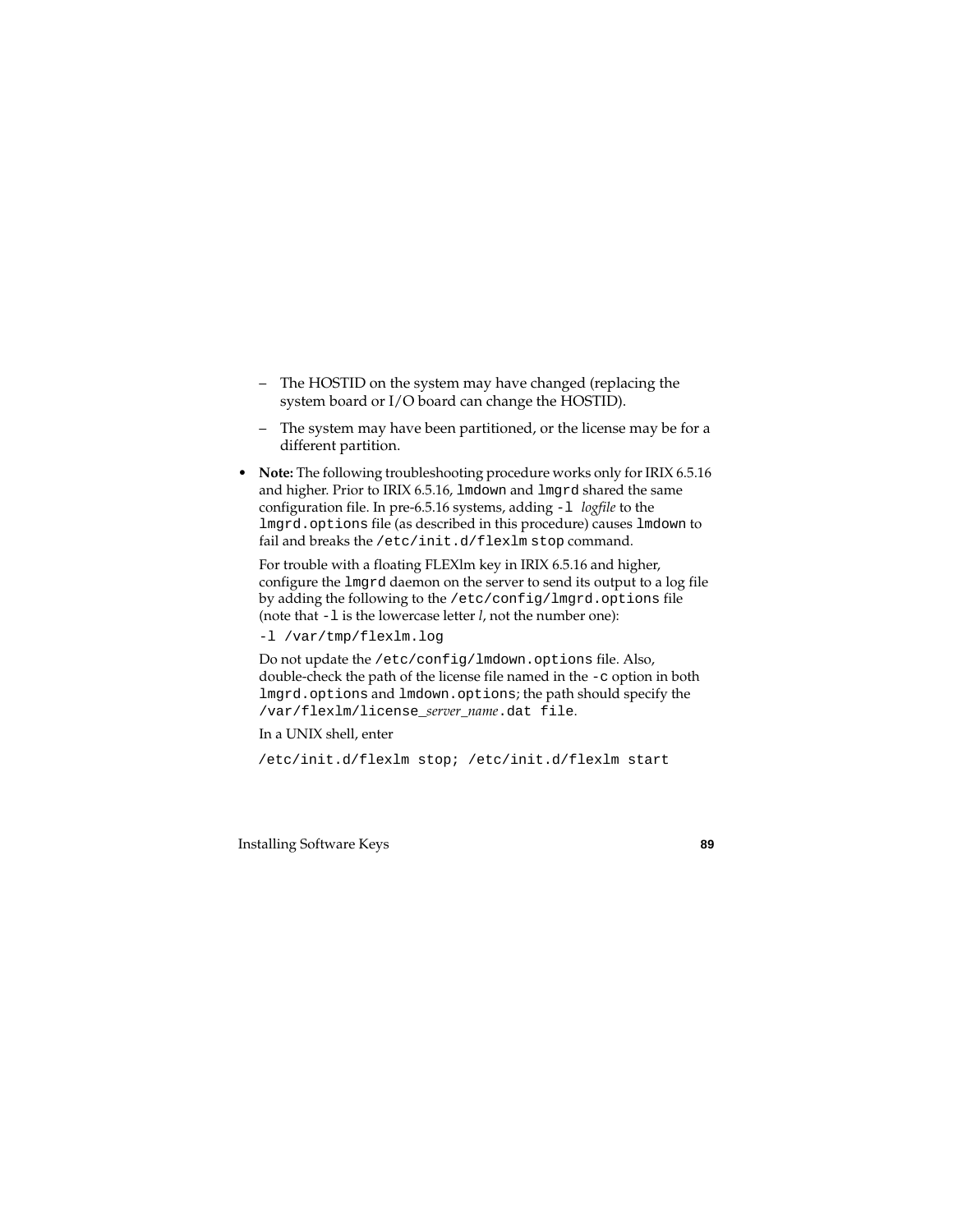**Note:** If the lmdown.options file is not configured correctly, the flexlm stop command fails. The flexlm start command also fails and logs messages that lmgrd is already running. The only way to fix this problem is to kill all the lmgrd and sgifd processes manually (killall -v lmgrd sgifd).

In systems running IRIX 6.5.18 and earlier, the stop command fails silently. Systems running IRIX 6.5.19 and later display an error in the /etc/init.d/flexlm stop process alerting users to the problem.

Look at the log file for error messages.

If the application program (or lmstat*)* cannot connect to the license server, one of several things may be wrong:

– The license server may be down, or there may be a network problem. Verify that the client system can communicate with the server. In a UNIX shell on the server, enter this command:

setenv LM\_LICENSE\_FILE /var/flexlm/license**\_***server\_name*.dat

Then, enter /usr/sbin/lmstat -a to verify that the vendor daemon is running.

In a UNIX shell on the client system, enter lmstat -a to check if the system can contact the vendor daemon on the server. Then, from the client system, enter the command telnet *hostname portnumber*, where *hostname* and *portnumber* match the SERVER line in the license file.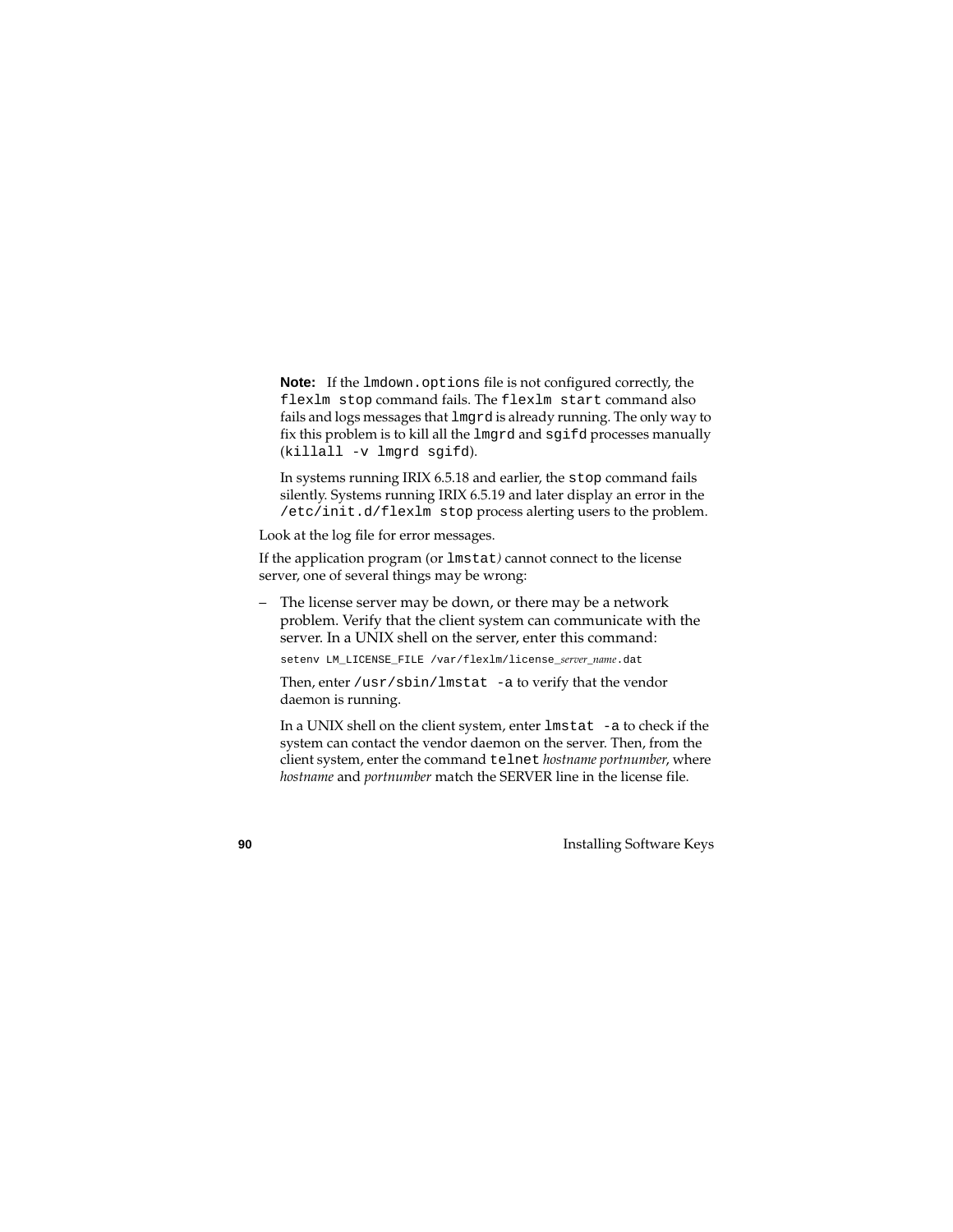- The SGI vendor daemon may not be running. On the server, verify that it is running by entering the UNIX command  $ps -ef$  | grep '[s]gifd'. If nothing is returned, then the vendor daemon is not running.
- The application may not be looking at the expected license file. The default license file for SGI products is /var/flexlm/license.dat. Verify the contents of /var/flexlm/licensefile.db to see what files are being looked at. To view contents lists of all expected license files, enter:

more /var/flexlm/licensefile.db

- If a warning message appears stating that the license expires in an incorrect number of days, remove or comment out temporary or evaluation key(s) in the /var/flexlm/license.dat file for this product.
- The License Password may have been entered incorrectly. Check that the letters *l* and *O* were not typed in place of numerals 1 (one) and 0 (zero).
- Run the date command by entering date. Make sure the date is not earlier than the Start Date (the date you received the key) or later than the Expiration Date (the date listed in the key).
- Scan all license files, those named in the directory and those in the directories named, for matching features. Older duplicate entries might cause problems.

Installing Software Keys **91**